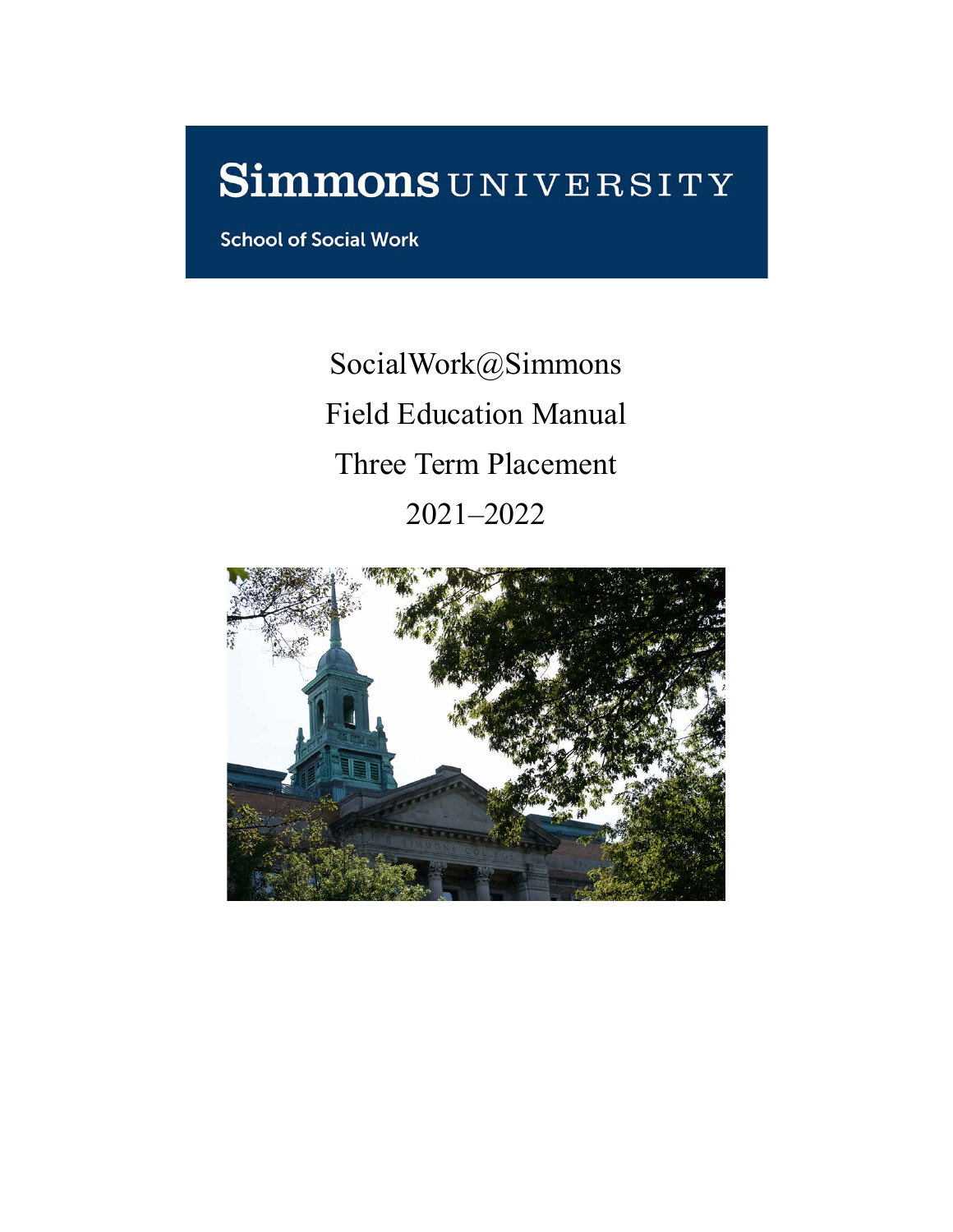| <b>FORWARD</b>                                                |    |
|---------------------------------------------------------------|----|
| <b>MSW PROGRAM</b>                                            | 8  |
| MISSION OF THE MSW PROGRAM                                    | 8  |
| <b>MSW PROGRAM GOALS</b>                                      | 8  |
| DEFINITION OF CLINICAL SOCIAL WORK PRACTICE                   | 9  |
| <b>GUIDING PRINCIPLES FOR FIELD EDUCATION</b>                 | 9  |
| <b>CODE OF ETHICS</b>                                         | 9  |
| Dual Relationships and Conflict of Interest                   | 9  |
| STANDARDS FOR PROFESSIONAL PRACTICE EDUCATION*                | 9  |
| Introduction                                                  | 9  |
| Professional Standards                                        | 11 |
| SIMMONS UNIVERSITY POLICY ON VALUING DIVERSITY                | 13 |
| STATEMENT OF SOLIDARITY FOR RACIAL JUSTICE                    | 14 |
| <b>FIELD ADVISORY BOARD</b>                                   | 15 |
| FIELD EDUCATION OVERVIEW                                      | 15 |
| <b>CRITERIA FOR ADMISSIONS TO FIELD EDUCATION</b>             | 16 |
| <b>GENERALIST PRACTICE FIELD EXPERIENCE</b>                   | 17 |
| SPECIALIZED PRACTICE FIELD EXPERIENCE                         | 17 |
| <b>FIELD EDUCATION SCHEDULES</b>                              | 18 |
| Absences                                                      | 18 |
| Conferences                                                   | 19 |
| Religious Holidays                                            | 19 |
| <b>SAFETY POLICIES</b>                                        | 19 |
| Policy                                                        | 19 |
| Procedures                                                    | 20 |
| Safety Guidelines for Students in the Field                   | 20 |
| <b>Agency Protocol</b>                                        | 20 |
| Security of Belongings                                        | 20 |
| Safety Issues Related to Working with Clients                 | 20 |
| Safety Guidelines for Office Meetings                         | 21 |
| Safety Guidelines for Travel by Car                           | 21 |
| Safety Guidelines for Travel by Foot or Public Transportation | 21 |
| Safety Guidelines for Home Visits                             | 21 |
| <b>Health Safety</b>                                          | 22 |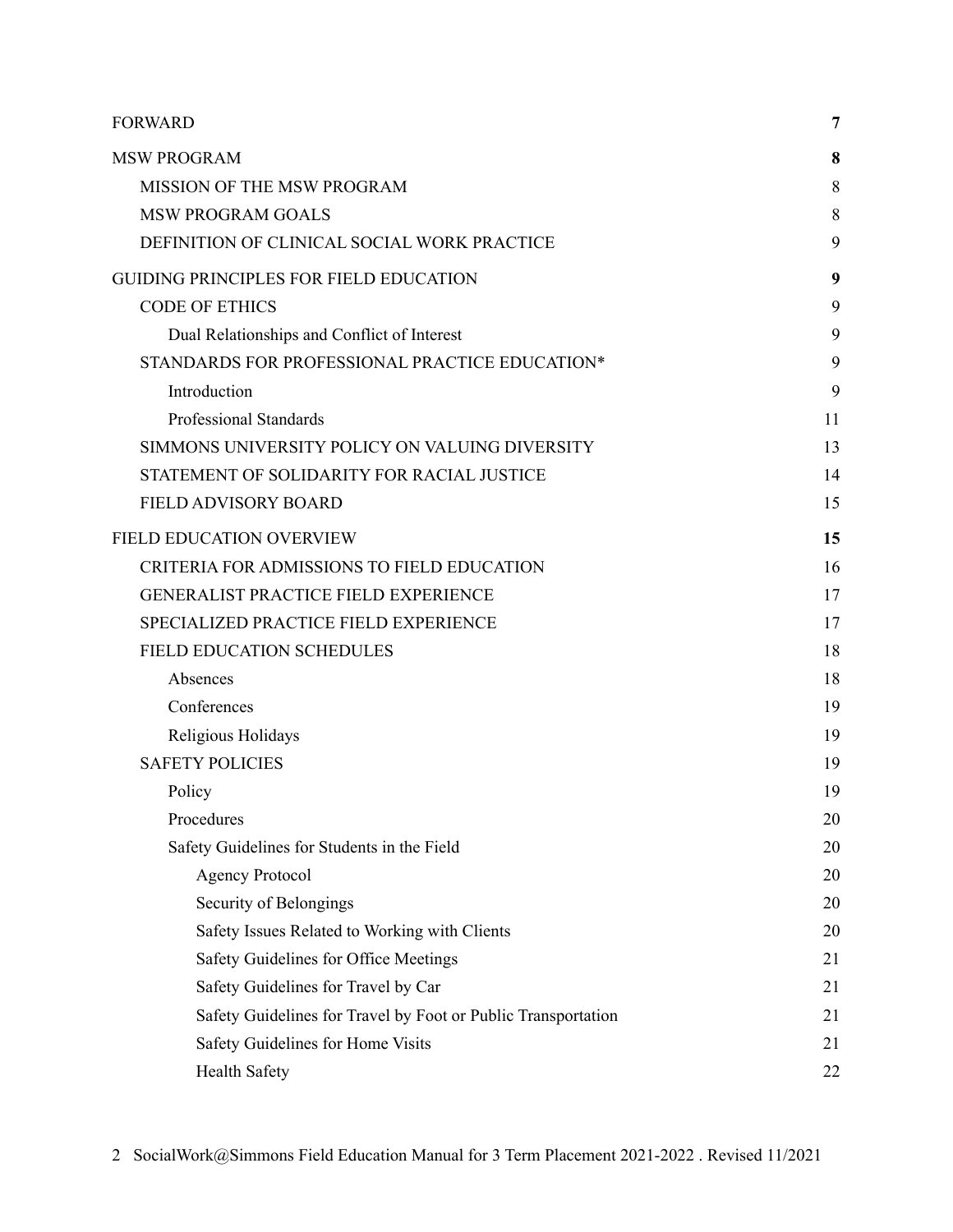| Post-Incident Protocol                                                                             | 22 |
|----------------------------------------------------------------------------------------------------|----|
| Policy Regarding Intern Use of Vehicles for Agency Business                                        | 22 |
| Responsibilities of the School of Social Work Field Education Department                           | 22 |
| Responsibilities of Field Placement Agencies                                                       | 22 |
| Responsibilities of Student                                                                        | 23 |
| <b>SOCIAL MEDIA GUIDELINES</b>                                                                     | 23 |
| Professional vs. Personal Use of Social Media                                                      | 23 |
| Dual and Multiple Relationships                                                                    | 24 |
| Privacy Settings and Interpersonal Interaction via Social Media                                    | 24 |
| Maintaining Confidentiality and Privacy                                                            | 24 |
| <b>Respect Time and Property</b>                                                                   | 24 |
| Be Accurate and Authentic                                                                          | 25 |
| Think Before You Post                                                                              | 25 |
| Do No Harm                                                                                         | 25 |
| FIELD PLACEMENT SELECTION AND AGENCY RESPONSIBILITIES: POLICIES, PROCEDURES<br><b>AND CRITERIA</b> | 25 |
| RESPONSIBILITIES OF THE AGENCY TO THE SCHOOL AND FIELD PLACEMENT SITE<br><b>CRITERIA</b>           | 26 |
| Criteria for Selection of Field Instructors                                                        | 28 |
| EVALUATION OF FIELD PLACEMENT EFFECTIVENESS POLICIES, PROCEDURES AND<br><b>CRITERIA</b>            | 29 |
| MONITORING STUDENTS: POLICIES, PROCEDURES AND CRITERIA                                             | 30 |
| RESPONSIBILITIES OF THE SCHOOL OF SOCIAL WORK TO THE AFFILIATED AGENCY                             | 31 |
| RESPONSIBILITIES OF THE STUDENT TO THE AFFILIATED AGENCY                                           | 32 |
| Health Insurance                                                                                   | 32 |
| <b>Background Checks</b>                                                                           | 32 |
| <b>Field Instruction</b>                                                                           | 32 |
| Record Keeping                                                                                     | 32 |
| Confidentiality                                                                                    | 33 |
| Other Student Responsibilities and Rights                                                          | 33 |
| PLACEMENT PROCESS: POLICIES, PROCEDURES AND CRITERIA                                               | 33 |
| PLACEMENT FORMS                                                                                    | 33 |
| TRAVEL DISTANCE POLICY                                                                             | 34 |
| <b>INTERVIEWS</b>                                                                                  | 34 |
| <b>ON-TIME PLACEMENT</b>                                                                           | 34 |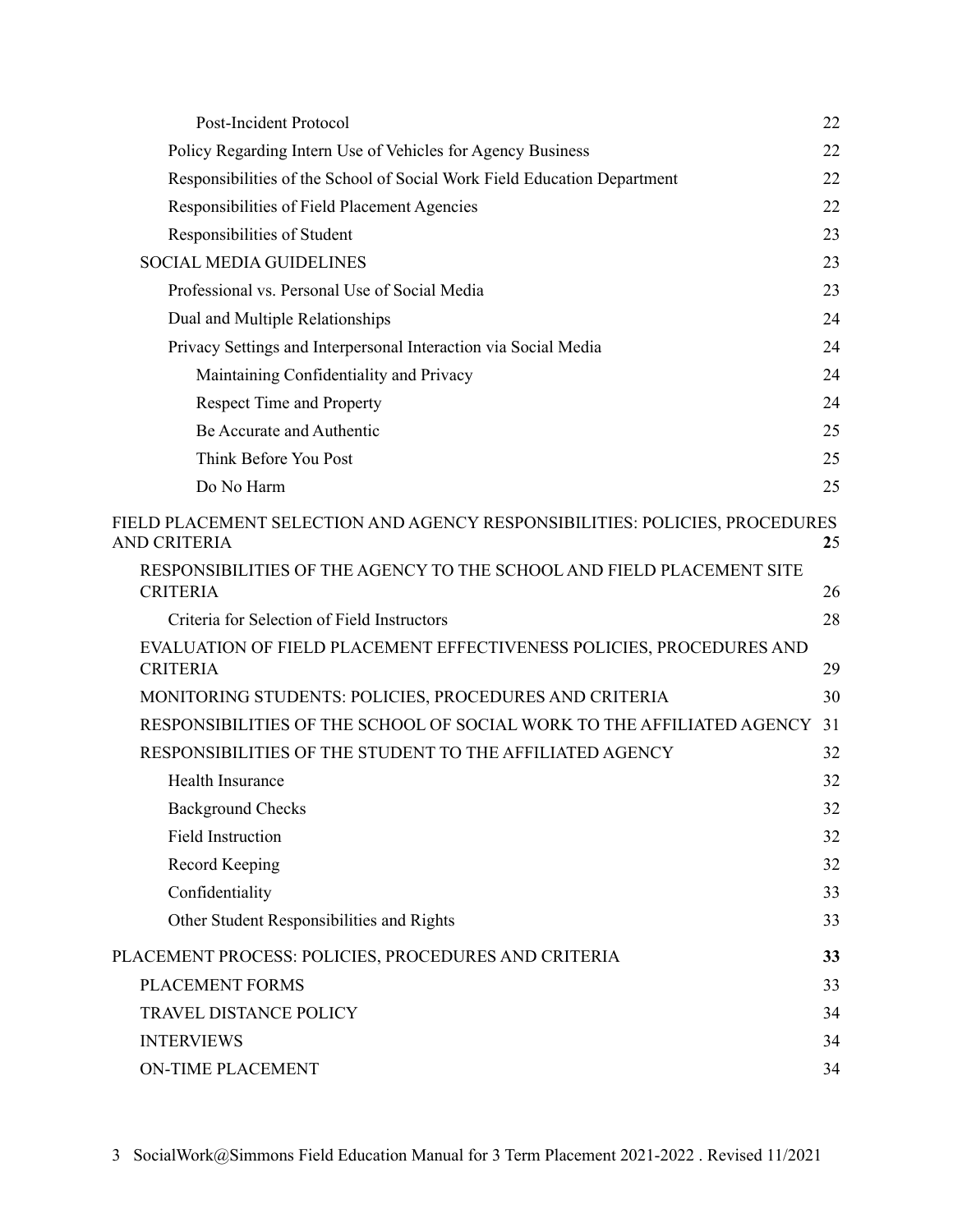| PLACEMENT NOTIFICATION                                                                                | 34 |
|-------------------------------------------------------------------------------------------------------|----|
| FIELD PLACEMENT AGENCY ASSIGNMENT                                                                     | 35 |
| <b>SCHEDULING POLICY</b>                                                                              | 35 |
| <b>RELOCATION POLICY</b>                                                                              | 35 |
| REFERRAL POLICY                                                                                       | 35 |
| MASSACHUSETTS REFERRAL POLICY                                                                         | 36 |
| <b>INTERNATIONAL POLICY</b>                                                                           | 36 |
| FIELD PRACTICUM IN THE STUDENT'S PLACE OF EMPLOYMENT                                                  | 36 |
| FAILURE TO SECURE A FIELD PLACEMENT                                                                   | 37 |
| STUDENT LEARNING IN THE FIELD: FRAMEWORKS AND CURRICULUM                                              | 37 |
| <b>CSWE COMPETENCIES</b>                                                                              | 37 |
| <b>GENERALIST YEAR COMPETENCIES AND OBSERVABLE BEHAVIORS</b>                                          | 38 |
| Competency 1: Demonstrate Ethical and Professional Behavior                                           | 38 |
| Competency 2: Engage Diversity and Difference in Practice                                             | 38 |
| Competency 3: Advance Human Rights and Social, Economic, and Environmental Justice                    | 39 |
| Competency 4: Engage in Practice-informed Research and Research-informed Practice                     | 39 |
| Competency 5: Engage in Policy Practice                                                               | 39 |
| Competency 6: Engage with Individuals, Families, Groups, Organizations, and Communities               | 40 |
| Competency 7: Assess Individuals, Families, Groups, Organizations, and Communities                    | 40 |
| Competency 8: Intervene with Individuals, Families, Groups, Organizations, and Communities 41         |    |
| Competency 9: Evaluate Practice with Individuals, Families, Groups, Organizations, and<br>Communities | 41 |
| SPECIALIZED TERM COMPETENCIES AND OBSERVABLE BEHAVIORS                                                | 41 |
| Competency 1: Demonstrate Ethical and Professional Behavior                                           | 41 |
| Competency 2: Engage Diversity and Difference in Practice                                             | 42 |
| Competency 3: Advance Human Rights and Social, Economic and Environmental Justice                     | 42 |
| Competency 4: Engage in Practice-informed Research and Research-informed Practice                     | 43 |
| Competency 5: Engage in Policy Practice                                                               | 43 |
| Competency 6: Engage with Individuals, Families, Groups, Organizations and Communities                | 44 |
| Competency 7: Assess Individuals, Families, Groups, Organizations and Communities                     | 44 |
| Competency 8: Intervene with Individuals, Families, Groups, Organizations and Communities             | 45 |
| Competency 9: Evaluate Practice with Individuals, Families, Groups, Organization and                  |    |
| Communities                                                                                           | 46 |
| ADDITIONAL COMPONENTS OF THE FIELD CURRICULUM                                                         | 46 |
| Field Syllabus                                                                                        | 46 |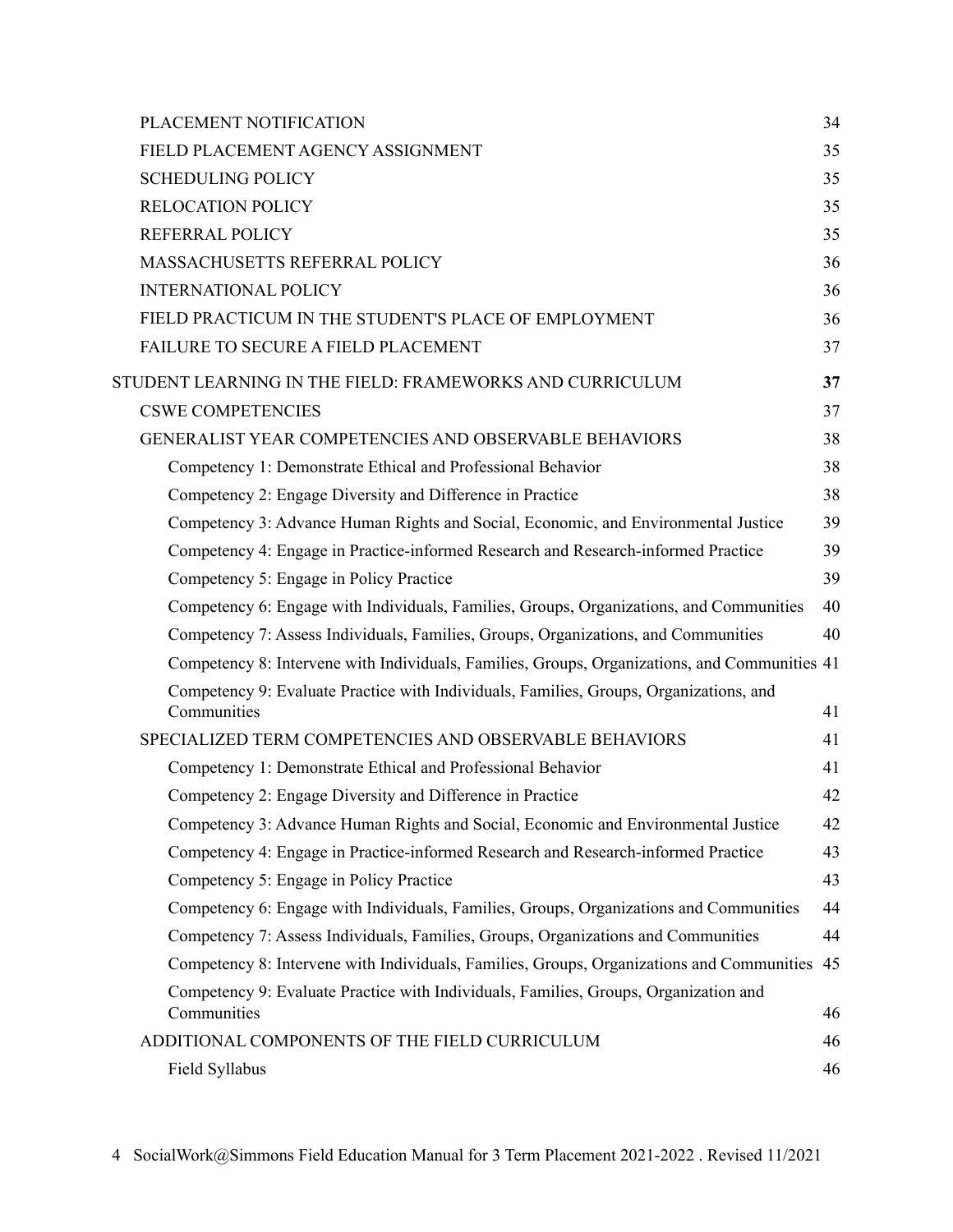| The Simulated Field Experience                                                       | 47 |
|--------------------------------------------------------------------------------------|----|
| The Agency-Based Placement                                                           | 47 |
| The Learning Plan and Evaluation                                                     | 47 |
| Process Recordings and Field Assignments                                             | 48 |
| <b>Field Instruction</b>                                                             | 48 |
| Direct Practice Experience and Other Agency Assignments                              | 49 |
| In person contact with clients                                                       | 49 |
| Larger Systems Learning                                                              | 49 |
| <b>Student Evaluation of Practice</b>                                                | 50 |
| EVALUATION OF STUDENT LEARNING: POLICIES, PROCEDURES AND CRITERIA                    | 50 |
| <b>GRADES IN FIELD PLACEMENT</b>                                                     | 51 |
| The Agency-Based Placement                                                           | 51 |
| Consequences of Marginal Pass or Fail in Field Placement                             | 52 |
| WITHDRAWAL FROM THE FIELD PLACEMENT                                                  | 52 |
| PROBLEM RESOLUTION IN THE FIELD PLACEMENT                                            | 53 |
| PROBLEMS IN THE FIELD PLACEMENT                                                      | 53 |
| STUDENT PROBLEMS IN THE FIELD PLACEMENT                                              | 53 |
| <b>LEVEL 2 REVIEWS</b>                                                               | 53 |
| TERMINATION OF THE FIELD PLACEMENT                                                   | 54 |
| STUDENT GUIDELINES FOR A CHANGE IN FIELD PLACEMENT                                   | 54 |
| LEAVE OF ABSENCE FROM FIELD PLACEMENT                                                | 55 |
| FIELD AND ACADEMIC ADVISING                                                          | 55 |
| <b>ROLE OF THE FIELD LIAISON</b>                                                     | 56 |
| FIELD PLACEMENT TEAM                                                                 | 56 |
| <b>ACADEMIC ADVISORS</b>                                                             | 56 |
| STUDENTS WITH DISABILITIES/REQUESTS FOR ACCOMMODATIONS                               | 57 |
| NOTICE OF NONDISCRIMINATION                                                          | 57 |
| Simmons Title IX Sexual Harassment Policy for Students, Faculty, Staff, and Visitors | 58 |
| Reporting Sexual Misconduct                                                          | 58 |
| <b>Students Reporting Discrimination or Retaliation</b>                              | 59 |
| Reporting a web/online accessibility barrier                                         | 59 |
| For Advice on Whom to Contact about a Concern or Incident                            | 59 |
| GENDER-BASED MISCONDUCT POLICY                                                       | 59 |
| STUDENT PROFESSIONAL LIABILITY INSURANCE                                             | 59 |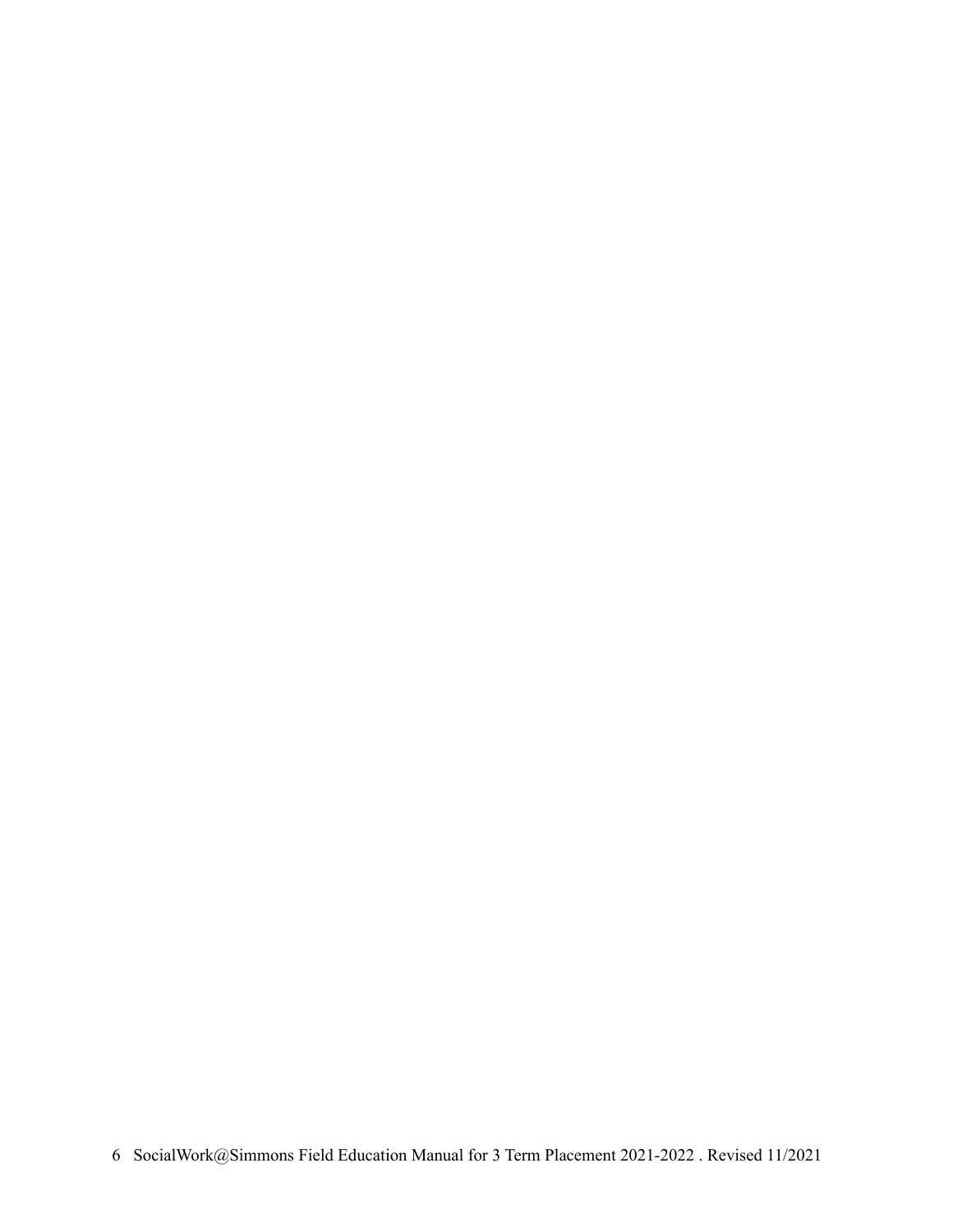# <span id="page-6-0"></span>**FORWARD**

 This manual has been prepared for students, field instructors, agency training directors, and faculty as a guide to field curriculum, policies and procedures. It is intended to give comprehensive information about the various roles and expectations of all parties in the School and agency partnership.

 We encourage you to examine the contents of the manual. The Director of Field Education or your faculty field liaison will answer any questions you may have. We value the suggestions of our students and affiliated clinical instructors, and welcome any input you may have.

 The administration and faculty appreciate the ongoing commitment and investment of our affiliated training centers. We are grateful to all who participate in the field practicum component of the curriculum, enabling and enhancing the integration of theory, social work practice, and professional development.



Flana & Jander

 Elana Premack Sandler Director of Field Education, Online MSW Simmons University School of Social Work

 **Updates to the Field Manual regarding policy and procedure changes are made biannually. Interim changes will be posted in Foundations on the LMS.**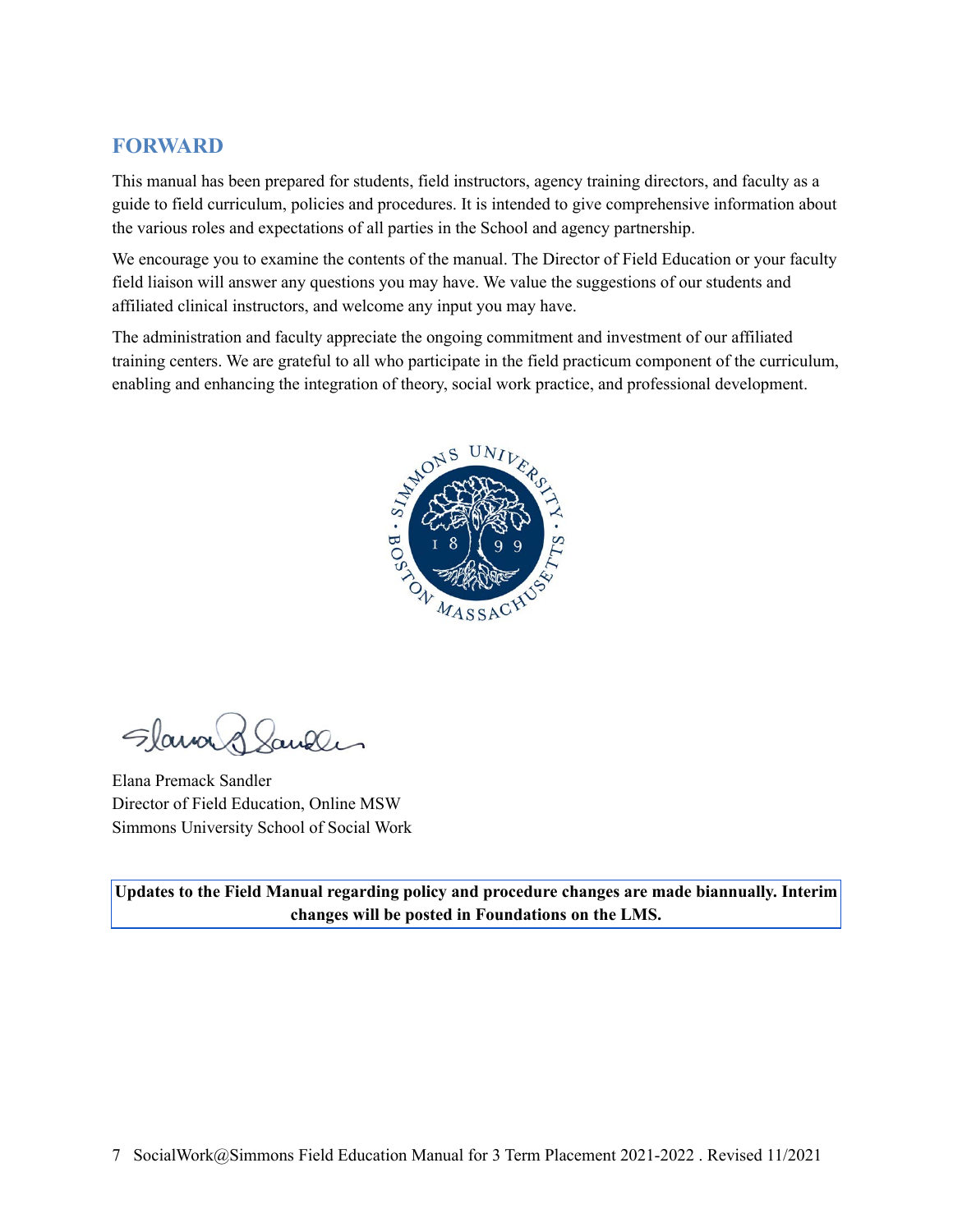# <span id="page-7-0"></span>**MSW PROGRAM**

 The Simmons University School of Social Work Master's Degree program prepares individuals for practice in the profession of social work with particular competence in clinical social work practice. The curriculum emphasizes the profession's dual focus on the individual and the environment. Students are expected to learn theory and practice skills to serve clients at all levels of social work practice (individuals, families, groups, organizations, and communities in the context of the political, economic, and social systems.

# <span id="page-7-1"></span> **MISSION OF THE MSW PROGRAM**

 The mission of the MSW program is to prepare masters level professional practitioners with skills for clinical social work practice in a complex, multicultural world using knowledge based on evidence-informed and field-informed practice, in which clinical practice is defined, in part, as a disciplined process for collaboration, in service of social, emotional and behavioral change for individuals, groups, families, organizations and communities. This educational experience, consistent with the history and philosophy of the social work profession, is grounded in a values perspective that emphasizes client strengths, actively opposes all forms of oppression and supports social, economic and environmental justice. The curriculum is designed to help students develop competence, critical thinking and the ability to attend to clients' presenting concerns and build on their strengths, as well as cultural responsiveness and self-awareness.

#### <span id="page-7-2"></span>**MSW PROGRAM GOALS**

 Students learn multiple social work roles and skills necessary to be effective within evolving fields of practice. Graduates will be able to work with a variety of populations and social issues, using a broad and flexible array of evidence-informed interventions at an advanced level. They will have the ability to work with individuals, families, groups and communities to facilitate development and change in the service of social, economic and environmental justice. Graduates will be prepared to practice with an appreciation for the dignity and worth of the person and the importance of human relationships; with a sense of integrity and a commitment to supporting human rights and actively opposing structures and practices that oppress and marginalize individuals, groups and communities. The MSW program goals are directly linked to our mission statement.

- 1. Provide high quality education for generalist practice and a concentration in clinical social work.
- 2. Create and sustain a learning environment that encourages critical thinking and problem-solving, promotes cultural responsiveness and self-awareness, and values the contributions of all stakeholders to the educational experience.
- 3. Enact a program culture that creates and sustains a learning environment in which we critically self-reflect on issues of human rights, race, gender identity, sexual orientation, age, disability, ethnicity, class, national origin, immigration status, religion, the intersection among these factors and the roles they play in education and the practice of social work.
- 4. Infuse all activities of the MSW program including the implicit and explicit curricula, with the values and ethics of the social work profession.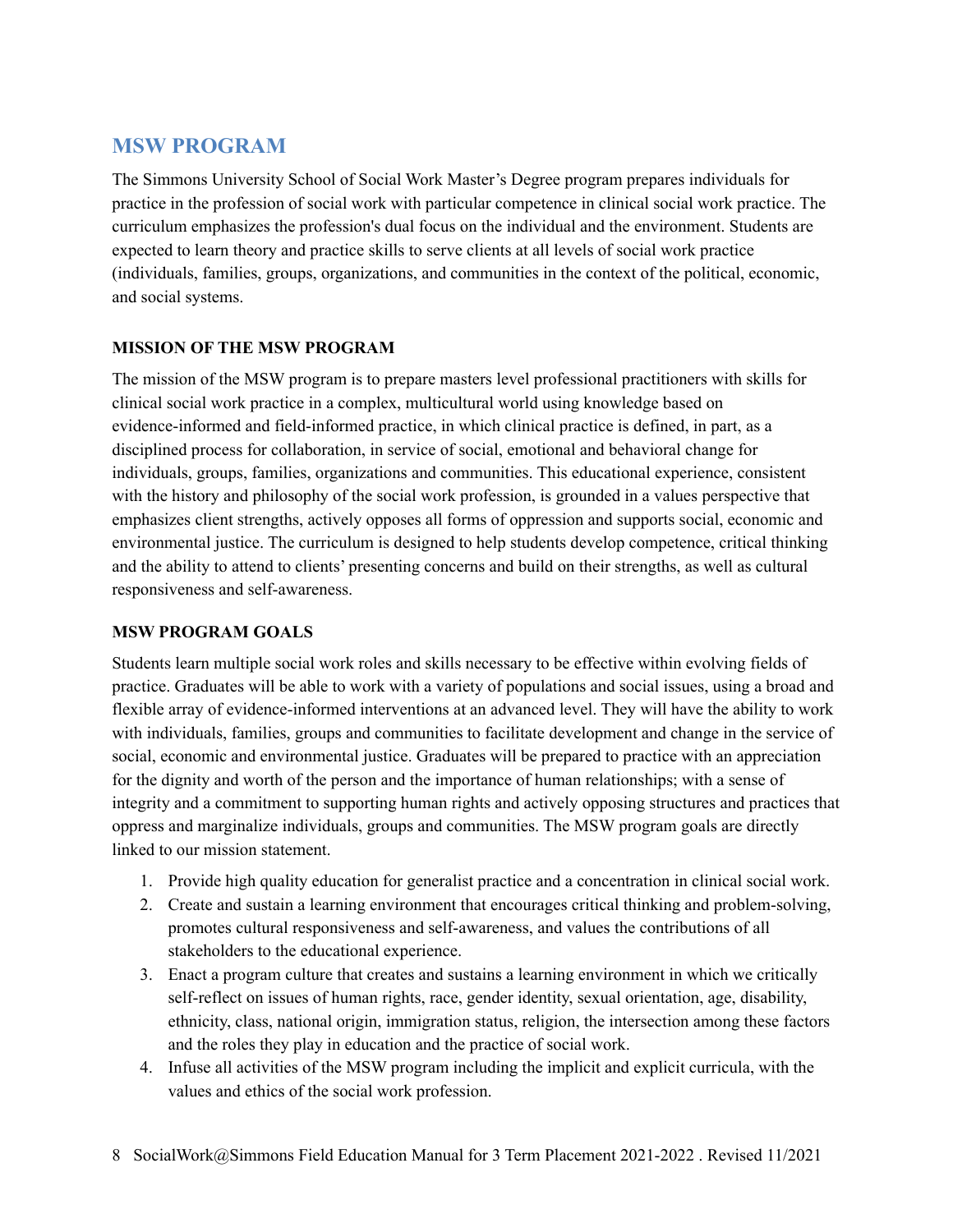- 5. Prepare students for competent ethical practice in a complex, multicultural world and a rapidly changing global environment.
- 6. Promote the development of professional knowledge and skills and accountability through the use of evidence-informed practice and a commitment to lifelong learning.

# <span id="page-8-0"></span> **DEFINITION OF CLINICAL SOCIAL WORK PRACTICE**

 A disciplined process for collaboration in-service of social, emotional, and behavioral change for individuals, groups, families, organizations, and communities, clinical social work draws on knowledge of human development, relational and group process, cultural learning, and social policies and practices. It employs evidence-informed methods that facilitate change through dialogue and collective action. It is grounded in a history of commitment to social justice and guided by a professional code of ethics.

# <span id="page-8-1"></span> **GUIDING PRINCIPLES FOR FIELD EDUCATION**

# <span id="page-8-2"></span> **CODE OF ETHICS**

 The School supports the National Association of Social Workers' Code of ethics and expects students, faculty, and field instructors to abide by its provisions. A copy of the code is on reserve in the Simmons Social Work Library and on the NASW website:

<https://www.socialworkers.org/About/Ethics/Code-of-Ethics/Code-of-Ethics-English>.

#### <span id="page-8-3"></span> *Dual Relationships and Conflict of Interest*

 As noted in the revised NASW Code of Ethics, field instructors and field liaisons should not work with any student with whom they have a dual relationship. Dual relationships occur when the student and field instructor have or initiate an additional relationship, for example, a close social or intimate relationship, therapist-client relationship, or business involvement. Likewise, social work students should not work with clients with whom they have a dual relationship.

If in any aspect of field education, the potential of a dual relationship exists, the student or field instructor should notify the field liaison or the Director of Field Education. All involved parties will  *participate in efforts to resolve the issue or make other arrangements.*

# <span id="page-8-4"></span> **STANDARDS FOR PROFESSIONAL PRACTICE EDUCATION\***

#### <span id="page-8-5"></span>*Introduction*

 These standards are presented in a social work framework that values diversity of perspective and experience, understands there is diversity between and within cultures, and respects difference. Achieving professionalism in social work requires a commitment to and demonstration of the values of the social work profession.

 The Simmons School of Social Work (SSW) is committed to preparing its graduates to be highly competent and ethical social work practitioners. Faculty make a commitment to provide students with a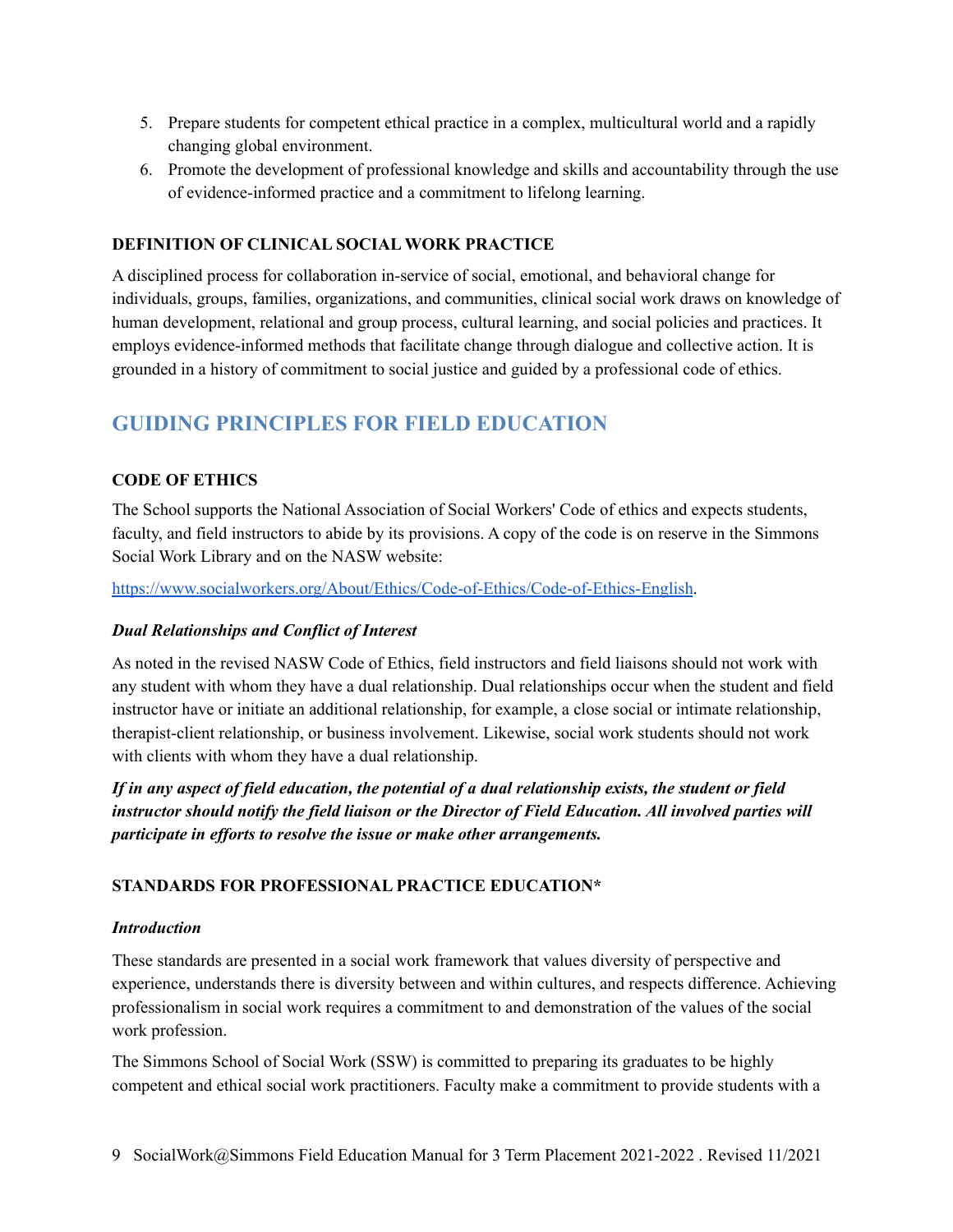curriculum that supports their educational and professional development and that assists them in adherence to these standards. Additionally, the SSW is mandated by the Council on Social Work Education (CSWE) to promote and evaluate professional development for students in Social Work programs (BSW, MSW). Likewise, the SSW is responsible to the community at large for graduating knowledgeable, ethical, and skilled social work professionals whose practice reflects the competencies, skills, and values of the social work profession.

This document outlines eight professional performance standards:

- 1. Self-Awareness
- 2. Communication
- 3. Electronic Communication
- 4. Openness and Willingness to Learn
- 5. Physical and Cognitive Ability
- 6. Emotional Stability and Stress Management
- 7. Professional Values and Ethics
- 8. Respect for Diversity and Social Justice

 Each professional standard is accompanied by descriptions of behavioral expectations. Students must satisfy the professional standards to enroll in, progress through, and graduate from the SSW.

 Specifically, students are expected to act in a manner that is consistent with the values, ethics, and conduct required for professional social work practice in the classroom, in field placements, and in the broader school community. Becoming a professional is a gradual process; as a result, the SSW faculty, field instructors, and administrators will continually assess students in accordance with these standards, which constitute the criteria for professional performance.

 In addition to the standards outlined in this document, SSW students are expected to abide by the *NASW Code of Ethics (NASW, 2017)*, the Simmons [University](http://www.simmons.edu/code-of-conduct) Student Code of Conduct, and the policies outlined in the Field Education Manual, the SSW Student Handbook and in the Simmons University Handbook. Procedures for addressing a violation of the Standards for Professional Practice or any of the ethics, codes, or policies identified above are outlined in the SSW Student Handbook and the **[Simmons](http://www.simmons.edu/code-of-conduct)**  [University](http://www.simmons.edu/code-of-conduct) Student Code of Conduct. The ultimate goal of the SSW Standards for Professional Practice is to help you have a successful experience at the SSW and to be prepared for post-graduate practice. This document does not include the complete NASW Code of Ethics or the CSWE Educational Policies, however it highlights particular ethics and competencies to serve as a framework for professional and ethical behaviors to abide by while a student at the SSW. As a SSW student, you will be informed of the Standards for Professional Practice at the time of application to the SSW and in the foundations course. The standards are on the SSW web site and also in the SSW Student Handbook. Additionally, students and field instructors are expected to read and sign in agreement of the Standards on the student's learning plan.

 To participate in a degree program, you are expected to satisfy program requirements, including these Professional Standards, with or without accommodations. If you seek reasonable accommodations for disabilities, you must contact the Simmons Office of Accessibility Services. This office will determine your eligibility for accommodations and recommend accommodations and/or services.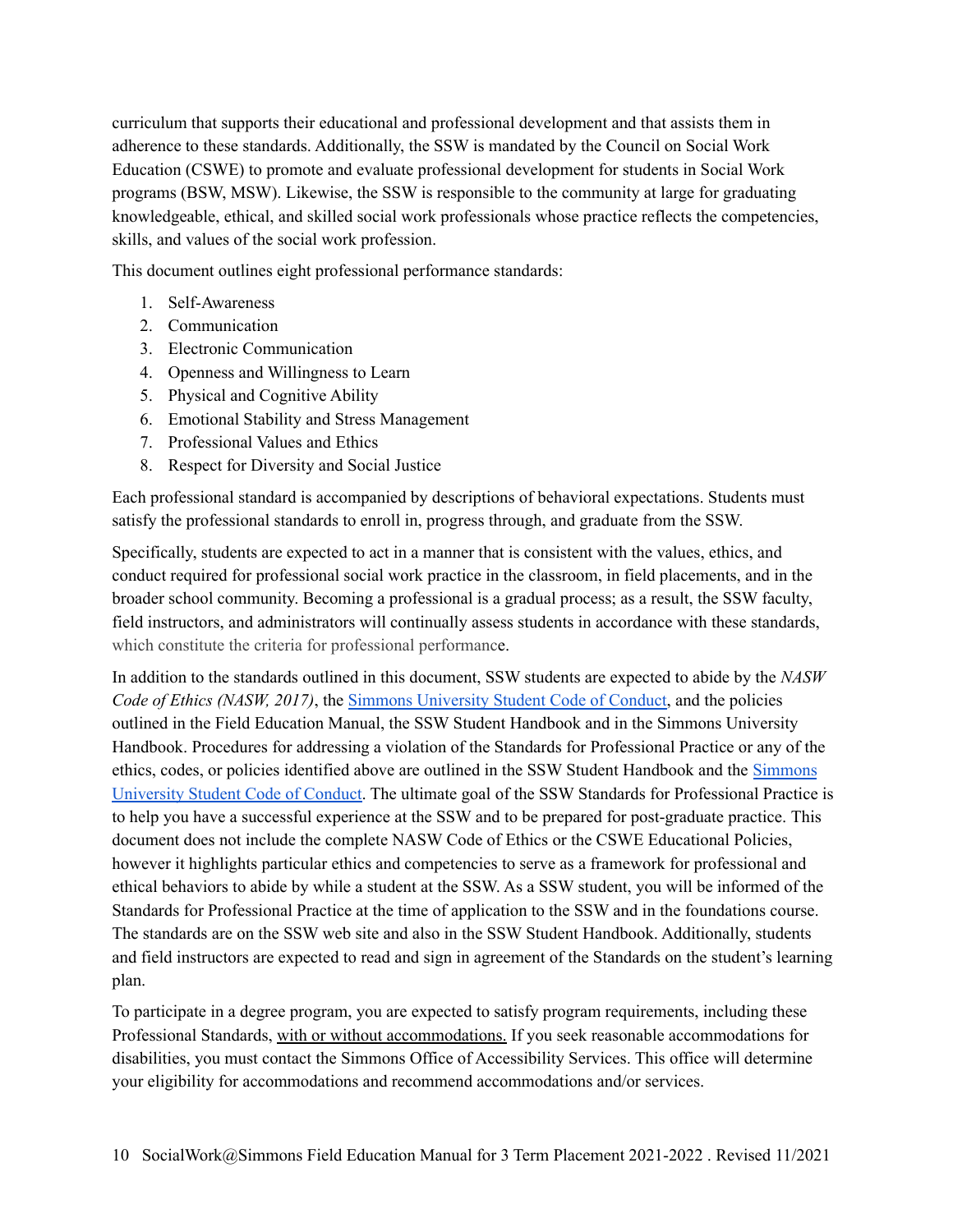#### <span id="page-10-0"></span>*Professional Standards*

#### 1. **Self-Awareness**

Expectations to meet the standard:

- a. Accurately assess your own strengths and limitations and display a willingness to examine and change behaviors that interfere with your work in field placement, in the classroom, on campus, and in the larger community
- b. Actively examine your own biases
- c. Seek supervision and use constructive feedback to inform practice
- d. Take responsibility for your own actions and consider the impact of these actions on others
- e. Demonstrate a willingness to examine and assess the relationship between your own personal values/socialization and their alignment with expected professional ethics
- f. Reconcile conflicts between your personal values and those of the profession, as required  by the *NASW Code of Ethics*

#### **2. Communication**

Expectations to meet the standard:

- a. Express ideas, thoughts, and feelings clearly in the classroom and in field placement
- b. In written work, communicate clearly and at a level that reflects the academic standards of SSW programs
- c. Demonstrate a willingness and ability to actively listen to others with objectivity and openness
- d. Communicate responsibly and respectfully, with speech that is free of bias, discriminatory language, or stereotyping in all interactions with colleagues, faculty, field instructors, staff, and clients
- e. Advocate for yourself in an ethical, direct, respectful, and responsible manner using SSW agency-specific channels for conflict management

#### 3. **Electronic Communication and Use of Social Media**

Expectations to meet the standard:

- a. Demonstrate respect for the privacy of your clients; refrain from gathering information about clients from online sources without the client's consent (i.e., googling client history, accessing client social media); photographing clients; or publishing client information on social media
- b. Communicate about and with colleagues and peers with respect and accuracy, avoiding cyberbullying, harassment, or making derogatory or defamatory comments, or disclosing personal information without consent
- c. Follow relevant laws, field education agency policy, NASW Code of Ethics (1.07) pertaining to social media and in use of technology in all aspects of service delivery
- d. Maintain awareness of how personal communications using social media could affect professional relationships with clients, colleagues, and agencies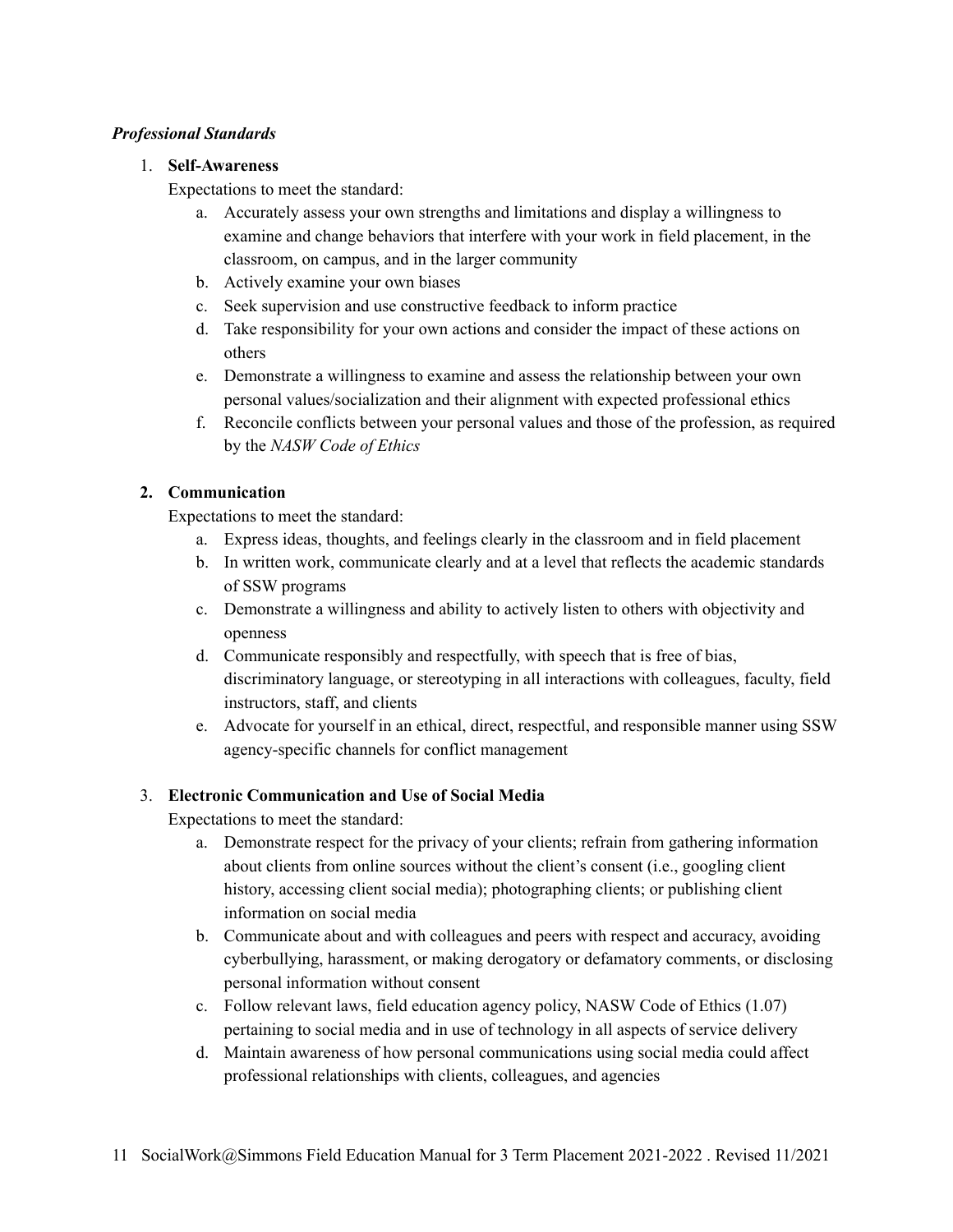### 4. **Openness and Willingness to Learn; Flexibility and Adaptability**

Expectations to meet the standard:

- a. Demonstrate openness to learning new ideas and perspectives
- b. As required by the demands of professional practice, be flexible and adaptable in new situations and as circumstances change
- c. Assume the stance of a learner with humility; avoid solely relying on current or past professional experiences to inform your judgment or decision-making in the field and in the classroom
- d. Demonstrate a willingness to effectively communicate your learning needs and request clarification to understand requirement

# **5. Physical and Cognitive Ability, Critical Thinking**

Expectations to meet the standard:

- a. Attend and participate in classes and field placement as scheduled, demonstrating punctuality, dependability, accountability, and the ability to prioritize responsibilities
- b. Navigate transportation needed to attend field and classroom requirements
- c. Use the technology required to engage in scholarship and effective practice including, but not limited to, use of computers, telephones, and agency electronic records and databases
- d. Demonstrate the ability to acquire knowledge and reflect on experiences to inform practice
- e. Demonstrate the capacity to think critically and to apply effective problem solving skills that are well reasoned, examine multiple perspectives and worldviews, integrate evidence and knowledge, and lead to well-supported decisions and conclusions

# 6. **Emotional and Mental Stability, and Stress Management**

Expectations to meet the standard:

- a. In accordance with the NASW Code of Ethics (4.05), demonstrate the ability to honor the best interests of people for whom you have professional responsibility by keeping personal life circumstances or problems from interfering with judgment or performance
- b. Recognize current life stressors that may interfere with scholastic or professional performance; seek and effectively use help for medical or emotional problems such as those problems stemming from psychosocial distress, substance misuse and mental health difficulties
- c. Demonstrate professional boundaries, including ethical use of self-disclosure
- d. Maintain respectful relationships with all colleagues, faculty, field instructors, staff and clients consistent with the NASW Code of Ethics (2.01)

# **7. Professional Values and Ethics**

Expectations to meet the standard:

 a. Exhibit judgment and conduct that is consistent with the values and ethics of the profession as stated in the NASW Code of Ethics, as well as with established laws, policies and professional standards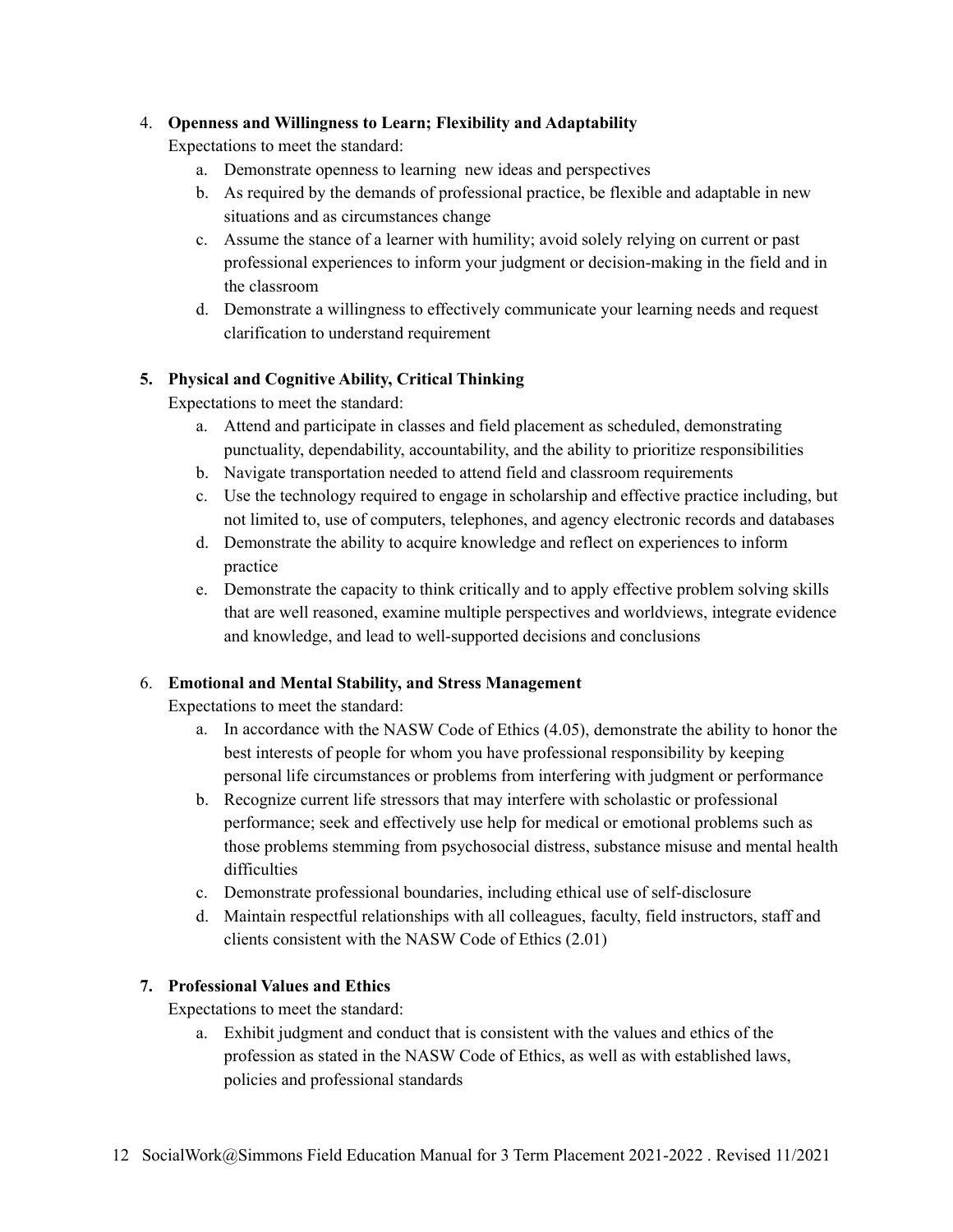- b. In accordance with the NASW Code of Ethics section on: Dishonesty, Fraud, and Deception (4.04), you should not participate in, condone, or be associated with dishonesty, fraud, or deception
- c. Demonstrate professional and academic integrity, including exhibiting truthfulness in fulfilling program requirements. Students should remain aware of, and abide by, the Simmons Honor Code
- d. Follow Federal and State laws and agency policies regarding confidentiality and mandatory reporting

# 8. **Respect for Diversity and Social Justice**

Expectations to meet the standard:

- a. Exhibit a willingness to relate and work nonjudgmentally across difference with others
- b. Demonstrate knowledge of, and sensitivity to: diversity, oppression, and privilege, including a willingness to examine personal beliefs, values and assumptions that perpetuate oppression

 Meeting the academic degree requirements is not sufficient to successfully complete the program. If you meet the academic requirements, but fail to adhere to the NASW Code of Ethics and/or the Standards for Professional Practice, you are at risk for dismissal or other disciplinary action.

 \*Acknowledgements to UNC Chapel Hill School of Social Work Technical Standards Document Approved by SSW faculty 5/10/18

# <span id="page-12-0"></span> **SIMMONS UNIVERSITY POLICY ON VALUING DIVERSITY**

 Simmons University is first and foremost an academic community that prepares students to be well informed, open minded, and sensitive to values. We strive to foster an atmosphere within which students may develop the resources to become actively engaged members of society and to lead rich personal lives. We hope to achieve these goals through an active and continual exchange of ideas among students and faculty and the general University community. To ensure that these goals are attained, Simmons has committed itself to the following principles.

 Simmons University supports the principle and spirit of equal employment opportunity for all persons, based on each individual's qualifications and fitness. It is the University's policy to administer its employment and personnel policies without regard to race, color, religion, national origin, gender, sexual orientation, legally recognized handicap, or veteran status.

 In accordance with applicable law, admission to the University's undergraduate baccalaureate program is reserved for women. The University is committed to admitting students of any race, color, or national and ethnic origin to all programs and activities made generally available to students at the University, including scholarship and loan programs, athletic programs, and other University-administered social, educational, recreational programs, and student services.

 Simmons University subscribes to the policies set forth in Section 504 of the Federal Rehabilitation Act of 1973, which mandates equal opportunity for qualified handicapped persons in educational programs and activities. Simmons University strives to ensure that all decisions concerning hiring and promotion of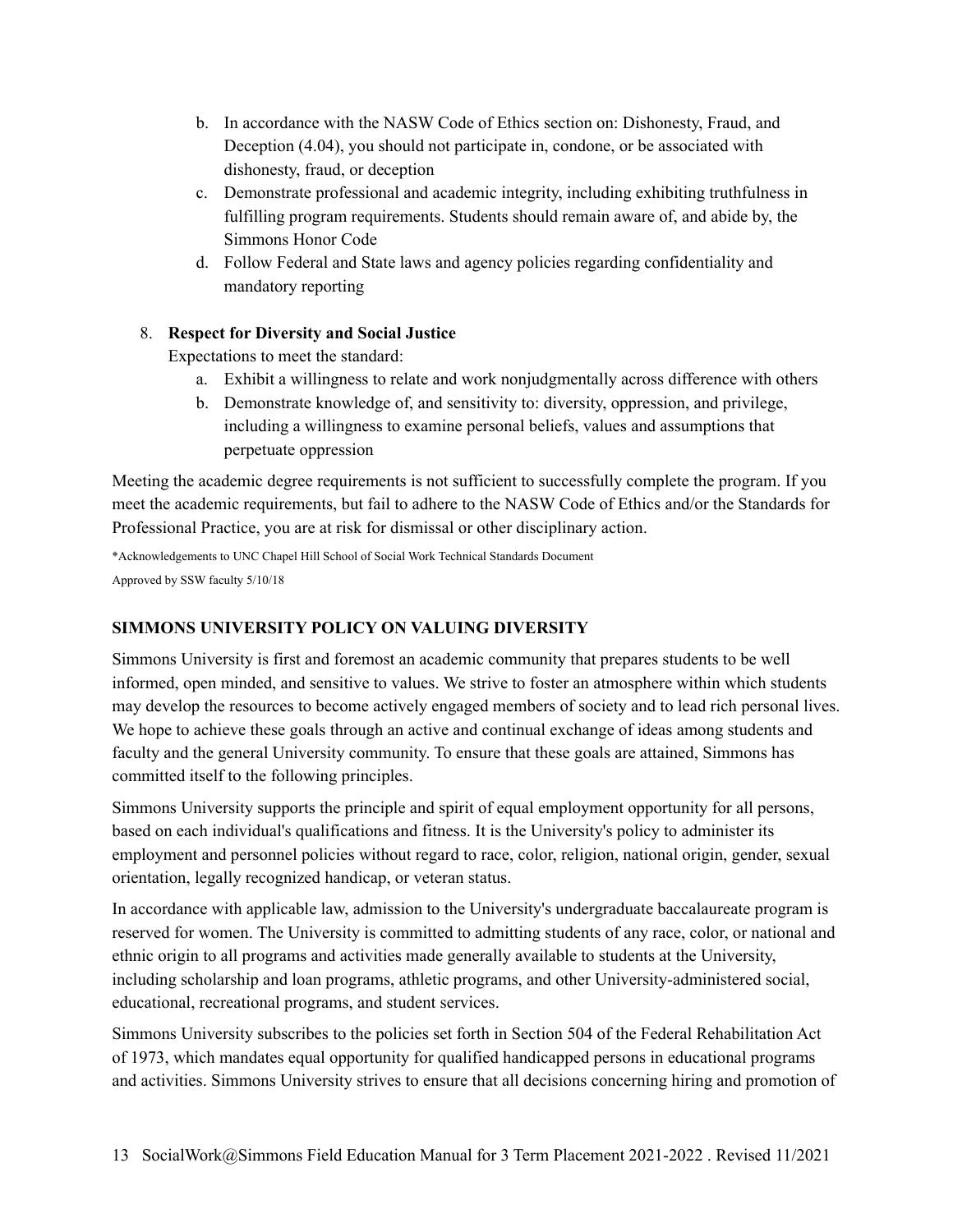<span id="page-13-0"></span> faculty and staff, or the educational progress of its students, are based on considerations appropriate to an academic institution and not on factors such as race, color, gender, sexual orientation, religion, age, national origin, handicap, or veteran status. Furthermore, Simmons University is committed to creating an atmosphere within which the diversity of its members' individual roles meets with understanding, respect, and encouragement, and where discrimination and harassment by any member of the faculty, staff, or student body against any other will be condemned and redressed. The University does not tolerate sexual harassment of employees or students.

 Complaints of discrimination or harassment should be addressed to the applicable dean for appropriate action (see University Policy on Nondiscrimination)

# **STATEMENT OF SOLIDARITY FOR RACIAL JUSTICE FROM THE COLLEGE OF SOCIAL SCIENCES, POLICY, AND PRACTICE**

 We, the staff, faculty and administrators of the College of Social Sciences, Policy, and Practice (CSSPP), know that the recent instance of police brutality in Minnesota is not unique to that community. Racial injustices happen in our hometown of Boston and across the United States. We know that anti-Blackness is a particularly virulent force in our society and that we must actively seek to become anti-racist. We also everyone whose difference is deemed threatening and therefore subject to violence. We understand problems in policing, from militarization to lack of real transparency and real accountability, affect everyone. We support social and political action to provoke systemic change that promotes justice, safeguards human rights, and ensures fair and equitable treatment and respect for human dignity for all know that Black people are not the only ones systemically victimized in our society. We ache for people.

# **We are committed to the following actions:**

- ● Initiating, supporting and making space for critical dialogue about the systemic forces of racism that shape us and construct our relationships with others and our communities.
- ● Investigating and analyzing how these dynamics affect the communities within which we live and work.
- ● Participating in social and political actions to interrupt oppressive practices and promote systemic changes.
- Strategizing around solutions to dismantle racist institutions and practices.
- Supporting those who are most affected by racism and injustices inherent in our systems.
- ● Advocating for policies that support alternatives to policing, including community- based approaches to safety and conflict resolution.
- ● Creating a learning environment that supports equity, promotes inclusion, and works to break down systems of oppression.
- Accessing and creating resources that advance equity.
- ● Avoiding actions that add to the undue labors of Black persons by asking them to navigate these violent waters on behalf of our non-Black community members.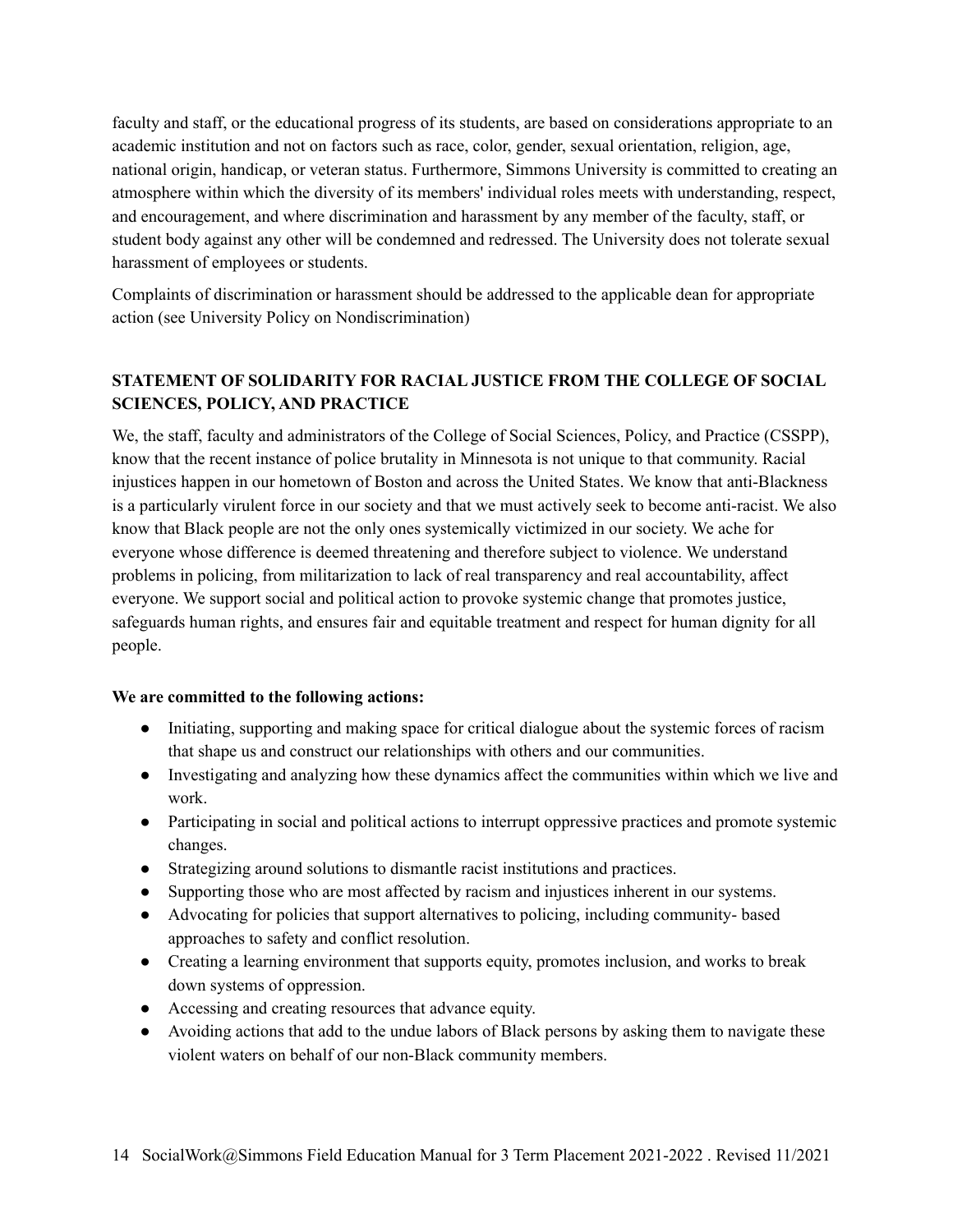We commit to holding ourselves accountable to effectuate change. We recognize that expressions of sympathies and condolences to the family, friends, and communities of George Floyd, Ahmaud Arbery, Breonna Taylor, Tony McDade, are not enough. Their recent murders, and the murders and victimization of countless other people of African descent due to white supremacy, of which racist police brutality is a part, serves as a stark reminder of the deadly effects and enduring need to undo systemic racism in this country. Fueled by our collective commitment to undo institutional racism, the root cause of society's most entrenched social justice and human rights issues, we stand against all injustice and oppression. We stand with the thousands of groups protesting and calling for action. We say the names aloud of all those murdered in the United States by police officers.

 As James Baldwin stated: "Not everything that is faced can be changed, but nothing can be changed until it is faced."

#### <span id="page-14-0"></span>**FIELD ADVISORY BOARD**

 The Field Department convenes a Field Advisory Board that meets twice each year with field partners from a diverse group of community partnership agencies for the purpose of seeking consultation from, and collaborating with our colleagues to: communicate current trends in social work education; elicit feedback about our department and our students; seek input from partners about ways in which the School can better support our agencies and our students; exchange ideas about ways in which our training relationships can be strengthened for the benefit of all parties; seek creative solutions to common dilemmas; and gather information about current clinical practices that the School needs to support in the curriculum.

# <span id="page-14-1"></span>**FIELD EDUCATION OVERVIEW**

 Field education is an integral part of the School of Social Work curriculum. Four terms of field education must be successfully completed in order to satisfy degree requirements. The first term of field education is completed in the Simulated Field Experience and the three subsequent terms are completed in an agency-based setting. Admission to the program does not guarantee acceptance to a field placement. For further information please see the section titled Field Placement Selection Process.

 The Simulated Field Experience (SFX) is a 14-week, 3 credit course that constitutes the first term of the generalist field experience. After successful completion of the course, students enter the three-term agency-based placement, which comprises the final term of the generalist field experience and both terms of the specialized field experience. The SFX involves weekly asynchronous content and live sessions in addition to select assignments all designed to prepare students for the agency-based field placement. This course creates a learning lab where students apply generalist knowledge and skills, in the context of social work values, to both practice scenarios and simulated interactions with standardized client-actors. Additionally, the course provides an opportunity for students to build social work competencies and to prepare for practice-based learning, grounded in exploration of affective and cognitive processes, including self-reflection and self-regulation, critical thinking, and cultural humility. Students will practice use of field education learning methods, including the field education learning plan and competency-based evaluation, process recording, and other reflective practice methods. In addition, students will be introduced to the purpose and practice of supervision, as well as field education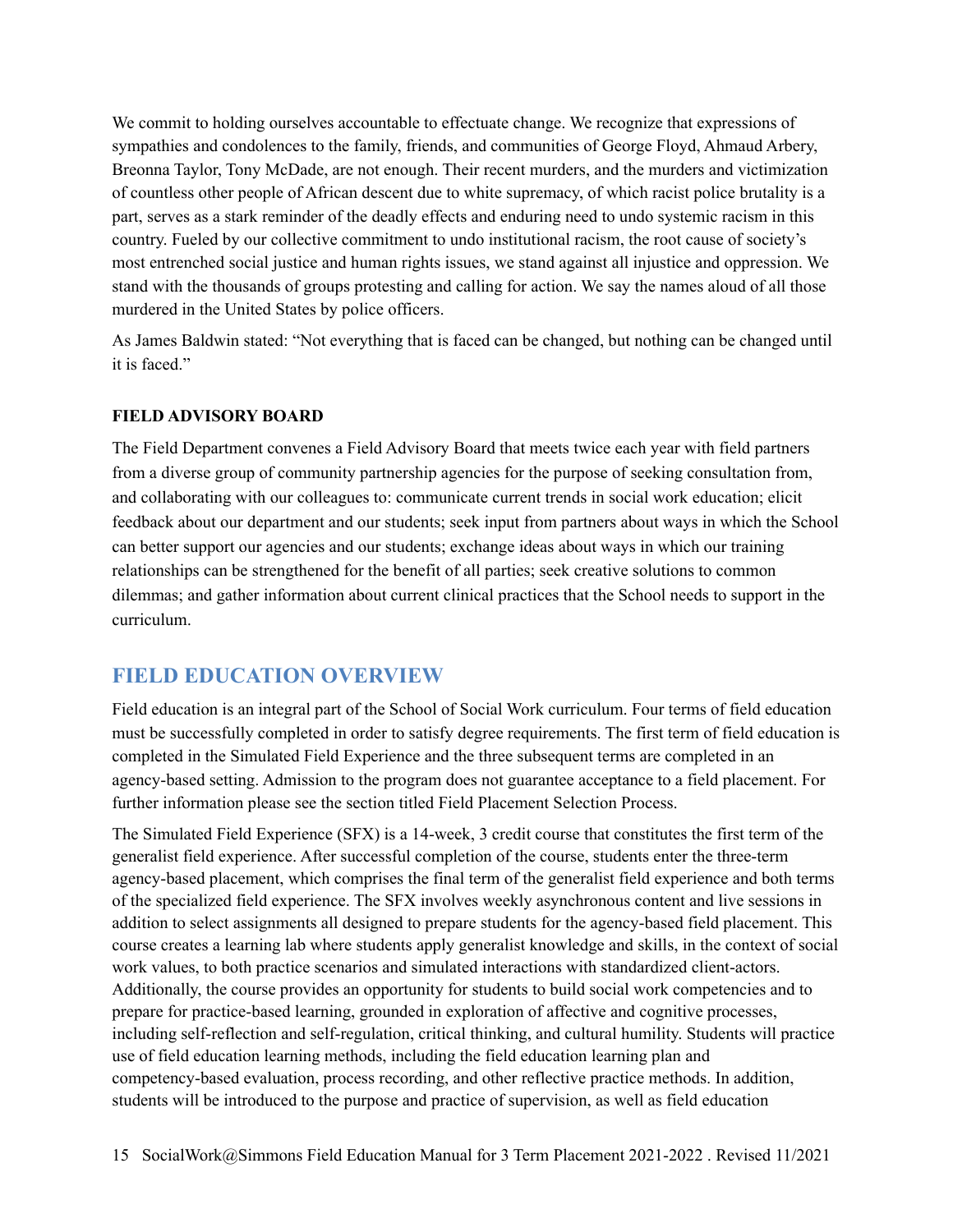expectations.

 In the three-term agency-based placement, students continue to integrate and apply the theories they learn in class with actual practice with individuals, families, groups and larger systems.

 Field education provides practice learning in a wide range of training agencies representing both traditional and evolving fields of practice. The goal is to prepare professional social workers with the knowledge and skills to work with a range of clients and problem areas, to analyze and apply theory critically, and to utilize a variety of interventions according to client need. The field curriculum supports the mission and goals of the MSW program and the values of the social work profession, including social and economic justice and respect for diversity. It provides the opportunity to support and apply the School's definition of clinical social work which emphasizes training students to work with individuals, families, groups, organizations and communities, in order to help clients improve their psychological and social functioning, and gain access to social and economic resources.

- ● Field education at Simmons is designed as a concurrent course of study with classroom curriculum.
- ● The field education curriculum provides a foundation in generalist social work practice through the Simulated Field Experience and the first term of the agency-based placement. The second and third terms in the agency-based placement are specialized, with a concentration in clinical social work.
- The field education program carries a total of 17 credits.

 Under social work supervision, students are to demonstrate skills in a range of roles including direct clinical practice; accessing and, at times, developing services; formulating assessments and treatment plans; collaborating with interprofessional teams and community providers; case management; and advocacy, to name a few.

 Agencies are asked to teach students about the policies and organizational issues affecting service to clients, and to provide opportunities for students to learn about organizational dynamics and change. Students develop the ability to practice in a self-directed manner, and to use supervision to gain self- awareness. Finally, students are expected to critically evaluate their own practice learning and understanding of the change process.

 The field education curriculum underscores social work values and ethics, including a commitment to social and economic justice, multicultural practice, promotion of diversity in organizations, the emancipation of oppressed people and social action. Students learn skills in identifying and addressing oppression and injustice affecting client systems.

# <span id="page-15-0"></span> **CRITERIA FOR ADMISSIONS TO FIELD EDUCATION**

 Students are admitted to the MSW program based on a minimum grade point average, personal statement, employment and/or volunteer history and recommendations. Only students who are matriculated in the MSW program are eligible for a field placement. Once granted admission to the MSW program, in order to secure a field placement, each student must follow procedures and meet guidelines outlined by the Field Department. The first requirement for beginning an agency-based placement is the successful completion of the Simulated Field Experience course.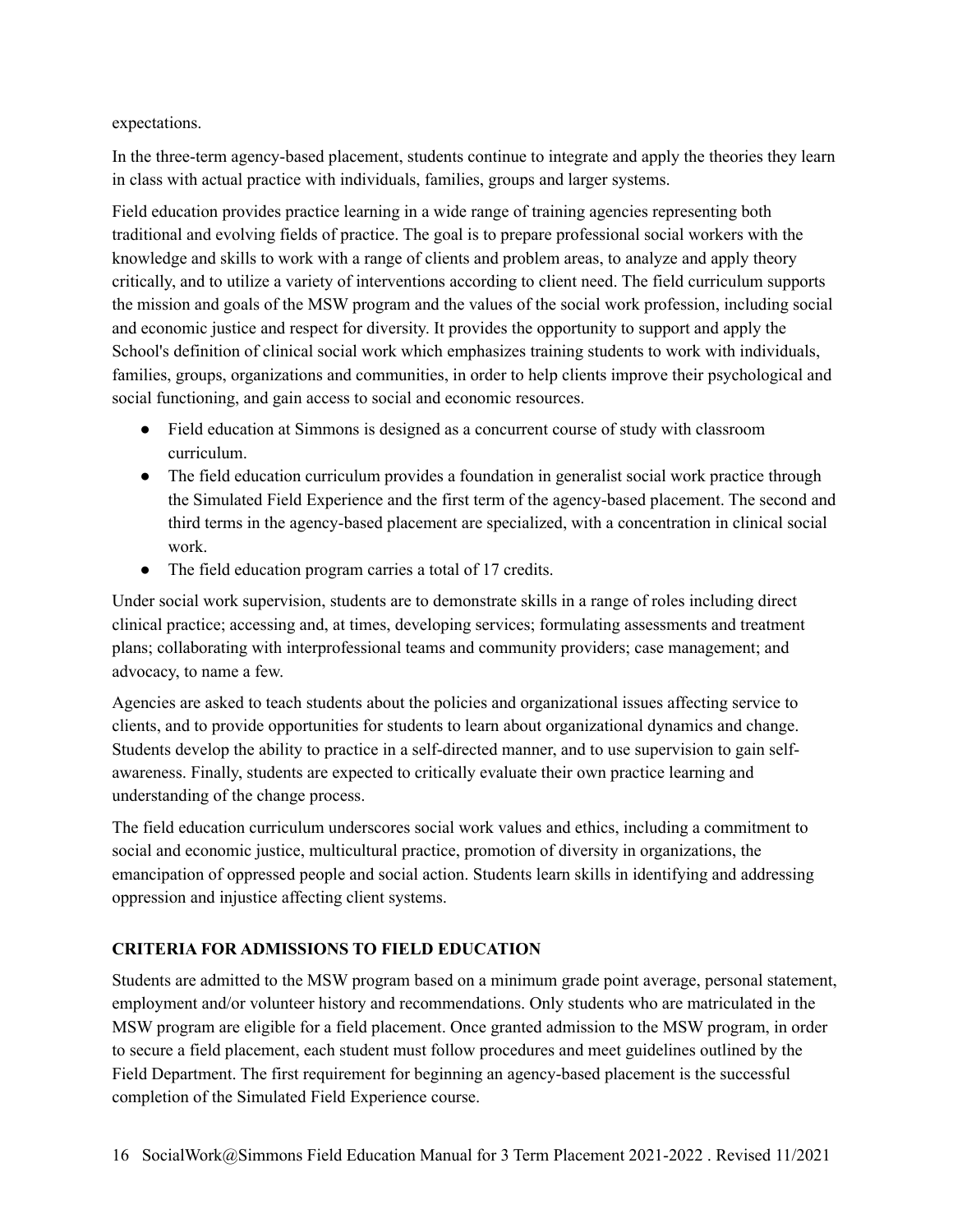Generalist and specialized field experiences are differentiated as follows:

# <span id="page-16-0"></span> **GENERALIST PRACTICE FIELD EXPERIENCE**

 This first field experience (Simulated Field Experience and first term of agency-based placement) provides a foundation in generalist social work practice over the course of two consecutive terms. The generalist field education courses will prepare students with:

- ● An introduction to social work identity and the ethical standards and values that define the profession
- Exposure to the roles of social workers, such as clinicians, advocates, and case managers
- The ability to engage and assess individuals, families, groups, organizations, and communities
- Training, support, and feedback from experienced social work clinicians
- ● Skills in building therapeutic relationships with clients and integrating clinical practices into their work

# <span id="page-16-1"></span> **SPECIALIZED PRACTICE FIELD EXPERIENCE**

 The specialized field experience (second and third terms of agency placement) will enable students to build on their generalist knowledge and hone assessment and intervention skills. This second clinical experience takes place over the course of two terms and provides students with:

- ● Increased clinical opportunities to practice engaging, assessing, intervening, and evaluating diverse client groups (individuals, families, and organizations)
- Regular practice applying theoretical concepts learned in the classroom to client interactions
- Increased exposure to evidence-informed practices
- ● Further practice applying their clinical skills while benefiting from the support and feedback of a skilled field instructor
- The knowledge and confidence to grow increasingly autonomous as professional social workers

# <span id="page-16-2"></span>**FIELD EDUCATION SCHEDULES**

- **Simulated Field Experience:** Students complete a one term classroom course that prepares them for the agency based field placement. This course requires 4 hours of live session classroom time as well as approximately 1.5 hours of asynchronous work.
- ● **Three-Term Agency-Based Placement:** Students are in field placement three days a week (24 hours) for three terms.

# **Students in each of the SW@S program options begin field education courses as follows:**

- Extended (8 terms): Term 5
- Full-time (6 terms): Term 3
- Accelerated (4 terms): Term 3
- Advanced Standing (4 terms) Term 2: Students are in field placement three days a week, 24 hours a week, for three terms. Advanced Standing students do not engage in the Simulated Field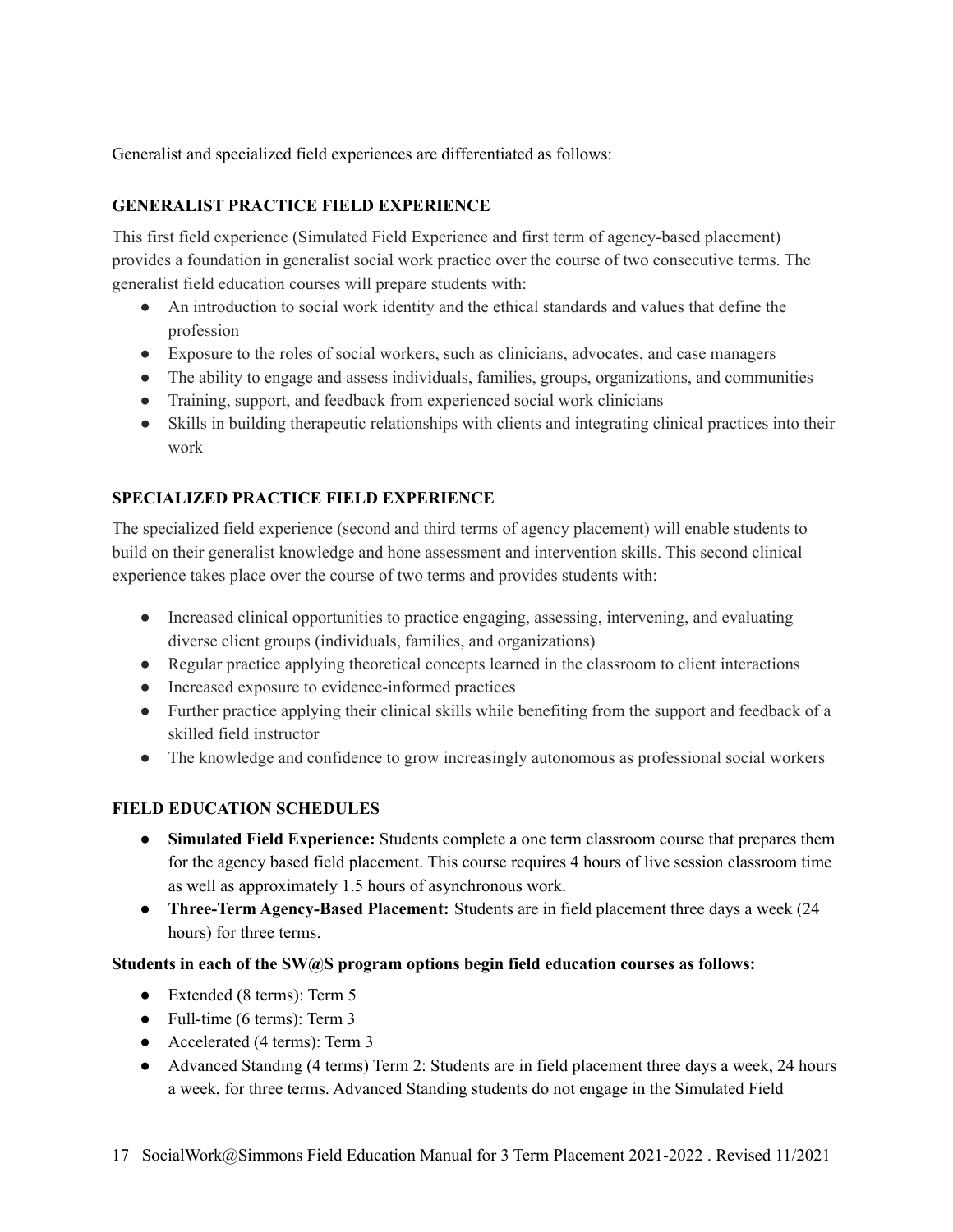#### Experience.

 Upon completion of the Simulated Field Experience, students must be available to complete a 24-hour a week agency-based placement (for three terms) to successfully complete their field practicum. Students may need to add hours to their weekly schedule to make up for missed time due to late start or absences. Students can complete no more than 32 hours per week in an agency placement. They are required to adjust their schedule to be in accordance with the field instructor's schedule in order to complete these field practicum hours. Additionally, students must be available for placement Monday through Friday, 8 am to 8 pm to align with agency activities. If a student wants to adjust their schedule after the start of the placement, they must complete a change in hours form and gain approval from their field instructor and field liaison. Students who are absent for 20% of the total required hours without approval may fail the course.

 The MSW degree requirements cannot be met without the successful completion of four terms of field education. MSW program students are required to complete, in total, 1104 hours of field education in their agency-based internship. In the three-term agency-based placement, regular attendance is required, three days a week (24 hours per week). If students exceed the hours required for one placement term they may not be used towards completion of hours in a future term. There is some flexibility in planning the structure of field placements (starting and ending dates, hours per day) based on student and/or agency needs as long as the time requirement is met. Students are expected to adhere to the same workday hours as professional staff unless individual arrangements have been made and approved by the agency and SW@Simmons Field Education Department. The School does not consider occasional overtime work as deductible from overall field hours, nor can overtime be accrued or taken as vacation days. However, if an agency has evening appointments or regular early morning hours that the student attends, the schedule should be adjusted accordingly. When students work extra days, holidays, or school vacation days, it is expected that they be granted compensatory time. Arrangements for compensatory time should be made with the field instructor.

#### <span id="page-17-0"></span>*Absences*

 Students may use up to nine excused absences (72 hours) over the course of the three terms due to agency closings, holidays, illnesses or inclement weather without being required to make up this time. Any days beyond the permitted nine days must be made up. If an emergency arises necessitating absence from the field, the student is responsible for immediately notifying the field instructor and taking responsibility for postponing appointments or scheduled meetings. Students are to record their absences on the field log. In case of prolonged absence, the student and field instructor should notify the field liaison so that a plan can be made to meet the needs of the agency, the student's situation and the School's educational requirements.

 Students are generally expected to attend their field placement for 46 weeks so there is an opportunity to integrate learning from their clinical practice course throughout the placement experience. In rare circumstances where students are required to be out of field for more than the allowed nine days, students must receive approval from the Field Education Department, and their placement agency, and relevant offices at Simmons University, which may include the Office of Accessibility Services or Student Affairs.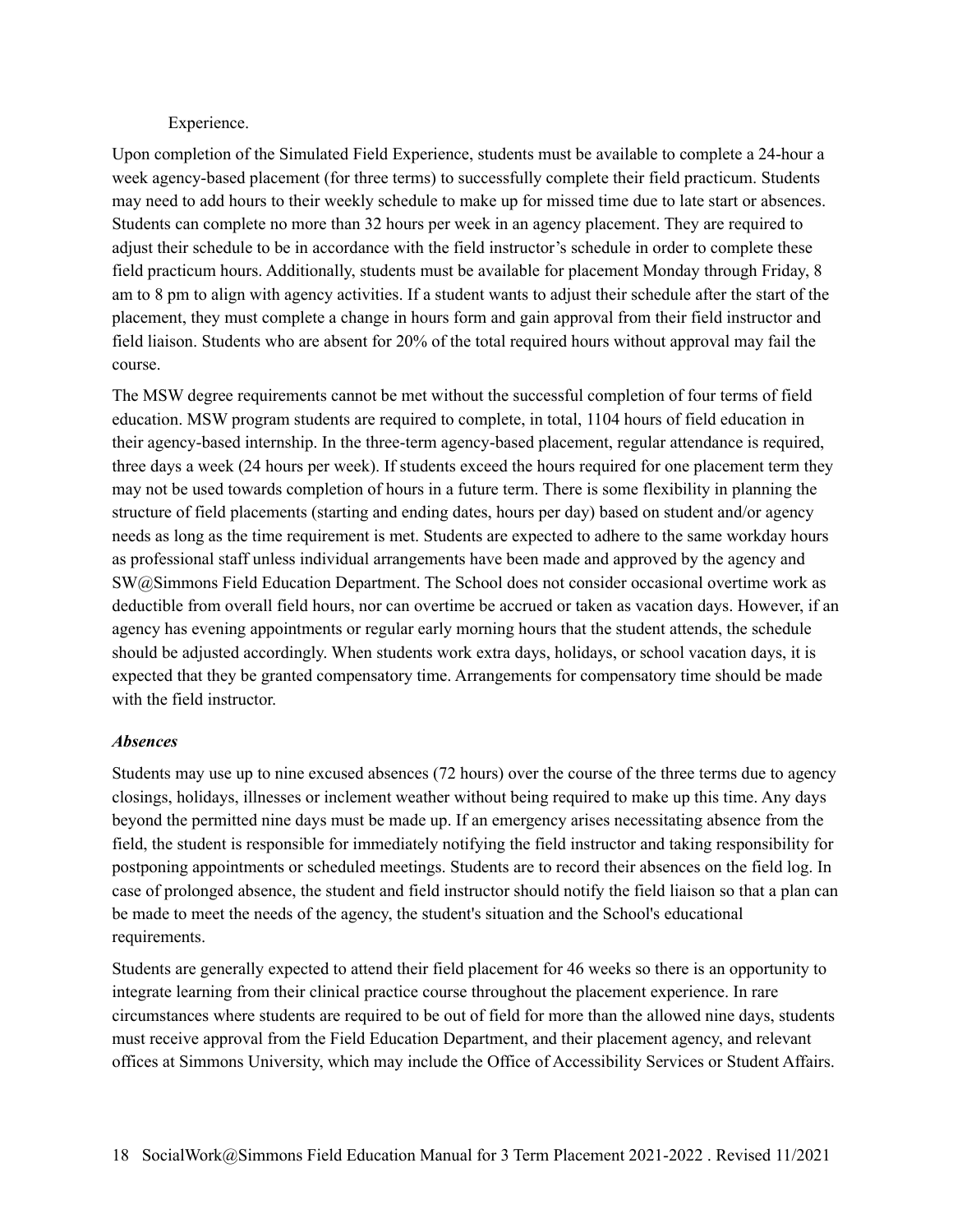All permitted absences beyond the 72 hours allotted to students must be made up. Students may be required to attend placement during academic calendar breaks.

# <span id="page-18-0"></span>*Conferences*

 Students are permitted to attend training events and conferences if the faculty and agency agree that attendance is directly related to or will enhance learning or client service. Such requests should be limited to 3 days per placement.

# <span id="page-18-1"></span>*Religious Holidays*

 Students who are unable, because of their religious beliefs, to attend classes or to participate in an examination, class or work requirement on a particular day shall be excused from the class, study or work requirement and shall be provided with an opportunity to make up the examination, study or work they may have missed. It has been the policy of the Simmons School of Social Work to respect the right of all students, faculty and staff to celebrate those religious holidays that they deem important. This is in keeping with our commitment to the development of a diverse community. A student who plans to miss field placement as a consequence of religious observances must make prior arrangements for the absence from field placement with the agency and field instructor. Students may use excused absence days to cover days missed for religious observance as long as these days have not been used up. Students who have exceeded the allotted excused absence days, will be expected to make up the missed time as negotiated with their field instructor.

# <span id="page-18-2"></span>**SAFETY POLICIES**

 The SW@Simmons Field Education Department has adopted the following policy and procedures regarding the safety of SW@Simmons student interns in the field. This policy has been created to recognize that violence in the lives of clients can create potential dangers to professional social workers and students engaged in the study of the profession. We believe issues of safety are relevant in all communities and settings. We urge SW@Simmons students to become familiar with this policy regardless of the location of their internship placement.

# <span id="page-18-3"></span>*Policy*

 The School of Social Work is responsible for providing all students and field liaisons with general written information about safety in field placement. SW@Simmons expects each agency to be responsible for orienting student interns to the safety policies and procedures of that agency and setting. Such orientation should include, but not be limited to:

- Discussion of safety issues in the community and within the agency building(s).
- ● Work with particular clients prone to violent behavior, and with clients who may be sharing living quarters with persons prone to violent behavior, to the extent that such information is known.
- Security of personal belongings of the SW@Simmons intern while at the agency.
- Procedures for the student(s) to follow in the event of a safety or security problem should be reviewed at the beginning of the placement with ample opportunity for questions and discussion as needed.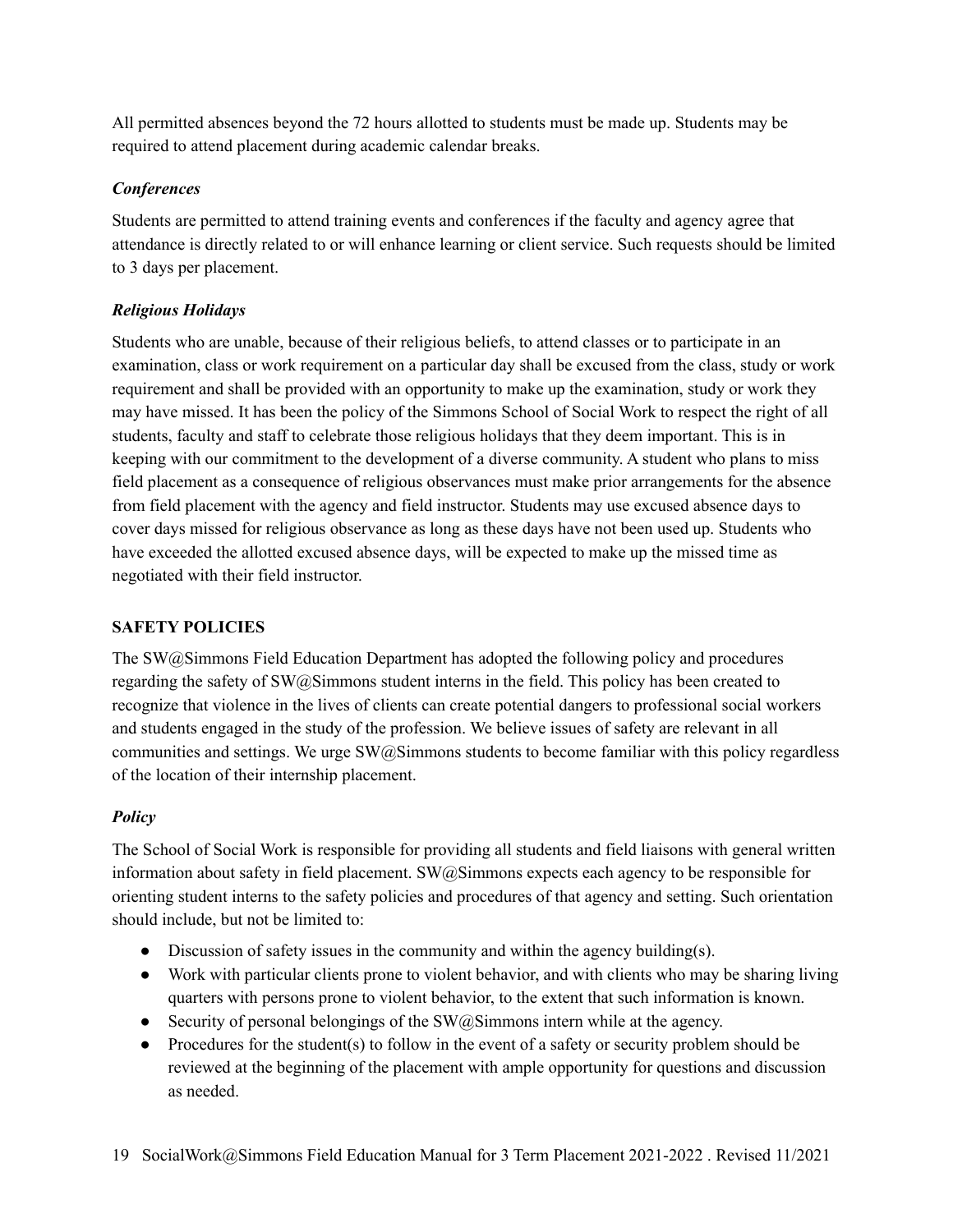SW@Simmons students should not be required to engage or to remain in assignments or at placements in which they feel physically at risk. SW@Simmons urges all agencies to make the same accommodations to ensure students' safety as they make for their own agency staff and in some situations the agency may need to make even greater accommodations for a student. If a student's concerns about safety interfere in whole or in part with the learning process, the field liaison should be contacted by the field instructor to facilitate prompt exploration of the concerns and to seek a mutually satisfying resolution.

#### <span id="page-19-0"></span>*Procedures*

- A. If an incident occurs in which a student is personally threatened or hurt, it is the student's responsibility to notify the field instructor immediately. The field instructor, agency contact person, or agency director should then contact the Director of Field Education immediately to discuss what actions the agency and Simmons SSW should take to assure the student's physical and emotional well-being in the wake of the incident, and on an ongoing basis if needed.
- B. The Director of Field Education will document the incident, the steps taken to address it, and will meet with the student and faculty field liaison to assess the student's readiness to return to the field and any other issues relevant to the situation. The Director of Field Education may alert the Director or Associate Director of the SSW about incidents and concerns on an as-needed basis.

# <span id="page-19-1"></span> *Safety Guidelines for Students in the Field*

#### <span id="page-19-2"></span>**Agency Protocol**

 It is important for students to know the agency's safety and security protocol for office and home visits with clients at the start of the placement. If the agency does not have safety and security policies and/or procedures, the field instructor and student should review and discuss any issues related to safety and security in the setting.

 SW@Simmons students are urged to bring their questions and concerns to the field instructor. Regular communication, particularly about safety concerns, is strongly encouraged.

 The following are guidelines and suggestions that may be helpful to students, field instructors and field liaisons as they consider the particular safety issues in their settings. Specific steps taken by students or agency personnel will obviously be determined by the individual situation, the nature of the setting, etc.

#### <span id="page-19-3"></span> **Security of Belongings**

 All students in the field are expected to have a secure place to keep coats, handbags, cell phones, laptops and other belongings while at placement. It is preferable that the space be one that can be locked, and could be in a desk drawer or filing cabinet. Students should not leave handbags and other personal articles visible and unattended, even in an office with the door closed.

 Valuables should not be brought to placement settings. Items of value should not be left in cars, and should not be placed out of view just prior to leaving a vehicle. Neither the agency nor Simmons can be responsible for lost, stolen or damaged personal items.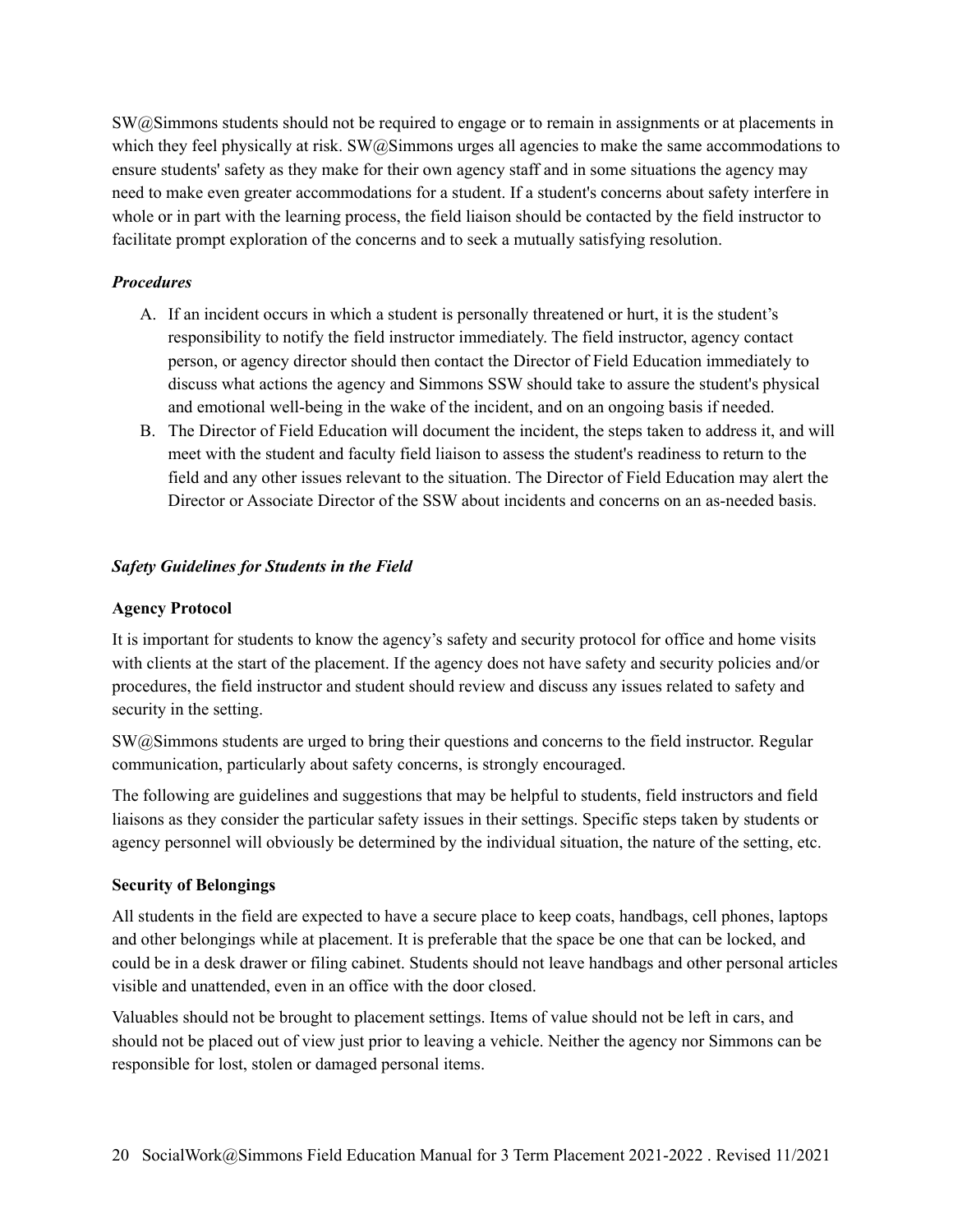#### <span id="page-20-0"></span> **Safety Issues Related to Working with Clients**

 When working with clients, it is important to remember that the treatment process often makes people feel vulnerable and may challenge their usual coping mechanisms. With some people, this can contribute to problems with behavioral control, and can raise issues of safety for the client, the social worker, the student intern and others. We urge all SW@Simmons students to consult with their agency field instructors to prepare adequately for handling of specific situations that are potentially difficult or threatening, such as medical emergencies, suicide or homicide risks, potential abuse of others and the presence of weapons.

#### <span id="page-20-1"></span> **Safety Guidelines for Office Meetings**

 If a student will be meeting with a client with whom the student does not feel safe, it is important for the student to discuss the situation promptly and fully with the agency field instructor. Based on the outcome of this discussion, there may be a decision that a student will not see the client or will see the client under specific circumstances or controls. However, if it is decided that a student will see the client, several points should be considered. A client's mental status should be assessed. When considering the location of the meeting, it might be helpful to think about what is in the room, whether there is more than one exit and where each person might sit. It may also be helpful to think about whether to include someone else in the meeting. When discussing the time of the appointment, it can be helpful to think about whether or not many people are around at the time being considered for the meeting. It is also important to discuss the plan for backup and assistance in the event that the client becomes agitated. A student should never see a potentially dangerous client alone without someone else in the agency knowing about the client, the appointment time and the location of the appointment. Students should keep field instructors informed about their schedules at the agencies at all times.

#### <span id="page-20-2"></span> **Safety Guidelines for Travel by Car**

 When interns are traveling by car to an agency or to home visits, it is advisable for the agency to know the students' destination and the approximate time they will return to the office. Students should remain alert, lock doors, and close windows. Students should carry a fully charged cell phone in the event of an emergency.

#### <span id="page-20-3"></span> **Safety Guidelines for Travel by Foot or Public Transportation**

 When traveling by foot or public transportation, students are encouraged not to carry valuables, to the extent possible. Money, license, keys and other essentials might be carried in a pocket. If a handbag carried under the arm is grabbed, it is best to let go of it. It is helpful to dress in comfortable clothes that are loose fitting, and to wear sturdy, flat walking shoes. It is also helpful to be alert, and to walk with a purpose, as if one has a clear destination. One should be aware of people in the immediate area.

## <span id="page-20-4"></span> **Safety Guidelines for Home Visits**

 It is important for students to familiarize themselves with the client's file prior to a home visit. If there is a question about safety concerns, plan accordingly with field instructors. It might be decided that meeting at a neutral place or going with another worker is the appropriate plan. Someone at the agency should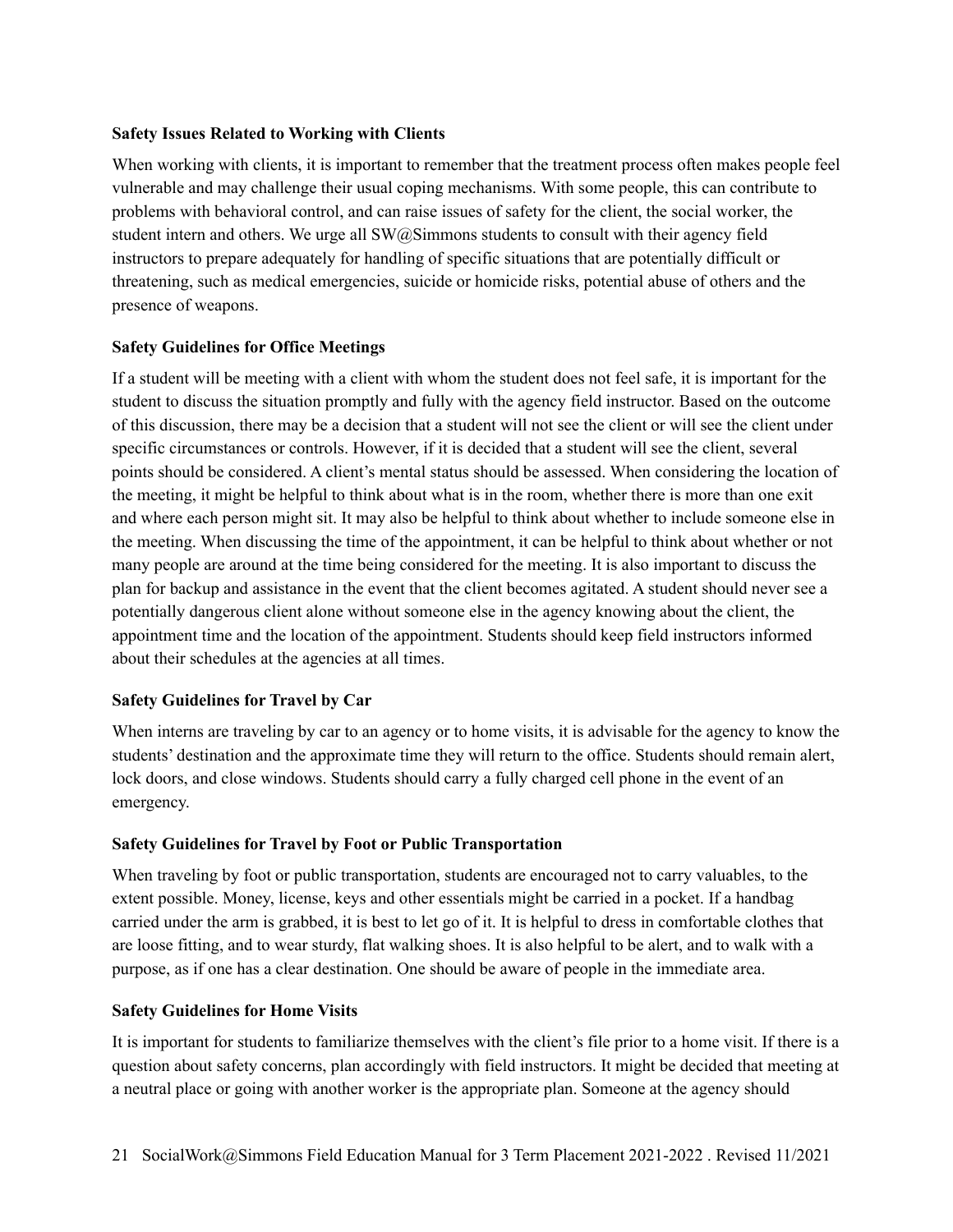always know the student's itinerary. It is helpful to stay alert and to think about what to wear, which room to meet in and where to sit. Students may ask clients to place pets in a separate room if there is a perceived safety risk. If a student feels threatened at any point during the interview, it is advised to err on the side of caution and terminate the visit. If a student is unwelcome in a client's home, the student should respond accordingly and leave the area. If a student hears an argument from inside the house or apartment, the student may decide to reschedule the visit or call to assess the situation before entering. A student should never see a potentially dangerous client alone. A cell phone is essential for students conducting home visits.

#### <span id="page-21-0"></span>**Health Safety**

 Students should be alerted to the existence of biohazards. They should receive training and information about how to protect themselves from infectious diseases and other potential health hazards.

#### <span id="page-21-1"></span>**Post-Incident Protocol**

 If an incident occurs in which a student is personally threatened or hurt, the field instructor, agency contact person, or agency director should contact the Director of Field Education immediately to discuss what actions the agency and School should take to ensure the student's physical and emotional well-being.

 The Director of Field Education will document the incident and the steps taken to address it, and will meet with the student and field liaison. Together, they will assess the student's readiness to return to the field and any other issues relevant to the situation.

 *Simmons SSW thanks Boston University School of Social Work for sharing their safety policy that was used in developing the SSW safety policy.*

#### <span id="page-21-2"></span> *Policy Regarding Intern Use of Vehicles for Agency Business*

 Field placement agencies require or request that student interns use vehicles in the performance of their internship activities, which may include transporting clients. This may involve student interns driving their own vehicles or agency vehicles; or student interns as passengers in an agency vehicle or vehicle owned by an agency staff member. The use of a vehicle for purposes of carrying out internship activities is acceptable in some internship situations, provided that adequate safeguards are in place to manage the potential risks. Documentation outlining each party's responsibilities should also be in place. This policy is intended to assist in identifying the safeguards that are minimally necessary; and to allocate responsibilities among the parties appropriately.

# <span id="page-21-3"></span> *Responsibilities of the School of Social Work Field Education Department*

 Inform students that they should inquire prior to the placement about agency expectations regarding the use of agency and/or personal vehicles for placement purposes. They should address vehicle use and related issues of safety, insurance coverage and liability in the field education agreement.

# <span id="page-21-4"></span> *Responsibilities of Field Placement Agencies*

 Have a vehicle safety policy that addresses the use of agency and student personal vehicles to conduct agency business (including transporting clients) with specific attention to: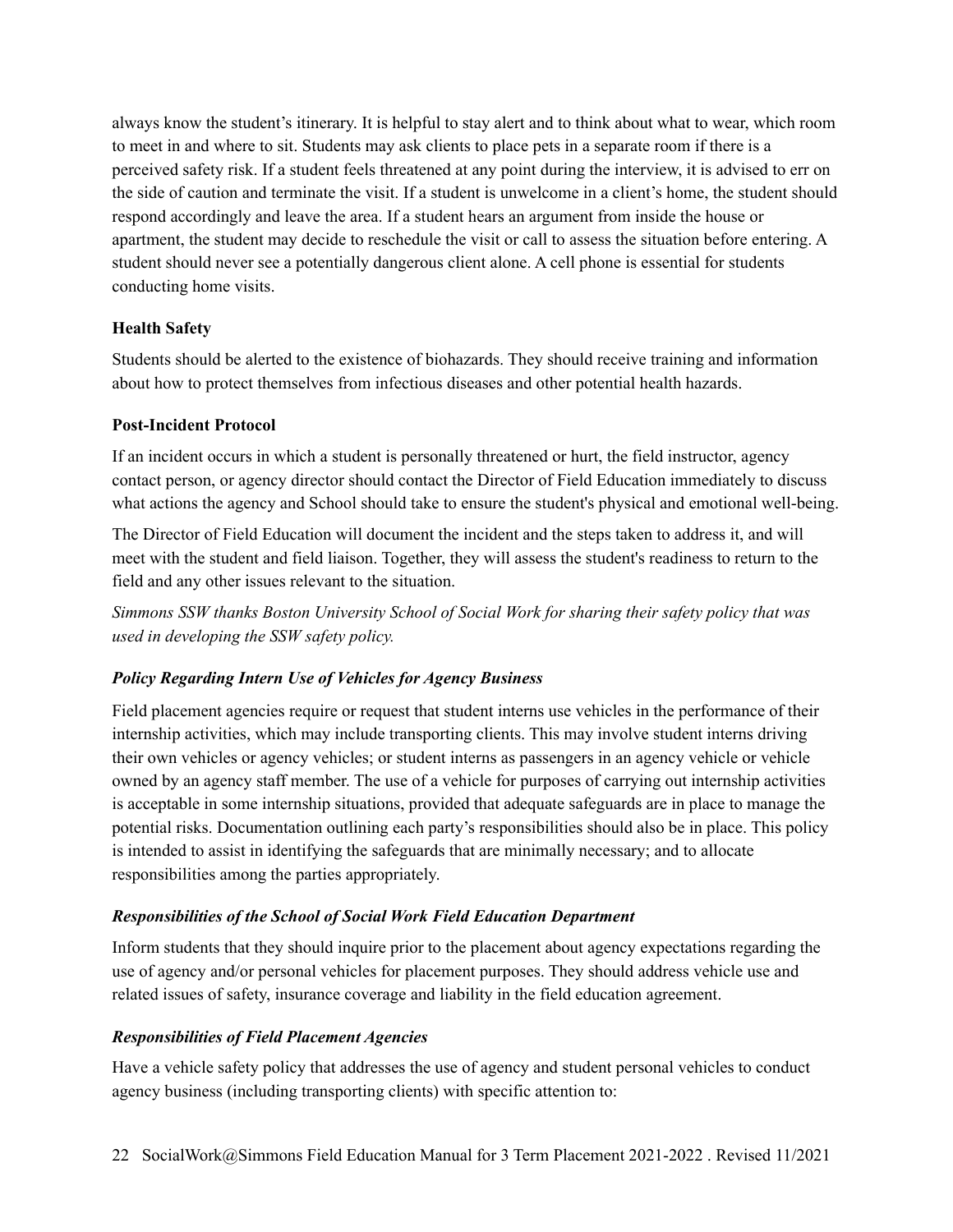- Driver eligibility (including driving record checks)
- ● Liability insurance coverage, including the type of insurance coverage students are expected to have on their own vehicles
- Evidence of agency insurance coverage for use of agency vehicles
- Safe driving tips
- ● Procedure for reporting to designated agency personnel any incident including, but not limited to, accidents, moving violations, disruptive or concerning client behavior while being transported
- ● Procedures for assessing, always in consultation with an agency supervisor or other qualified staff person, appropriateness of clients to be transported (including an assessment procedure to determine if an additional staff person should be in the vehicle)
- Steps to take in the event that a client evidences concerning behavior during transport
- ● Provision of the agency vehicle safety policy and evidence of liability insurance to the Field Education Department
- ● Student interns should receive a copy of the agency's vehicle safety policy, availability of appropriate safety training, and supervision with regard to safely transporting clients

### <span id="page-22-0"></span> *Responsibilities of Student*

- ● Have automobile insurance coverage for their personal vehicle as required by the agency and provide evidence of this to the agency
- Agree to a driving record check by agency or School if required by agency
- ● Report to designated agency personnel any incidents, including but not limited to accidents, moving violations, concerning client behavior, that occurred during transport

 *Simmons SSW thanks Boston University School of Social Work for sharing their vehicular safety policy that was used in developing this policy.*

# <span id="page-22-1"></span> **SOCIAL MEDIA GUIDELINES**

 Social media communities and tools, such as Facebook, Twitter, LinkedIn, YouTube, Google +, Pinterest and various blog sites are just a few examples of exciting ways to connect with others and share information. However, the rapid growth of social media communication tools and their ease of accessibility can also have unintended and potentially damaging consequences to users. Social Work professionals, including students, are expected to adhere to social work values and ethics and engage in professional conduct as outlined in the NASW Code of Ethics when using social media communication tools, whether they are using a personal site or an agency site.

 Common issues that social workers need to understand and manage when utilizing social media include, but are not limited to, privacy and confidentiality (Section 1.07), conflicts of interest and dual relationships (Section 1.06), and informed consent (Section 1.03) in our relationships with clients, colleagues and in our practice settings. Utilizing social media communication tools as a social work professional requires ongoing attention to these ethical challenges.

# <span id="page-22-2"></span> *Professional vs. Personal Use of Social Media*

As a social work professional, it is important to consider whether you are using social media channels for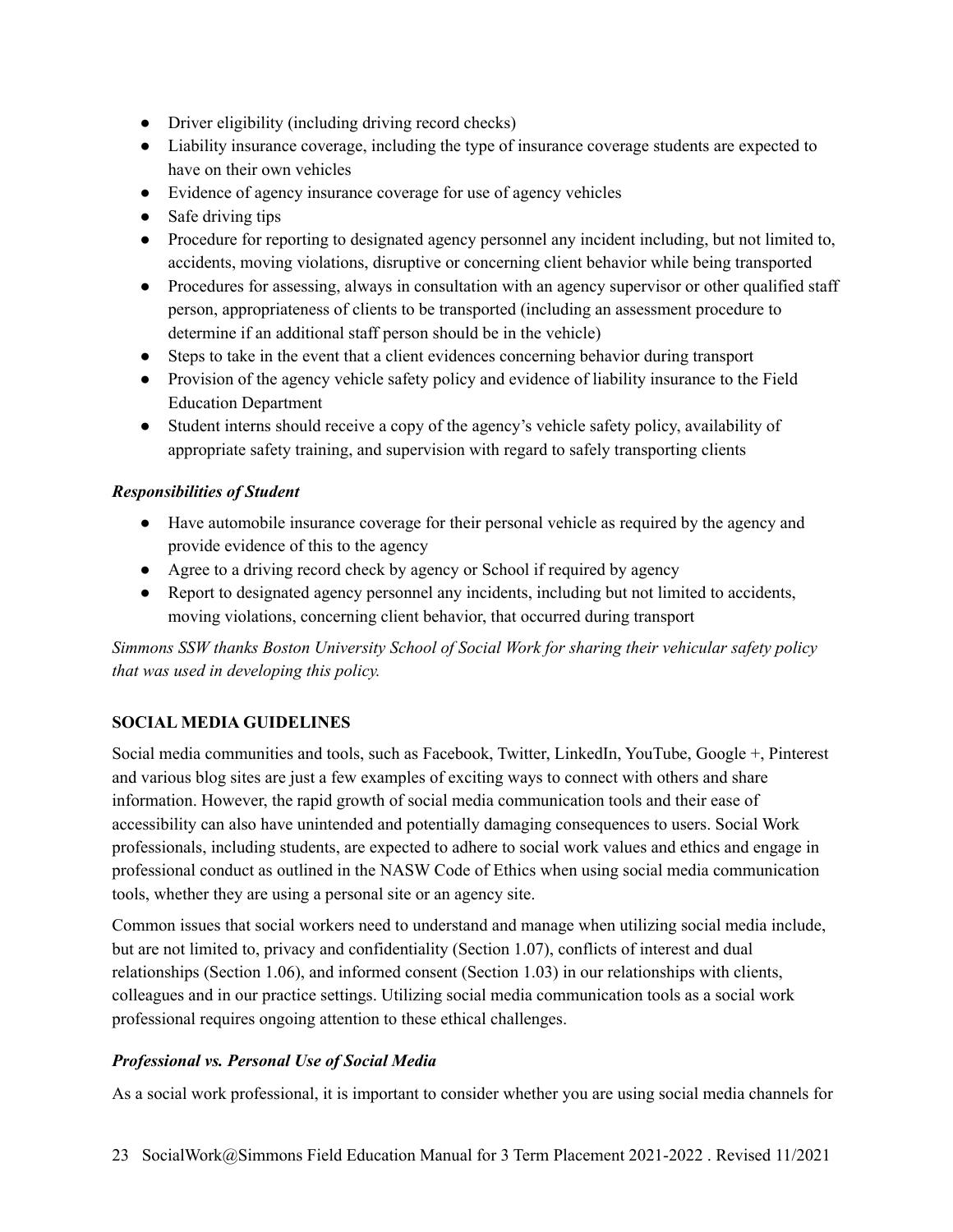professional activities such as advancing social justice issues, advocating for vulnerable populations, and promoting your professional identity versus using these sites to maintain contact with friends and family. We must be cognizant that the legal, ethical and clinical responsibilities we have as professionals do not cease when we leave the agency nor are they confined to the physical setting of an office. Our ethical obligations extend to the virtual world of the Internet and include the use of social media communication tools whether we use them professionally or personally.

 According to the 2017 NASW, ASWB, CSWE, & CSWA Standards for Technology in Social Work Practice, "social workers should be careful in determining what information or opinions they post, where they post the information or opinions, what language they use, and who might access the information or opinions they post. Social workers should consider how members of their organizations and communities may react to information that social workers decide to share electronically. Social workers should apply the principles of honesty, respect, and social justice, whether their electronic communications are for personal or work-related purposes." (Standard 2.19)

# <span id="page-23-0"></span> *Dual and Multiple Relationships*

 The NASW Code of Ethics states, "social workers should not engage in dual or multiple relationships...in which there is a risk of exploitation or potential harm to the client...and social workers...are responsible for setting clear, appropriate, and culturally sensitive boundaries" (1.06c) The Code goes on to note that "dual or multiple relationships can occur simultaneously or consecutively" (1.06c). Our ethical obligations to clients, colleagues and other professionals are no different when using social media channels.

# <span id="page-23-1"></span> *Privacy Settings and Interpersonal Interaction via Social Media*

 Managing friend requests and maintaining privacy settings is critical regardless of whether you use social media for personal and/or professional reasons. Allowing clients, former clients, or others, such as supervisors (and field instructors) in your professional circle to cross into your personal life may complicate and blur your professional boundaries. As a professional, for all social media accounts, you must fully consider the extent of your privacy settings, how you will manage friend requests, your level of self-disclosure and how you will monitor wall posts or other interactions. Be aware that if you do not employ any privacy settings on your social media accounts, your profiles are public.

 All professionals must evaluate the scope of their social media connections. Since this is still an emerging professional topic, some professionals may be cautious and guarded in their use of social media while others may be more open. It is your responsibility as a professional social worker to abide by the Code of Ethics, including your virtual communications and use social work values and principles to guide your interactions.

#### <span id="page-23-2"></span> **Maintaining Confidentiality and Privacy**

 There is a huge potential for unintentionally sharing protected information when using social media so always use good ethical judgment. Be cautious when you post information about your agency (field placement and classroom work, if you are a student) or agency staff. Do not post confidential or private information about clients or colleagues. Be aware of agency policies regarding the use of social media and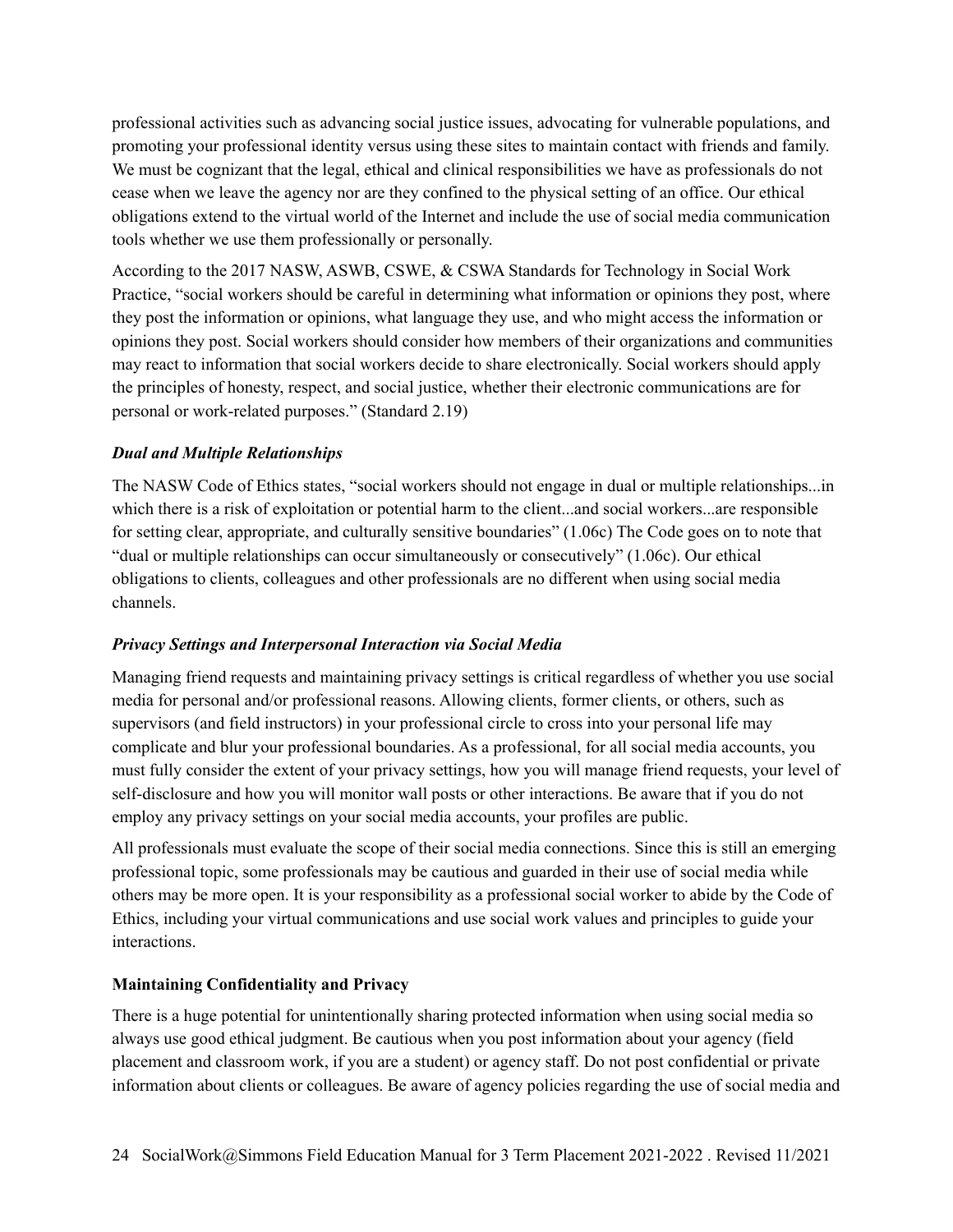scrupulously follow agency policies. Do not discuss a client, patient or situation on a social media site even if you are disguising the information.

#### <span id="page-24-0"></span> **Respect Time and Property**

 Before using social media communication tools on behalf of your agency, be sure to seek approval of any messages or posts. Be careful not to endorse or promote a product, cause or position without prior approval. If you have personal sites, maintain them on your own time using your own computer. (If you are a student, your time in the field and the resources provided to you in your field placement are to be used for field related matters.)

# <span id="page-24-1"></span> **Be Accurate and Authentic**

 Do not pretend to be someone else or hide your identity when using social media. Be clear if you are sharing personal views and use good judgment regarding sensitive issues. Verify information before you post it, correct mistakes in a timely manner and be aware of legal liability issues such as copyright infringement, defamation and posting proprietary information.

# <span id="page-24-2"></span> **Think Before You Post**

 When social workers post information on blogs, Web sites, and social networking sites, they should be aware that others may use, share, and adapt their messages. For instance, if a social worker posts a written article, photo, or video online, others may edit the posting and share it with others. Postings and other electronic messages may be misinterpreted, misrepresented, or taken out of context. Although it would be unreasonable to expect social workers to keep track of all uses of their postings, when feasible social workers should try to correct misuses of their postings when such misuses come to their attention. (Standards for Technology in Social Work Practice, Standard 2.24)

#### <span id="page-24-3"></span> **Do No Harm**

 Social media channels provide an excellent means to build our community, however, as you navigate these channels, do no harm to yourself, your field site, your clients, the School of Social Work or to the social work profession in the process.

 **Failure of students to adhere to these standards, or failure to maintain a client's confidentiality in** any form, including the use of social media, will result in a disciplinary process, which may include  **dismissal from the MSW program. Please refer to the Student Policy Handbook for more information on this topic.**

# <span id="page-24-4"></span> **FIELD PLACEMENT SELECTION AND AGENCY RESPONSIBILITIES: POLICIES, PROCEDURES AND CRITERIA**

 In our commitment to provide the best possible learning experiences for students, the School is committed to affiliations with a broad spectrum of training sites serving a diverse population of clients and representing various fields of practice, problem areas, geographical regions and communities. In developing and vetting new field sites, the School requires agencies to complete a qualification form that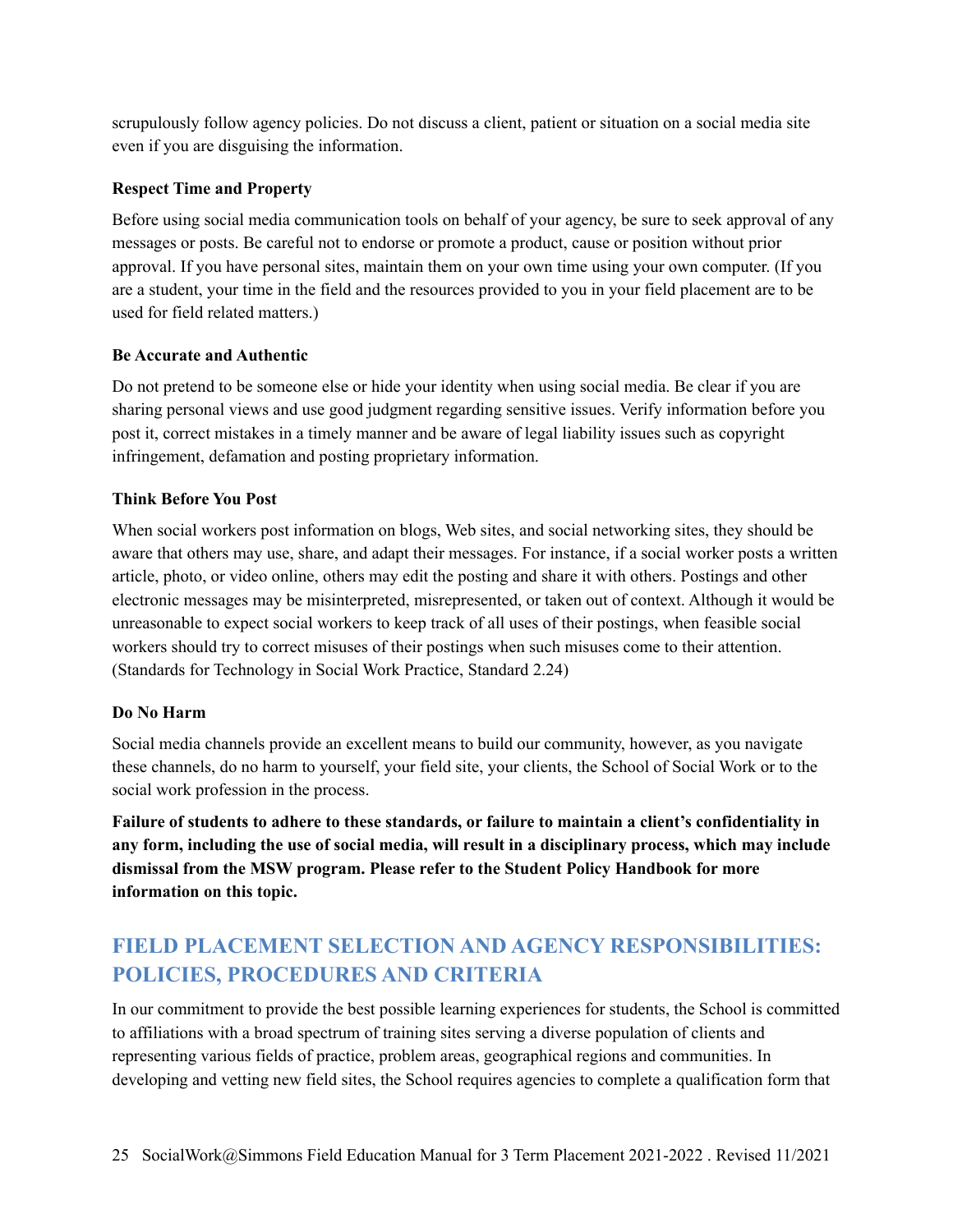describes the potential learning opportunities. The goal is to ensure that the site will provide opportunities for students to engage in comprehensive learning that enables them to gain mastery in all nine CSWE competencies. Simmons faculty reviews each placement that is secured and qualified by the placement team.

 To meet the objectives of field education, the School is affiliated with a broad spectrum of human service agencies and programs. Settings include, but are not limited to:

- Child/family home-based programs
- Homeless shelters
- Advocacy programs for immigrants and refugees
- Schools
- Councils on aging
- Municipal social services
- Specialized programs for LGBTQ clients
- Acute treatment settings for substance use disorders
- General hospitals
- Community health centers
- Integrated care settings
- Criminal justice
- Outpatient mental health clinics and programs
- Residential treatment centers
- Hospices

 Field faculty keep abreast of shifts in service needs and at-risk populations in order to keep the School's curriculum current with emerging trends and developments in social services and also to identify fields of practice that need professional social workers. Affiliated placement agencies must demonstrate a commitment to training social work students and have programs that reflect the values and ethics of the profession, as well as the School's mission, goals, and objectives. The agency and field instructors provide the opportunity for interns to develop a social work identity and to gain knowledge and skills in social work practice with particular emphasis on direct clinical practice at multiple levels of social work practice (individuals, families, groups, organizations, communities with particular emphasis on direct clinical practice in the specialist terms.

# <span id="page-25-0"></span> **RESPONSIBILITIES OF THE AGENCY TO THE SCHOOLAND FIELD PLACEMENT SITE CRITERIA**

 In order to qualify as a placement site, agencies must have standards and philosophy acceptable to the School, the Council on Social Work Education (CSWE) and the professional community. The setting must adhere to the National Association of Social Workers (NASW) Code of Ethics, and provide needed services to the community. The agency must be willing to follow school expectations delineated in this Field Education Manual.

 It is expected that agency staff will offer an orientation to the setting, its services, its safety procedures and its policies for their students. The agency should provide a spectrum of learning experiences with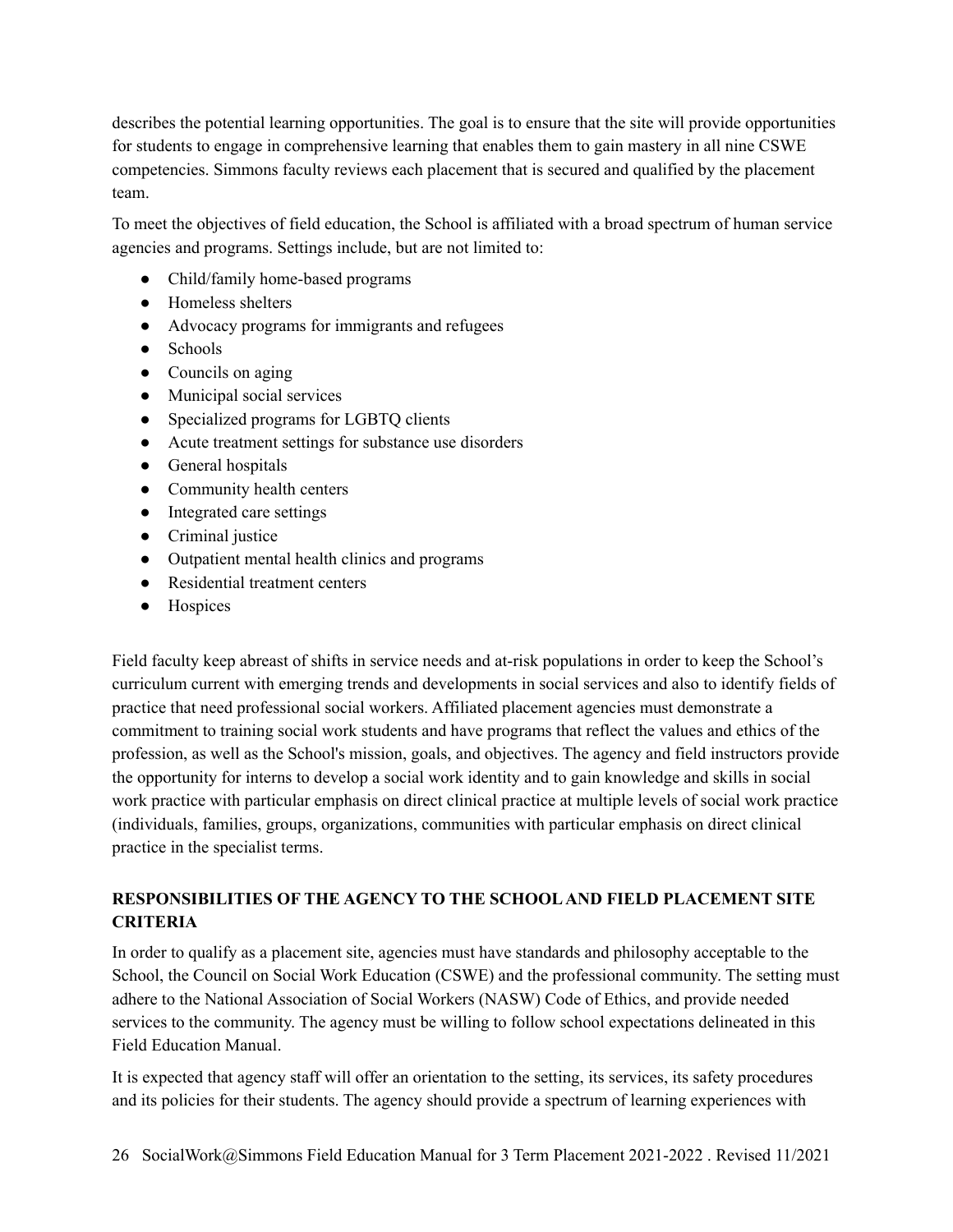attention to the educational value for the particular trainee along with agency service needs. Client assignments should facilitate student development of knowledge and practice skills.

 A minimum of one hour per week is required for formal supervisory meetings with each student and her/his primary supervisor. In addition, time must be allotted for reading process recordings, reflection assignments, and other reports; planning informal meetings; and consulting with the field liaison and other school representatives as needed. If the field instructor is new to student supervision the agency should be willing to allow time for her/him to complete the Virtual Guide to Field Education for Field Instructors. This training is located in the Learning Management System. In addition, the agency should assume responsibility for support and/or supervision of beginning field instructors and coverage of student cases at times when the student is in school or on vacation. Since the placement is assigned a faculty field liaison, this liaison plays a key role in the continuing assessment of the quality of the setting as a training site.

Expectations of agencies include:

- ● An ability to engage students in learning across the nine competencies, outlined in the Student Learning section in the Field Education section of this manual.
- Field instructors should receive support and consultation on their supervision in the agency.
- Field practicum training must be valued and supported in the agency
- ● In its commitment to overall quality of service to clients and training, it is expected that agencies will provide supervision, staff development, and other learning opportunities for staff and involve students in relevant offerings.
- ● The agency will recommend highly qualified staff to serve as field instructors (see "Criteria for Selection of Field Instructor," below) and when possible a staff member will serve as overall liaison for the School, i.e., the training director.
- ● The agency will, to the best of its ability, provide an adequate amount of direct clinical service for learning.
- ● The agency will provide adequate office space and access to a telephone, and should reimburse for travel and other expenses incurred in carrying out the social work role.
- ● The agency will orient the student to agency practices and procedures, documentation requirements, and safety issues, and provide needed specialized training for work with the agency's client population.

 Agency selection criteria is based on a site's capacity to provide these learning experiences and to also facilitate the development of various skills, including:

- Integration and analysis of theory and practice
- Advocacy practice
- Engage in social policy practice
- Intervention with systems
- Application of evidence-based practices
- Development of critical thinking and self-reflection
- Biopsychosocial assessments
- Effective use of therapeutic relationships
- Interprofessional collaboration and teamwork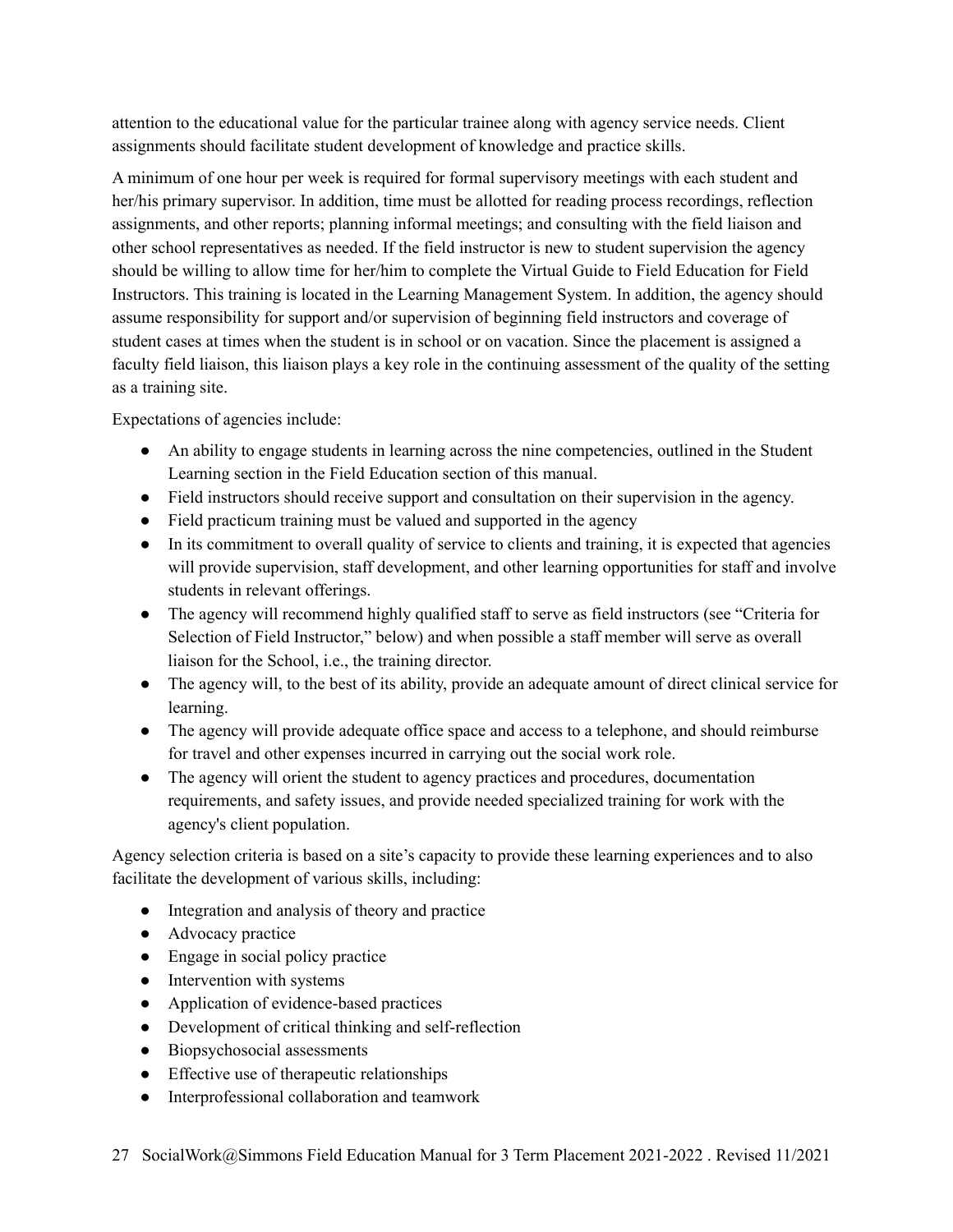● Evaluation of practice outcomes

 We expect agencies to provide an environment that celebrates diverse individuals and to hold a commitment to creating equitable, inclusive practices and a willingness to foster conversations about power and privilege, race, and other marginalized identities. We expect Field Instructors to be able to work through difficult issues and conversations that support interns' growth and development as a social worker, as well as their own growth as a supervisor.

# <span id="page-27-0"></span> *Criteria for Selection of Field Instructors*

 Field Instructors of Simmons students are fully qualified according to School standards and Council on Social Work Education standards. It is essential that field instructors be fully identified with the social work profession and committed to its values and ethics. All primary field instructors must have a Masters in Social Work degree from a CSWE-accredited program and two years of supervised post-masters experience. It is preferable that field instructors are licensed at the highest level for the state in which they practice. Interest and ability in supervising, in conceptualizing various theoretical perspectives, and stimulating students' critical thinking skills are all essential qualities for field instructors. The field instructor is expected to keep abreast of current content and trends in social work practice. The field instructor must be objective in evaluating the student's performance and be able to collaborate with the assigned faculty field liaison, particularly when difficulties arise.

 Field instructors should be grounded in a broad social work perspective and sensitive to issues of diversity in regard to race, ethnicity, culture, and sexual orientation. The School requests supervisors who have knowledge and skill in several methods or modalities such as family treatment, group work, and advocacy. In addition, field instructors should be able to refer students to other supervisors, readings, or consultants regarding modalities with which they are not familiar. Field instructors should be familiar with and able to teach the various roles utilized by clinical social workers. They should also be aware of the range of fields of social work practice to enhance the student's broader training and to help them develop skills in accessing other services for their clients.

 Field instructors (and other agency staff as appropriate) are expected to teach direct (micro) service to individual clients, couples, families and groups, and to teach skills to intervene on their behalf with larger systems and organizations. Depending on setting and client needs, students are expected to learn several of the following skills: advocacy, outreach, negotiating and coordinating services, administration, consultation, program planning, and policy development.

 The agency and field instructor are expected to provide an adequate and varied client load. The instructor ensures that the student is incorporated into the agency system and helps them to learn its philosophy, mission, place in the community, practices and procedures. The school relies upon field instructors to keep the field liaison informed about their own or student absences or any other possible disruption in the learning process.

# **The School requires all field instructors and task managers to submit a resume and licensure information for verification of credentials.**

Expectations for field instructors can be summarized as follows:

● Students are required to receive one hour of individual supervision per week with their primary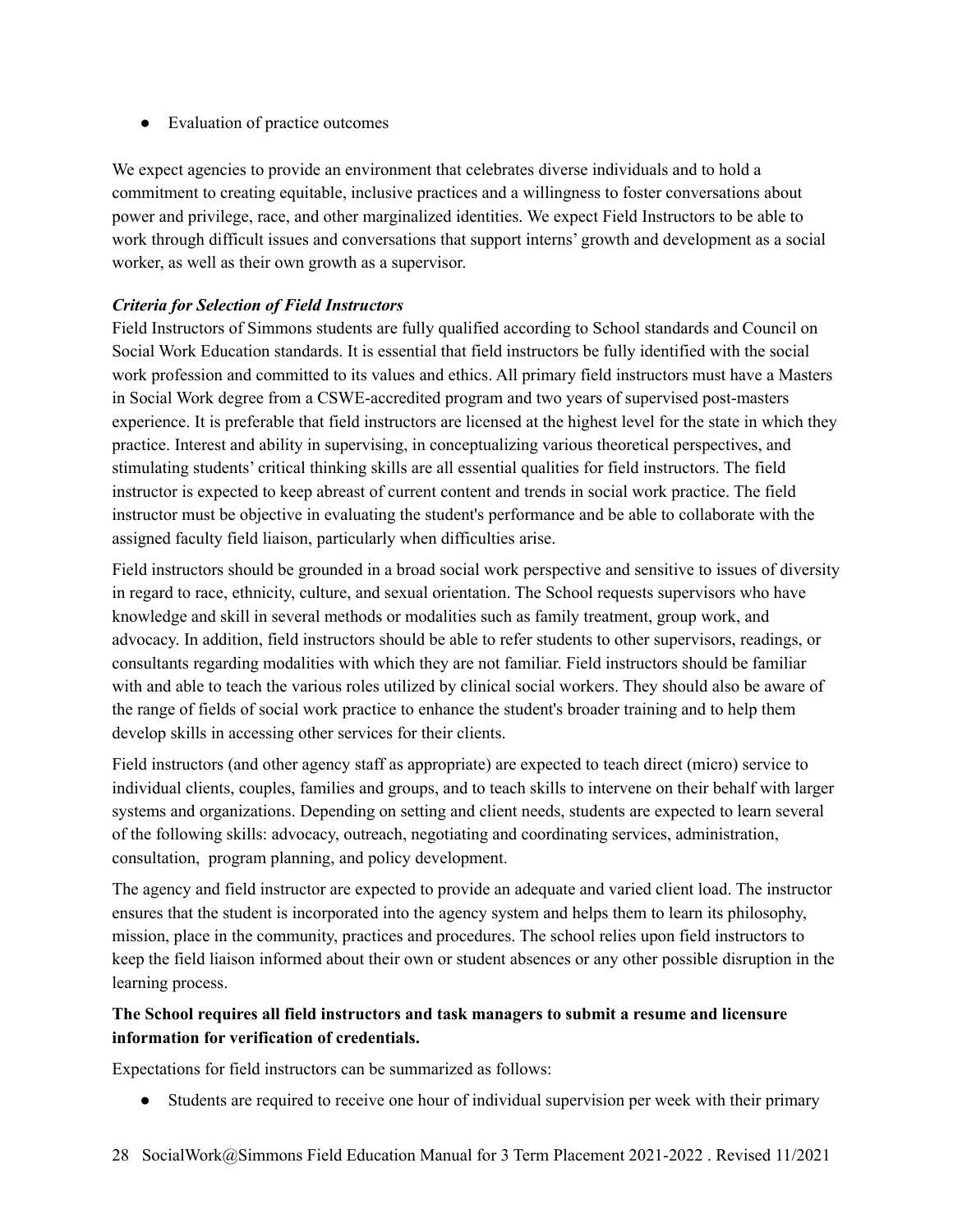field instructor. Students are encouraged to participate in additional group or other supplemental supervision available to clinical trainees at the site.

- ● Field instructors should allot additional time to read and comment on process recordings and other reports, plan informal meetings and consult with the field liaison and other School representatives as needed.
- ● New field instructors who have not previously supervised an MSW intern are required to complete the Virtual Guide to Field Education for Field Instructors. This course is located on 2SW, the Simmons Learning Management System [\(https://2sw.socialwork.simmons.edu/login](https://2sw.socialwork.simmons.edu/login)). This is optional for field instructors with previous supervisory experience. Those who complete the course and obtain a score of at least 80% on the accompanying quiz will receive four free CEUs.
- ● The primary field instructor, in collaboration with the student, will complete a learning plan detailing learning goals and responsibilities.
- ● Field instructors must collaborate with students to complete one written evaluation of student performance for each placement term.
- accommodate students, including privacy for interviewing clients. ● Field instructors should assist interns in securing adequate office space and equipment to

# **Student placed in agency with Field Instructor without required credentials or experience**

 It is the policy of the MSW program to assume responsibility for reinforcing the social work perspective in the absence of the required supervision. Although it is an unusual occurrence for a student not to have an MSW supervisor with appropriate credentials and experience, the program is prepared to assume responsibility for reinforcing the social work perspective when it is necessary to do so. When the agency cannot provide the appropriate social work supervision, the MSW program takes the responsibility in reinforcement of the social work perspective by either hiring a social work supervisor or deploying a Field Department faculty person to provide supervision in addition to the agency-based supervision.

# <span id="page-28-0"></span> **EVALUATION OF FIELD PLACEMENT EFFECTIVENESS POLICIES, PROCEDURES AND CRITERIA**

# **Policies**

- ● The evaluation of field setting effectiveness is on-going and begins with the first contact between the field liaison and the agency. The liaison reports concerns about the effectiveness to the Field Department as they occur. To the extent possible, the field liaison remains assigned to the same agency from year to year in order to be knowledgeable about the agency and to maintain close working relationships with agency staff, facilitating a natural process by which the agency partner can be monitored for its ability to deliver the learning experience expected by the School.
- ● A formal evaluation is completed by the liaison at the end of the placement and is submitted to the Field Department. The evaluation is the Placement Quality Rating Tool (PQRT).

#### **Procedures**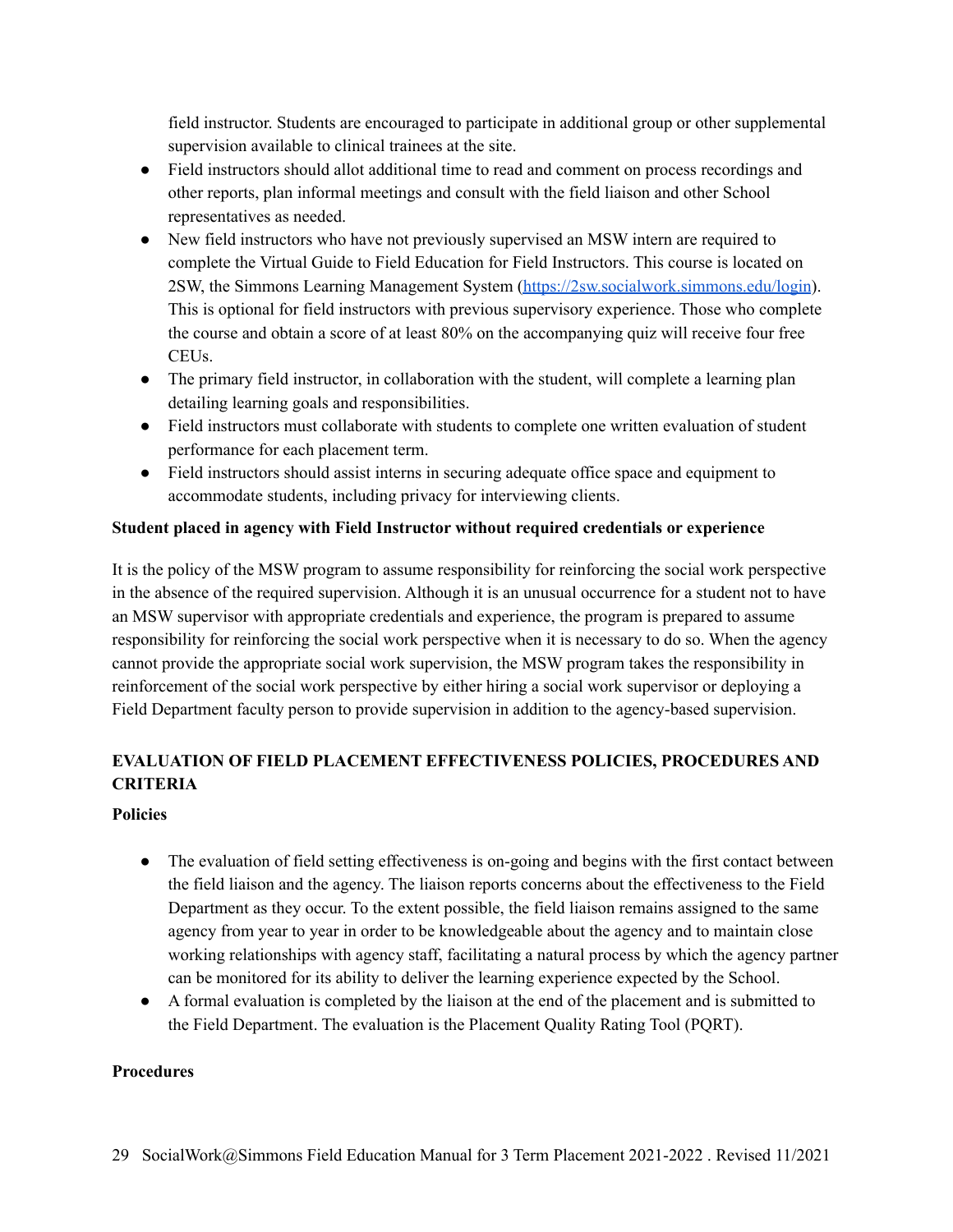● At the end of each placement period, the Field faculty for each program option (campus and online) complete PQRT forms. Placements with low ratings are identified and a member of the Field Department faculty seeks more information from the liaisons for settings with low ratings. Based on the information gathered, settings assessed to be ineffective are discontinued per the decision of the Field Department.

#### **Criteria**

 ● The PQRT assesses the overall quality of the training site. This includes: field instruction, the quality of the learning opportunities (congruence with social work competencies), and the overall quality of the learning environment.

#### <span id="page-29-0"></span> **MONITORING STUDENTS: POLICIES, PROCEDURES AND CRITERIA**

#### **Policies:**

- ● The field liaison has primary responsibility for monitoring the viability of the learning experience for each field placement, and help the student integrate and optimize learning experiences in both class and field and to facilitate the mastery of social work practice.
- ● The field liaison is responsible for collaborating with the field instructor and the agency training director in evaluating student progress and learning and, when necessary, serves as a mediator in problem situations.
- ● The field liaison monitors and evaluates the educational process; follows student progress; supports and mentors students on their practice and professional development; and provides support to agencies in the form of consultation, mediation, advocacy, problem solving, and negotiation.

#### **Procedures:**

- ● Each field liaison reports to a member of the field faculty when concerns arise about a student's performance, or the viability of the learning environment.
- ● Early in the placement, the field liaison meets the student in order to get acquainted with the student's background, learning style, and learning needs, as well as to explain the liaison role and the ways in which the student can access advising resources.
- ● The liaison arranges individual and/or group meetings throughout the placement in response to student needs and interests. Students should initiate a meeting with their liaison around any questions or concerns.
- ● The liaison conducts a minimum of 1 field visit each term during which the student's learning plan and progress toward learning goals is reviewed. In addition, the Field Instructor reviews student process recordings and other assignments prior to the field visit. The liaison also reviews the semester evaluation.
- ● The liaison makes contact with the Field Instructor early in the Semester to discuss the development of the learning plan, the role of the liaison and general performance expectations.
- The liaison reviews the completed learning plan. Should any concerns identified by the student or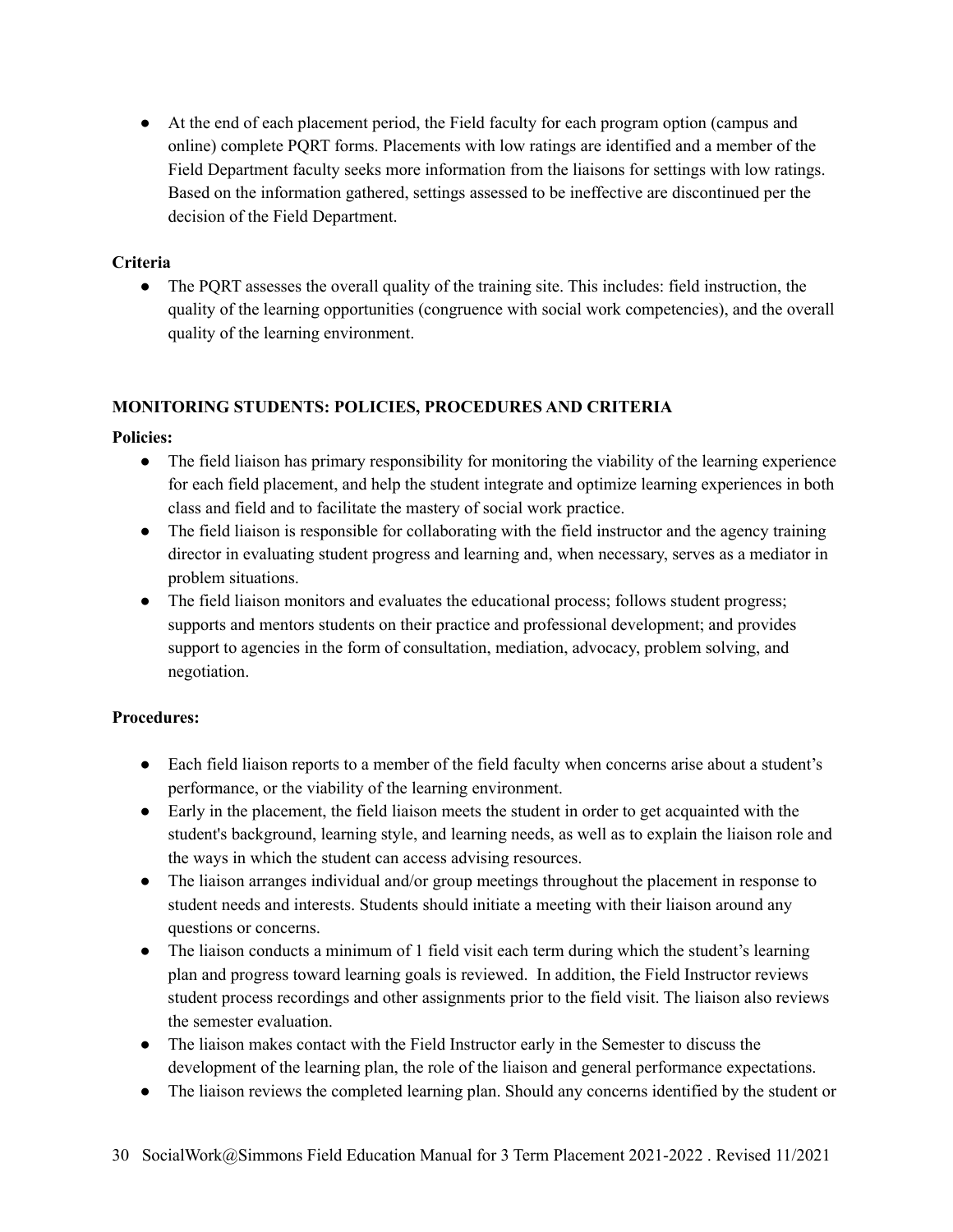Field Instructor arise, the liaison is notified and works to facilitate collaborative problem-solving efforts which could include requesting a level 2 review.

 ● Liaisons report more complicated issues or problems to a full-time Field Education faculty person who serves as the liaison's department contact. Liaisons also attend monthly meetings at which student concerns are also addressed.

 **Criteria:** The field liaison, in collaboration with field faculty if there are concerns, is responsible for monitoring the following:

- Completion of field assignments
- ● Learning activities assigned that are congruent with social work competencies and multiple levels of practice
- Consistent attendance in the field placement
- Compliance with the Code of Ethics and Standards for Professional Practice
- Satisfactory completion of the evaluation each semester with scrutiny to assure that performance is adequate for the student to earn a passing grade and move to the next semester of field learning

# <span id="page-30-0"></span> **RESPONSIBILITIES OF THE SCHOOL OF SOCIAL WORK TO THE AFFILIATED AGENCY**

 Providing high quality education of students for social work practice is the responsibility of the School, the affiliated training site, the field instructor and the student. It is essential that each party collaborate fully in achieving the goal of preparing graduates for the profession. The following statements are intended to clarify these responsibilities and expectations and enhance our mutual efforts to achieve these goals:

- ● The School will affiliate with the training site following a mutual exploration of the School and agency missions, expectations and commitment to work together in the field preparation of students.
- ● The School will assign a field liaison to the student and agency. The field liaison will assist in planning field curriculum, provide consultation to the field instructor and assign a grade for field education.
- ● The field liaison will maintain good communication with the agency and field instructor and will visit (virtually) the placement at least once each term and more often if concerns arise.
- ● The Field Education faculty will be available to consult, plan, problem solve and discuss issues related to specific students or general training issues.
- The School will provide the student's resume prior to the interview for placement.
- ● The School, in consultation with the agency, will work together to problem solve students' difficulties. The School may consider whether a student should be transferred to another setting.
- content and administrative changes. • The School will endeavor to keep the agency informed about its policies, aims, curriculum
- ● The School will provide the agency with a copy of its standard affiliation agreement signed by the Associate Provost. It is the responsibility of the agency to sign the affiliation agreement and return it to the School. If the agency provides their own affiliation agreement, it will be reviewed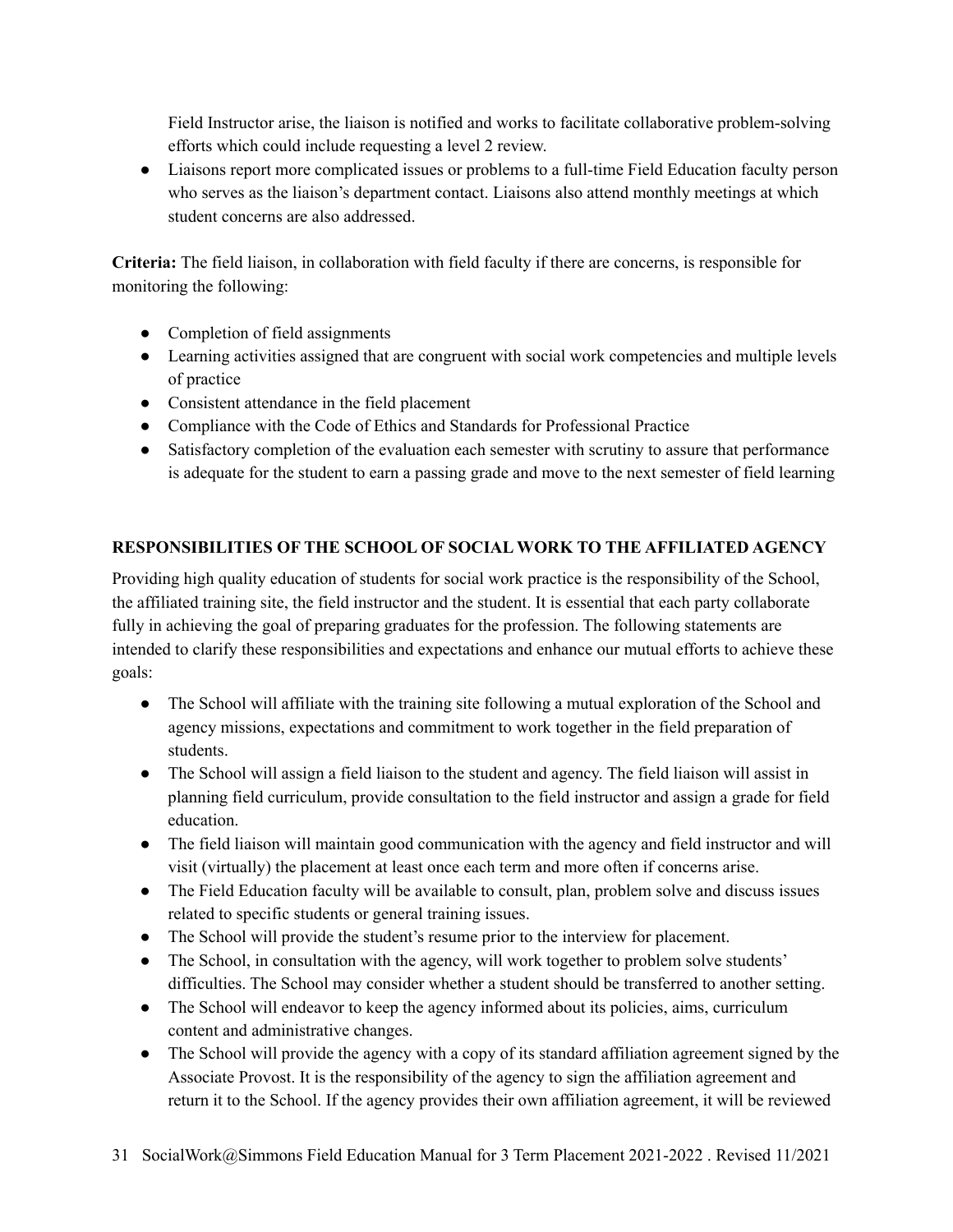by the Director of Field Education, the General Counsel, and the Associate Provost before it is signed.

## <span id="page-31-0"></span> **RESPONSIBILITIES OF THE STUDENT TO THE AFFILIATED AGENCY**

 The student's dual role of trainee and staff member carries special privileges and responsibilities. Students, as professional representatives of the agency, are expected to identify with the goals and values of the agency and to learn and carry out its policies and procedures. It is also the responsibility of the student to learn the community resources as well as the agency's function in the total service delivery. This School strongly supports the following position statement by the Massachusetts Chapter, National Association of Social Workers:

 *In accordance with the Patient's Bill of Rights (Chapter 214), NASW recommends that social work students identify themselves as trainees/students/interns to patients/clients either verbally or through the use of name tags except in emergency situations where it is clinically contraindicated as determined by student and instructor. Student status should be clearly designated in signing notes in the record.*

#### <span id="page-31-1"></span>*Health Insurance*

 All students are expected to have health insurance and are responsible for obtaining their own health insurance coverage. Many affiliated agencies in which Simmons students are assigned to complete field placements expect students to maintain health insurance coverage throughout their placement. At this time, Simmons University does not offer a student health insurance plan.

#### <span id="page-31-2"></span>*Background Checks*

 Background checks, including drug screens, are required by many placement agencies. The School encourages agencies to initiate the process of requesting a background check as soon as possible. Students are urged to include anything that might be discovered in a background check on their intake form so that an appropriate placement plan can be made. Students may incur additional costs including background checks, immunizations or other agency requirements.

#### <span id="page-31-3"></span>*Field Instruction*

 Students are expected to prepare for and participate in supervisory meetings and to bring to the attention of the field instructor any obstacles they see as interfering with the learning process. Students and instructors are encouraged to consult with the field liaison as needed.

#### <span id="page-31-4"></span>*Record Keeping*

 In addition to completing required reflection assignments each week, students are responsible for meeting general agency documentation requirements (e.g., intake assessments, chart notes, periodic summaries, termination and transfer summaries). For agencies, documentation is a crucial and mandatory part of the accountability process. Student documentation should be kept up-to-date so that appropriate service may be provided to clients when circumstances such as illness or vacations take students away from their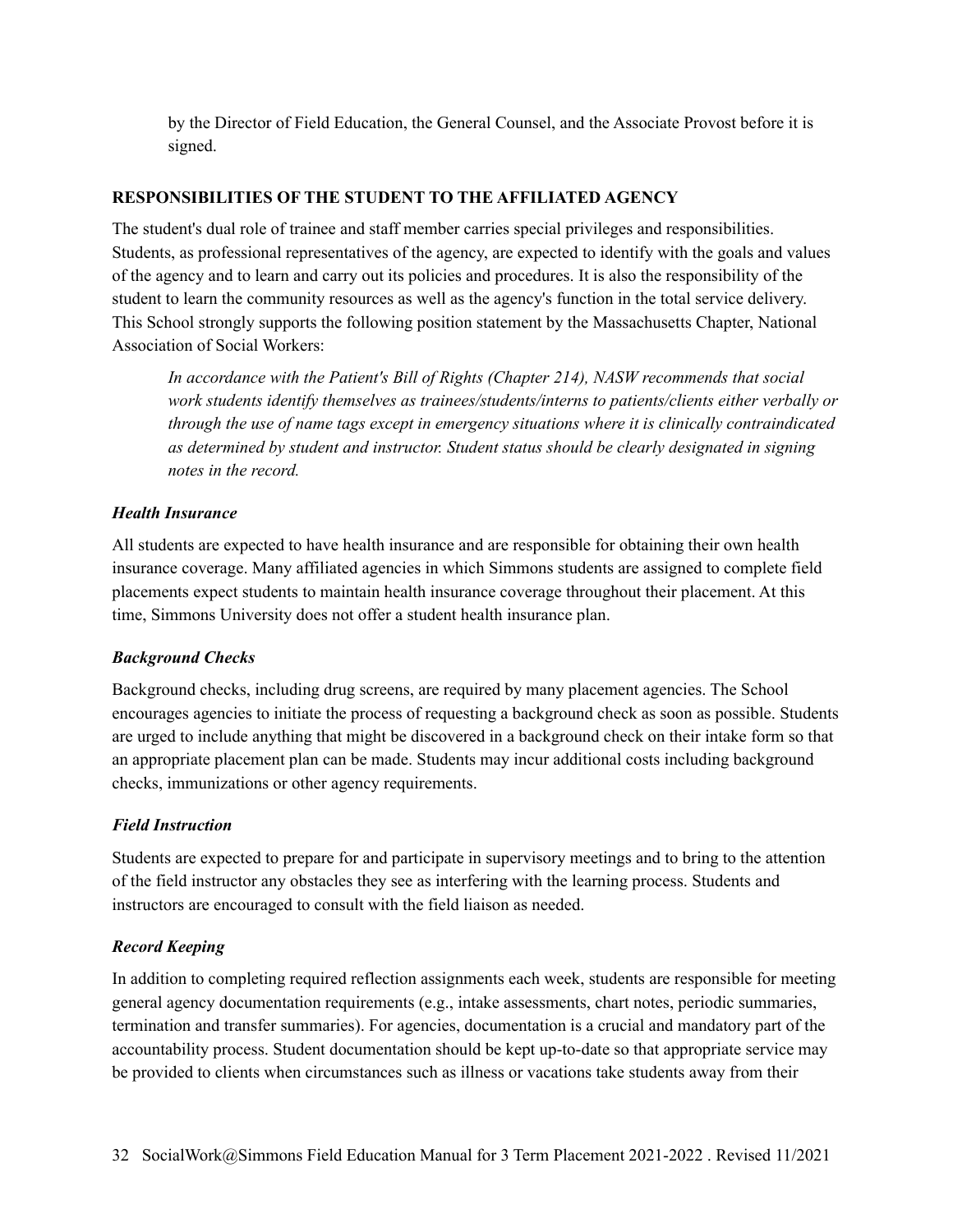placements temporarily.

# <span id="page-32-0"></span>*Confidentiality*

 All social workers are required to adhere to HIPAA (Health Insurance Portability and Accountability Act of 1996, Public Law 104-191) regulations regarding the privacy of client information outside the agency setting. Unless you have the client's written permission, confidentiality must be strictly maintained when disclosing, discussing or writing about clients in the classroom or in assignments or process recordings. Care should be taken to disguise identifying information on process recordings and assessments seen by field liaisons or used in class assignments in accordance with HIPAA regulations. Simmons recommends that a designated agency contact review agency confidentiality and informed consent policies with social work interns. If using a personal computer for placement-related work, students should discuss with a supervisor how to connect and configure the device to maintain HIPAA compliance.

#### <span id="page-32-1"></span> *Other Student Responsibilities and Rights*

 Students and field liaisons are expected to be in contact at regular intervals during the field placement terms to discuss both field and academic course work. This includes:

- A virtual or phone introductory meeting.
- ● Discussions, as needed, about concerns or problems in field placement or academic coursework as it pertains to field education.
- A meeting to prepare for the field visit
- A field visit with the student and field instructor
- An optional meeting to review post-graduation plans

# <span id="page-32-2"></span> **PLACEMENT PROCESS: POLICIES, PROCEDURES AND CRITERIA**

 The placement team works individually with students to secure a field education placement with a qualified field instructor. Students begin working with their assigned placement specialist 120 days before the start of the field placement term. Placement specialists engage students through an initial welcome call where they discuss their past work experiences and their educational goals. Students are encouraged to use their field education experience to explore varied social work roles and settings and to gain an understanding of how social work approaches can be applied across the spectrum of services and service environments. Throughout the field education experience and at the end of each student's internship, the placement setting and field instructor are reviewed by the assigned field liaison and concerns are assessed by The Field Department to determine future viability for student learning. Agencies and field instructors that are deemed unsuitable are identified and will not be used again.

#### <span id="page-32-3"></span>**PLACEMENT FORMS**

 Student success will email each student a link to their placement form upon admission to the program. All students are required to complete this form within five days of receiving it. This form is for students to share their previous work experience, interests in the field and for the SW@Simmons Field Department to share important policies and procedures. If a student does not complete this form or agree with the field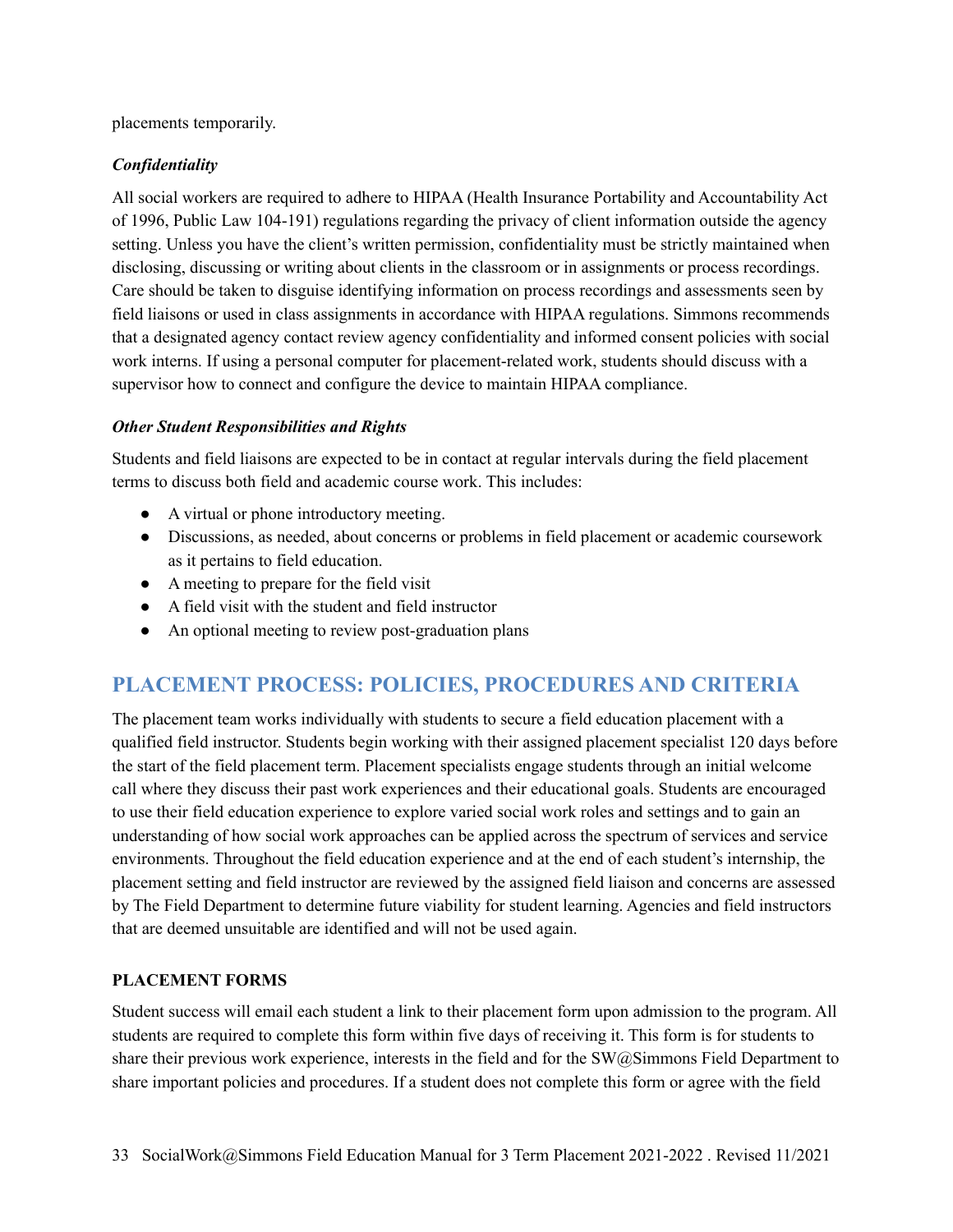placement policies at least 120 days before the start of the student's placement term, the placement team will not be able to begin the student's placement search. This may result in a required leave of absence from the program or delay graduation.

#### <span id="page-33-0"></span>**TRAVEL DISTANCE POLICY**

 The placement team values field placement as a core component of the MSW program and makes every attempt to place students as close to their preferred placement address as possible, usually within 1 hour of that address. The placement team starts their search as close as possible to this address and expands the search radius based on site availability. Students may be placed up to 60 miles away if a closer approved placement is not available. It is expected that students will plan for and arrange their own transportation to and from their assigned field placement sites.

#### <span id="page-33-1"></span>**INTERVIEWS**

 Before a placement can be made final, an interview must occur between the student and the agency. Once a student is notified of a potential placement interview, the student must contact this agency within 48 hours of notification to set up an interview. After the interview, students are expected to notify their placement specialist regarding the outcome of the interview.

 Placement opportunities that are lost as a result of students delaying responses to invitations to interview at prospective placement sites will count as "failed" interviews.

 Placement searches for students who are not offered an internship after one interview will be interrupted until the student meets with a field department administrator who will provide interview coaching. These students may also be asked to participate in additional interview coaching coaching through the Career Center. The placement search can resume once these requirements are met.

 Placement searches for students who are not offered placements after 3 consecutive interviews will cease. See: Failure to Secure a Field Placement section.

#### <span id="page-33-2"></span>**ON-TIME PLACEMENT**

 On-time placement is not guaranteed. Simmons School of Social Work will make every effort possible to obtain a field placement prior to the term start date; however, placement efforts may continue beyond the start date. Any delay in a student's placement start date will result in the need for being in the field for additional hours each week, attending field during the term break and/or adding time at the end of the term. If a placement is not secured by academic week 3, the student will need to move to the next cohort and may be required to take a leave of absence. Students for whom placements have not been secured by academic week 3, and who have followed all placement policies, will be eligible to withdraw from their courses with no financial penalty.

#### <span id="page-33-3"></span>**PLACEMENT NOTIFICATION**

 Once students are notified of their secured placement site, they must contact the site within 48 hours of notification to set up a schedule, confirm their placement start date and confirm that all documents and/or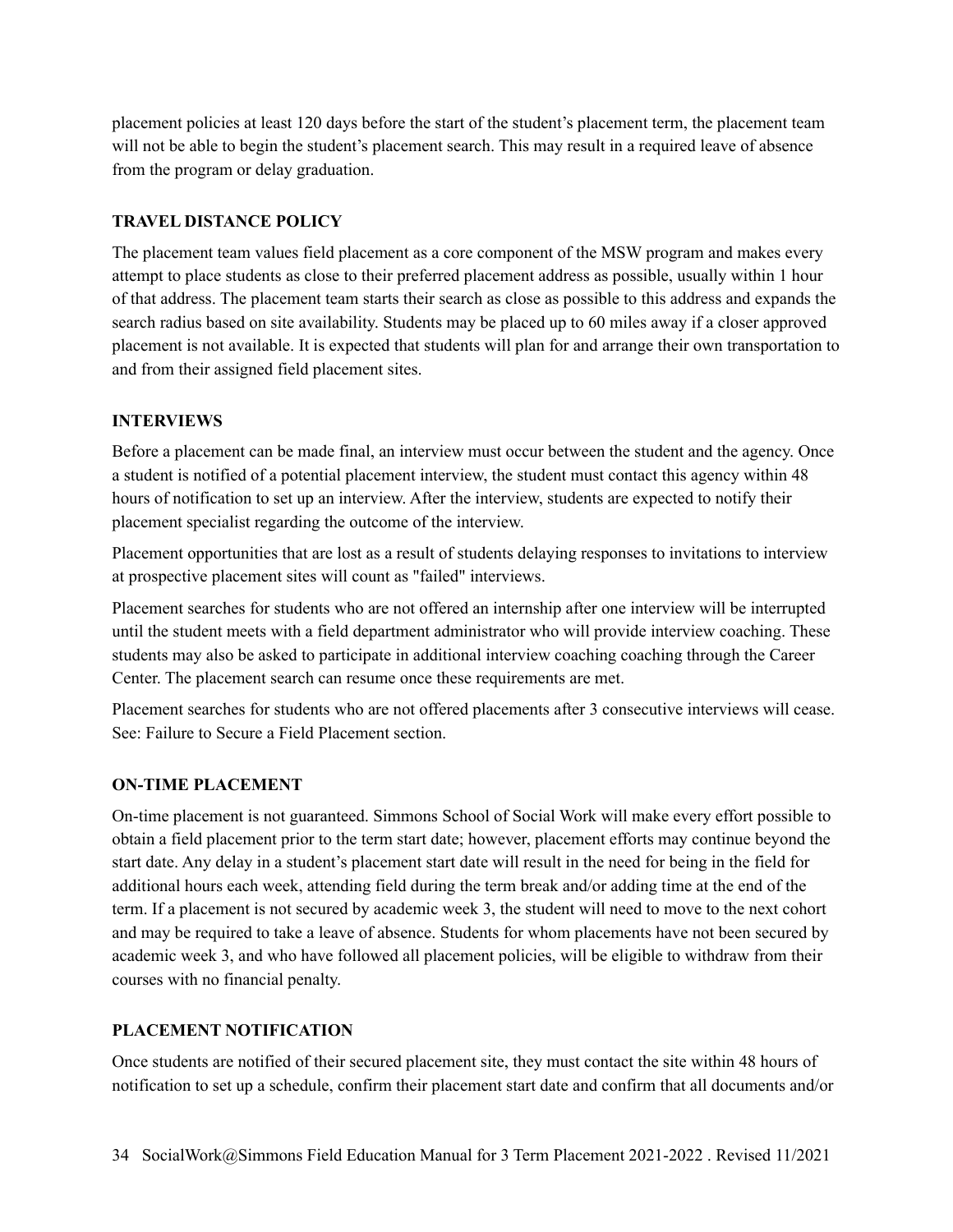extra requirements (e.g., extra immunizations, background check, etc.) are complete.

#### <span id="page-34-0"></span> **FIELD PLACEMENT AGENCY ASSIGNMENT**

 The placement search takes into account many factors to ensure that field education agencies are able to meet SW@Simmons program expectations and students' learning needs. At times, this results in limited availability of suitable agencies. For this reason, students are required to interview at assigned faculty approved placement agencies. If students have significant concerns about the placement experience after an interview, they should contact their field placement specialist within two days to discuss them. If a student declines a faculty approved placement this may delay their placement start and graduation and may require a leave of absence. The placement team will not be able to continue a placement search for students who decline an agency placement based on their inability to adhere to the placement policies, including the distance policy, relocation policy or scheduling policy. If a student declines a placement agency for these reasons, they will be required to submit a placement referral. See the Referral policy section.

#### <span id="page-34-1"></span>**SCHEDULING POLICY**

 To satisfy degree requirements, students are required to complete 24 hours/week in their generalist/specialized agency-based field placement. Students must be available to complete their placement hours Monday through Friday between 8am and 8pm to align with agency activities and ensure substantive client interaction. Students should not expect to complete field placement hours on the weekend. Students are additionally required to adjust their schedule to be in accordance with the field instructor's schedule to ensure appropriate supervision is available.

#### <span id="page-34-2"></span>**RELOCATION POLICY**

 Students who relocate during the program must complete a relocation form at least 8 weeks prior to the start of their placement term. This requirement is to ensure there is sufficient time to secure an appropriate field education experience near the student's new address. Students can obtain the relocation form from sufficient and on-time placement cannot be guaranteed for students who do not submit this form. Students who need to relocate during their field placement and wish to continue in placement without interruption, must complete a relocation form 14 weeks in advance of their anticipated move and be available to interview, as needed, in the new location. The Field Department is unable to arrange field placements for less than one term, and students who move and change placements are required to complete 3 additional weeks in the field to account for the time needed to orient to a new placement setting, develop a new learning plan, and engage new clients. Relocation may require a leave of absence or a course sequence their placement specialist or student success specialist. Notifying the University in other ways is not adjustment.

#### <span id="page-34-3"></span>**REFERRAL POLICY**

 Students are encouraged to play an active role in the placement process. One way to do this is by submitting referrals via a personal referral link provided by their student success specialist or placement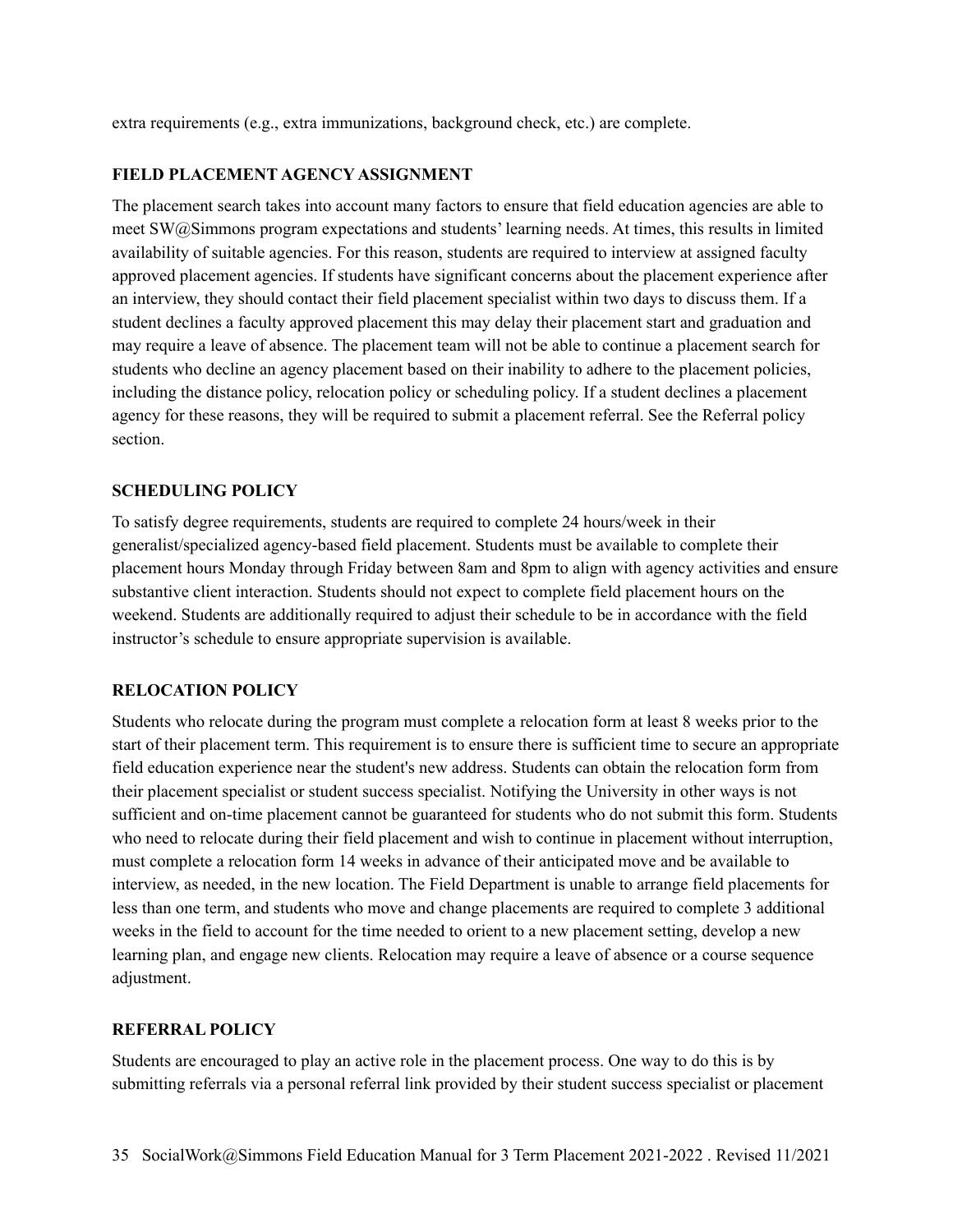specialist. Referrals must be submitted through this form at least 6 weeks prior to the start of the placement term and must include the name of a specific field instructor or an agency with an identified contact person who has expressed interest in hosting an MSW student. The placement team will reach out to the proposed site within two days of receipt of the referral form and students can expect a status update from the placement team within ten business days. All referrals are subject to approval by the SW@Simmons Field Education Department.

# <span id="page-35-0"></span>**MASSACHUSETTS REFERRAL POLICY**

 Students living in the following Massachusetts counties: Suffolk, Essex, Plymouth, Norfolk, Middlesex, Bristol and the following cities in Worcester County: Berlin, Blackstone, Boylston, Clinton, Fitchburg, Grafton, Harvard, Hopedale, Lancaster, Lunenburg, Mendon, Milford, Millville, Northborough, Northbridge, Shrewsbury, Southborough, Sterling, Upton, Uxbridge, West Boylston, Westborough are not permitted to submit referrals other than to their current place of employment. Students in these areas should not contact sites or field instructors directly unless instructed by their placement specialist.

 Many sites in these locations that are referred by students are already in the Simmons network, meaning the Simmons placement team and field faculty have established relationships with these agencies and field instructors. Placements at these sites must be arranged through the collaboration of the on-campus and online placement teams. Because of these long-standing partnerships, many sites expect to hear from a Simmons placement representative rather than hearing from a student directly. Direct contacts from students can damage these partnerships and can negatively impact students' placement processes.

 Students who have connections to agencies or field instructors, or those who have specific interests within their community, should contact their placement specialist directly to discuss how to proceed.

#### <span id="page-35-1"></span>**INTERNATIONAL POLICY**

 Students cannot complete field placement outside of the continental United States and Hawaii. Students will not be placed internationally, including U.S. military bases, or in U.S. territories. Students living abroad with an upcoming placement term will need to relocate to the continental United States or Hawaii in order to be assigned a placement. Students are required to provide written notice of a new address at least 14 weeks prior to the first placement term so the placement team can work to secure a placement site. Placement is not guaranteed for students who do not adhere to the foregoing requirements and not following the requirements may necessitate a leave of absence from the program.

### <span id="page-35-2"></span> **FIELD PRACTICUM IN THE STUDENT'S PLACE OF EMPLOYMENT**

 The SW@Simmons Field Education Department permits students to complete their agency field placement in an employer-based placement. Students who wish to use their place of paid employment as a field placement must complete a worksite-based field placement application which can be obtained from the student's placement specialist. Each application will be carefully reviewed by the Field Department and decided upon within the framework of Council on Social Work Education (CSWE) and School standards and expectations.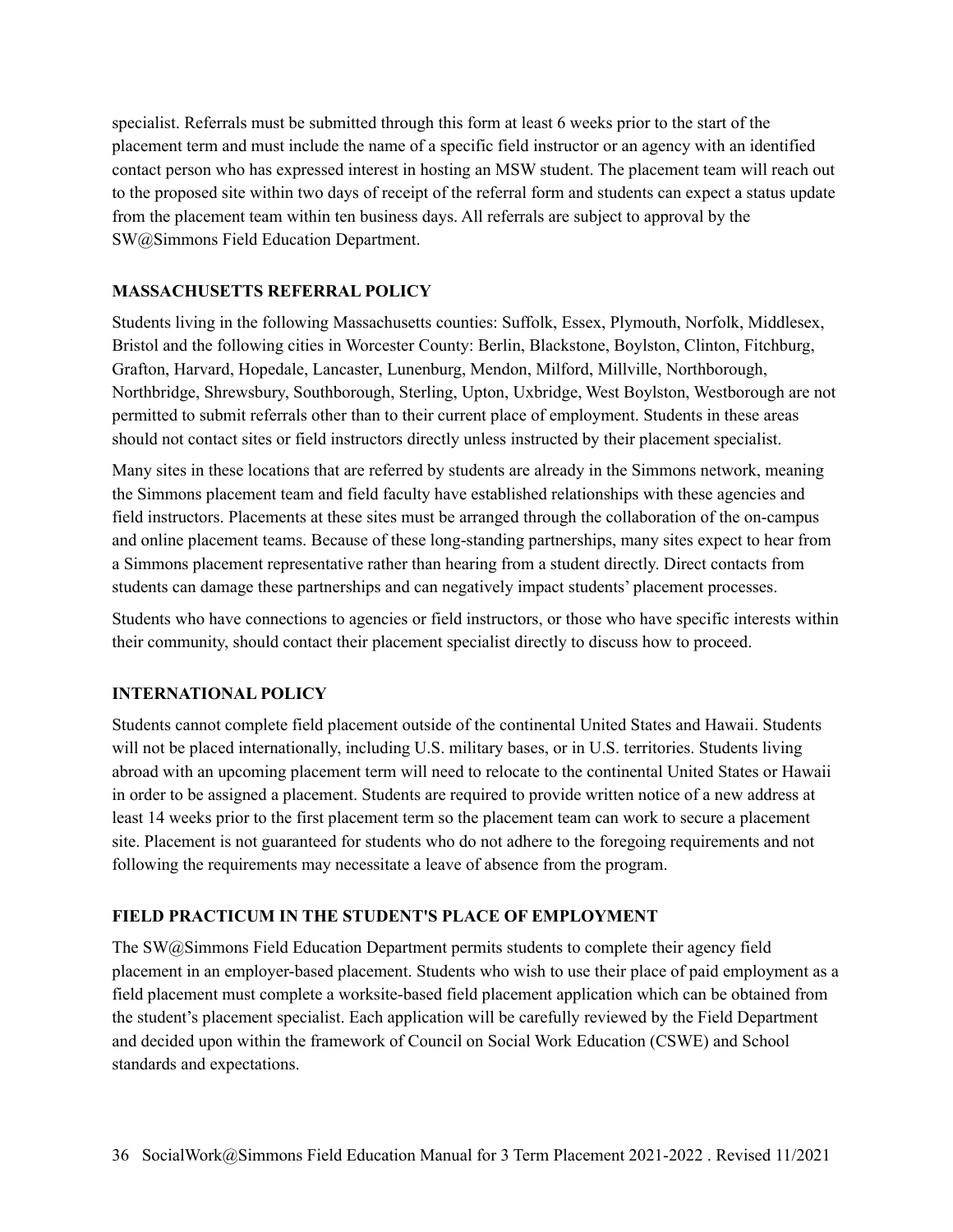#### <span id="page-36-0"></span> **FAILURE TO SECURE A FIELD PLACEMENT**

 In the event of three unsuccessful field placement interviews, the field department reassesses the student's appropriateness for field placement. Planning for another field placement may not begin until a Level 2 Review is held or other steps are taken as determined by the field department. It is at the discretion of the Director of Field Education, in consultation with the Associate Director, to recommend dismissal from the program if an appropriate graduate level clinical internship does not appear to be obtainable.

 If a student does not accept a qualified placement following an interview and refuses subsequent agencies that meet their criteria, a Level 2 Review will be held. Based on the committee's review, one of the following outcomes will be stipulated:

- 1. In consultation with the placement team, the student will be given one additional opportunity to secure a placement;
- 2. The student will postpone field placement until a future placement term (re-entry review required).

Failure to obtain a placement has implications for a student's progress toward completion of the MSW.

# <span id="page-36-1"></span> **STUDENT LEARNING IN THE FIELD: FRAMEWORKS AND CURRICULUM**

 The SSW is committed to continuous examination and improvement of student learning outcomes within the framework of the nine CSWE competencies. The SSW has developed a structure for systematically gathering evidence of student learning, and for regularly assessing the implicit curriculum (learning environment). Student learning is assessed by course based embedded measures and through the field evaluation. Implicit curriculum is assessed by an annual survey. Assessment findings are reported to and analyzed by faculty and administrators and are used to inform curricular revisions, to address changes in the learning environment, and to make changes to our evaluation methods. Built into our assessment plan is a continuous feedback loop that is foundational to our capacity to strengthen student learning. Our stakeholders are included in this feedback loop and include our students, our field agencies, our faculty and our staff. We also post our annual findings on the SSW website for the larger public.

#### <span id="page-36-2"></span>**CSWE COMPETENCIES**

 The Council on Social Work Education (CSWE) has delineated nine core competencies for all social work students. Embedded in each competency are the dimensions of practice (knowledge, values, skills, cognitive and affective processes). Observable behaviors associated with each competency provide opportunities for students to demonstrate abilities within each competency. Evaluation of field performance will be based on students' ability to demonstrate the observable behaviors. At the completion of the MSW program, students are expected to achieve competence through their Field Education and coursework in the following areas.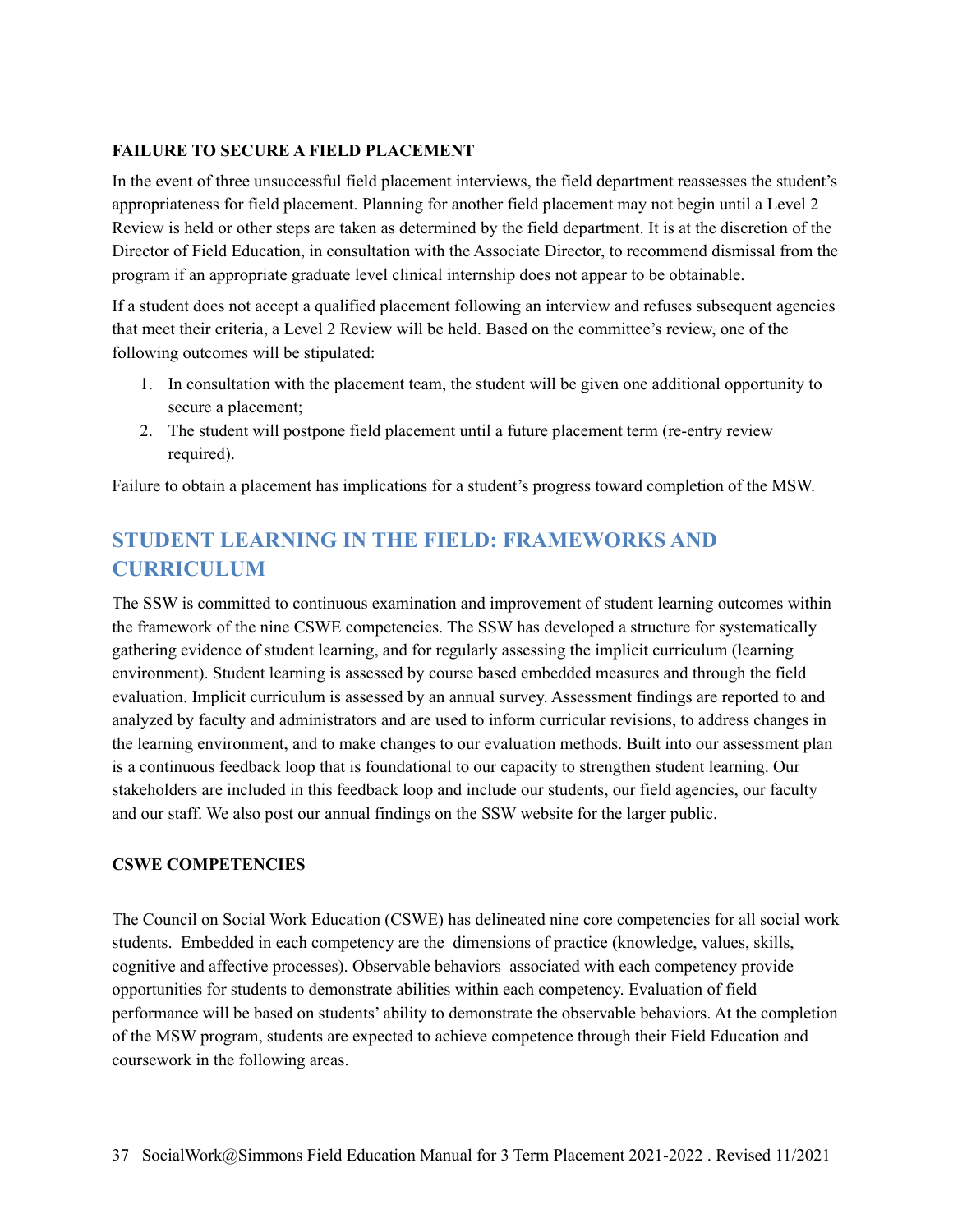The nine CSWE competencies at the generalist and specialist levels with the associated observable behaviors are listed below.

# <span id="page-37-0"></span> **GENERALIST TERM COMPETENCIES AND OBSERVABLE BEHAVIORS**

#### <span id="page-37-1"></span> *Competency 1: Demonstrate Ethical and Professional Behavior*

 Social workers understand the value base of the profession and its ethical standards, as well as relevant laws and regulations that may impact practice at the micro, mezzo, and macro levels. Social workers understand frameworks of ethical decision-making and how to apply principles of critical thinking to those frameworks in practice, research, and policy arenas. Social workers recognize personal values and the distinction between personal and professional values. They also understand how their personal experiences and affective reactions influence their professional judgment and behavior. Social workers understand the profession's history, its mission, and the roles and responsibilities of the profession. Social Workers also understand the role of other professions when engaged in interprofessional teams. Social workers recognize the importance of lifelong learning and are committed to continually updating their skills to ensure they are relevant and effective. Social workers also understand emerging forms of technology and the ethical use of technology in social work practice. Social workers:

- ● Make ethical decisions by applying the standards of the NASW Code of Ethics, relevant laws and regulations, models for ethical decision-making, ethical conduct of research, and additional codes of ethics as appropriate to context
- ● Use reflection and self-regulation to manage personal values and maintain professionalism in practice situations
- ● Demonstrate professional demeanor in behavior; appearance; and oral, written, and electronic communication
- Use technology ethically and appropriately to facilitate practice outcomes
- Use supervision and consultation to guide professional judgment and behavior.

#### <span id="page-37-2"></span> *Competency 2: Engage Diversity and Difference in Practice*

 Social workers understand how diversity and difference characterize and shape the human experience and are critical to the formation of identity. The dimensions of diversity are understood as the intersectionality of multiple factors including but not limited to age, class, color, culture, disability and ability, ethnicity, gender, gender identity and expression, immigration status, marital status, political ideology, race, religion/spirituality, sex, sexual orientation, and tribal sovereign status. Social workers understand that, as a consequence of difference, a person's life experiences may include oppression, poverty, marginalization, and alienation as well as privilege, power, and acclaim. Social workers also understand the forms and mechanisms of oppression and discrimination and recognize the extent to which a culture's structures and values, including social, economic, political, and cultural exclusions, may oppress, marginalize, alienate, or create privilege and power. Social workers :

- ● Apply and communicate understanding of the importance of diversity and difference in shaping life experiences in practice at the micro, mezzo, and macro levels
- Present themselves as learners and engage clients and constituencies as experts of their own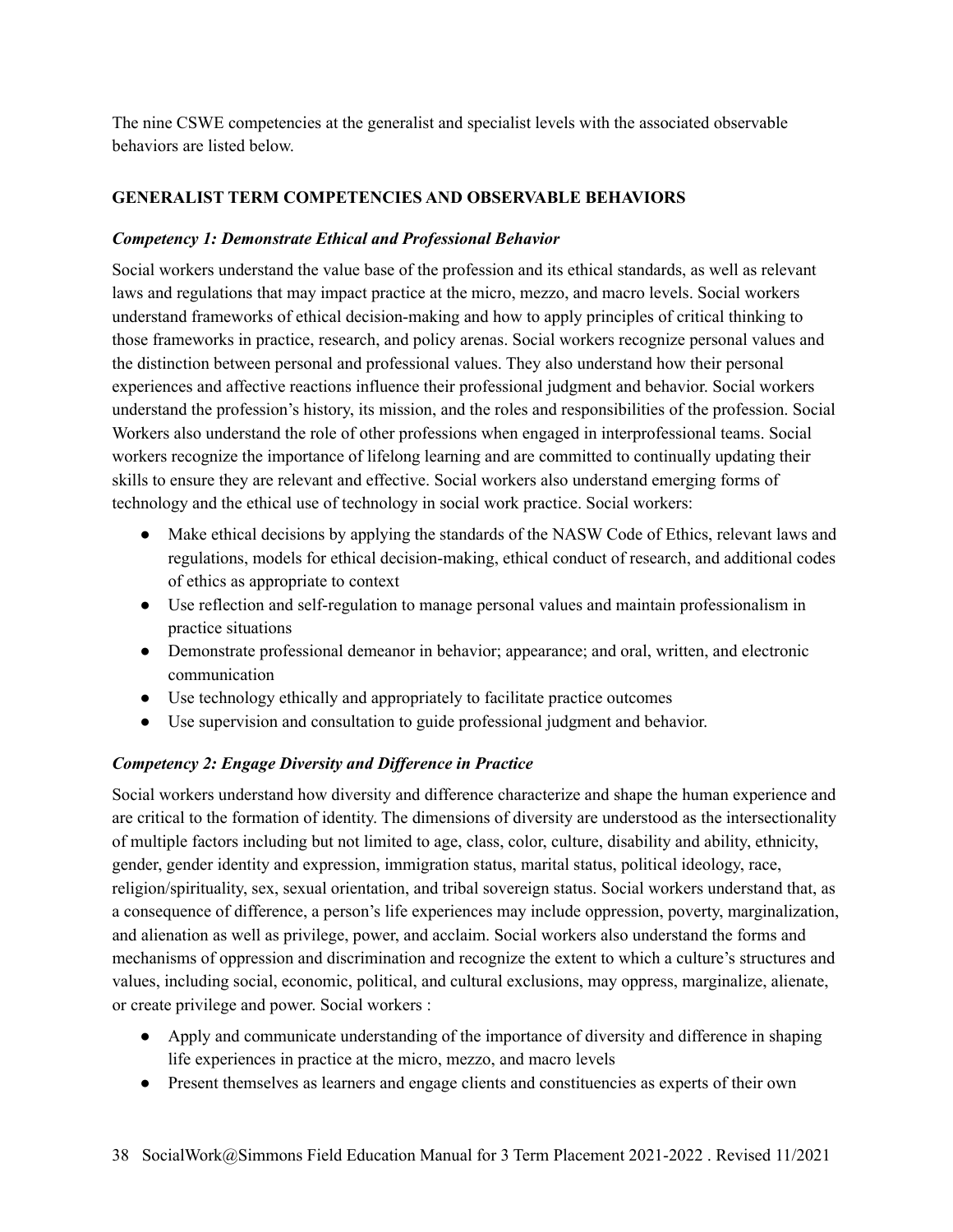experiences

 ● Apply self-awareness and self-regulation to manage the influence of personal biases and values in working with diverse clients and constituencies

# <span id="page-38-0"></span> *Competency 3: Advance Human Rights and Social, Economic, and Environmental Justice*

 Social workers understand that every person regardless of position in society has fundamental human rights such as freedom, safety, privacy, an adequate standard of living, health care, and education. Social workers understand the global interconnections of oppression and human rights violations, and are knowledgeable about theories of human need and social justice and strategies to promote social and economic justice and human rights. Social workers understand strategies designed to eliminate oppressive structural barriers to ensure that social goods, rights, and responsibilities are distributed equitably and that civil, political, environmental, economic, social, and cultural human rights are protected. Social workers:

- ● Apply their understanding of social, economic, and environmental justice to advocate for human rights at the individual and system levels
- Engage in practices that advance social, economic, and environmental justice

# <span id="page-38-1"></span> *Competency 4: Engage in Practice-informed Research and Research-informed Practice*

 Social workers understand quantitative and qualitative research methods and their respective roles in advancing a science of social work and in evaluating their practice. Social workers know the principles of logic, scientific inquiry, and culturally informed and ethical approaches to building knowledge. Social workers understand that evidence that informs practice derives from multi-disciplinary sources and multiple ways of knowing. They also understand the processes for translating research findings into effective practice. Social workers:

- Use practice experience and theory to inform scientific inquiry and research
- ● Apply critical thinking to engage in analysis of quantitative and qualitative research methods and research findings
- Use and translate research evidence to inform and improve practice, policy, and service delivery.

# <span id="page-38-2"></span> *Competency 5: Engage in Policy Practice*

 Social workers understand that human rights and social justice, as well as social welfare and services, are mediated by policy and its implementation at the federal, state, and local levels. Social workers understand the history and current structures of social policies and services, the role of policy in service delivery, and the role of practice in policy development. Social workers understand their role in policy development and implementation within their practice settings at the micro, mezzo, and macro levels and they actively engage in policy practice to effect change within those settings. Social workers recognize and understand the historical, social, cultural, economic, organizational, environmental, and global influences that affect social policy. They are also knowledgeable about policy formulation, analysis, implementation, and evaluation. Social workers:

- ● Identify social policy at the local, state, and federal level that impacts well-being, service delivery, and access to social services
- Assess how social welfare and economic policies impact the delivery of and access to social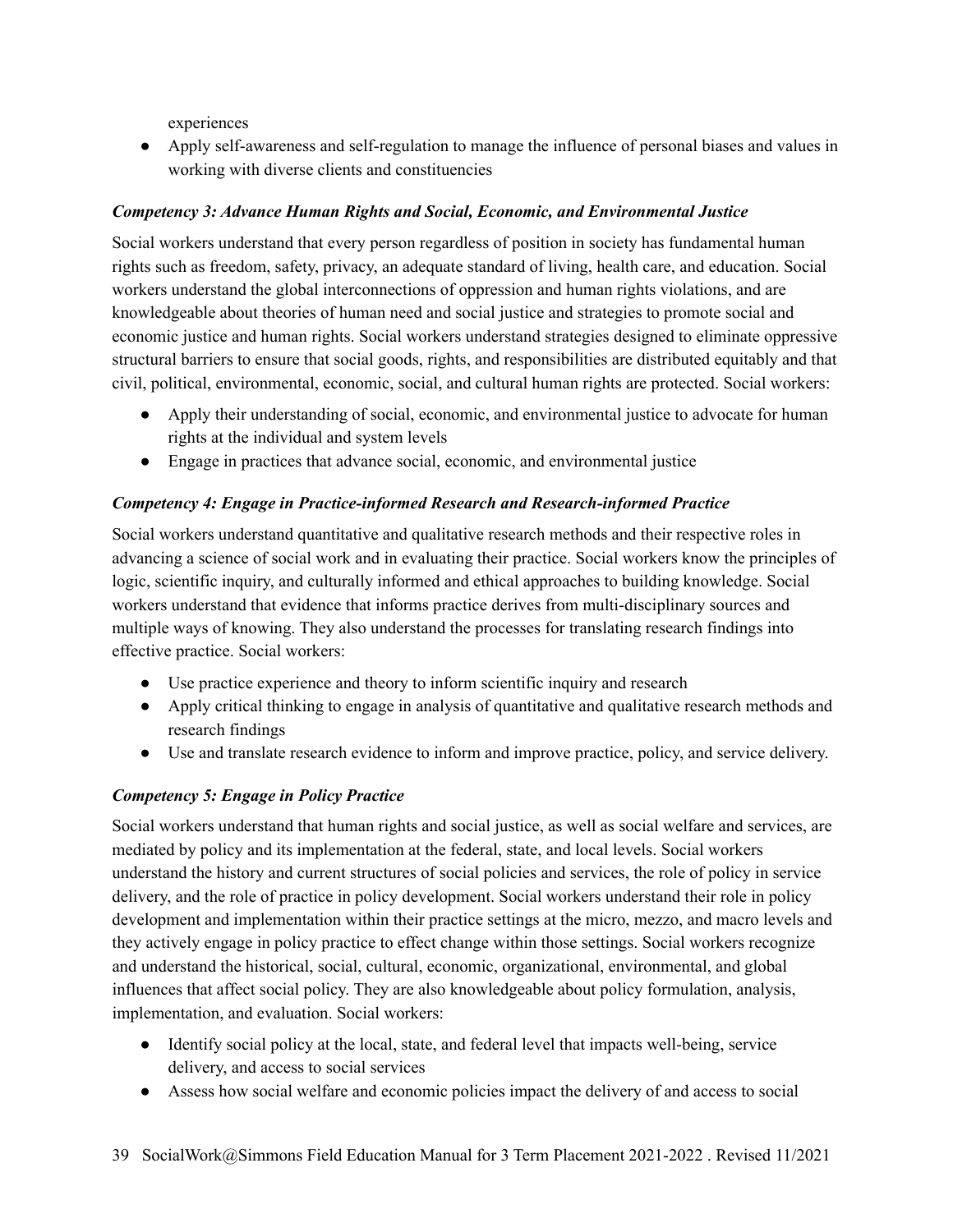services

 ● Apply critical thinking to analyze, formulate, and advocate for policies that advance human rights and social, economic, and environmental justice

# <span id="page-39-0"></span> *Competency 6: Engage with Individuals, Families, Groups, Organizations, and Communities*

 Social workers understand that engagement is an ongoing component of the dynamic and interactive process of social work practice with, and on behalf of, diverse individuals, families, groups, organizations, and communities. Social workers value the importance of human relationships. Social workers understand theories of human behavior and the social environment, and critically evaluate and apply this knowledge to facilitate engagement with clients and constituencies, including individuals, families, groups, organizations, and communities. Social workers understand strategies to engage diverse clients and constituencies to advance practice effectiveness. Social workers understand how their personal experiences and affective reactions may impact their ability to effectively engage with diverse clients and constituencies. Social workers value principles of relationship-building and inter- professional collaboration to facilitate engagement with clients, constituencies, and other professionals as appropriate. Social workers:

- ● Apply knowledge of human behavior and the social environment, person-in-environment, and other multidisciplinary theoretical frameworks to engage with clients and constituencies
- ● Use empathy, reflection, and interpersonal skills to effectively engage diverse clients and constituencies

# <span id="page-39-1"></span> *Competency 7: Assess Individuals, Families, Groups, Organizations, and Communities*

 Social workers understand that assessment is an ongoing component of the dynamic and interactive process of social work practice with, and on behalf of, diverse individuals, families, groups, organizations, and communities. Social workers understand theories of human behavior and the social environment, and critically evaluate and apply this knowledge in the assessment of diverse clients and constituencies, including individuals, families, groups, organizations, and communities. Social workers understand methods of assessment with diverse clients and constituencies to advance practice effectiveness. Social workers recognize the implications of the larger practice context in the assessment process and value the importance of interprofessional collaboration in this process. Social workers understand how their personal experiences and affective reactions may affect their assessment and decision-making. Social workers:

- ● Collect and organize data, and apply critical thinking to interpret information from clients and constituencies
- ● Apply knowledge of human behavior and the social environment, person-in-environment, and other multidisciplinary theoretical frameworks in the analysis of assessment data from clients and constituencies
- ● Develop mutually agreed-on intervention goals and objectives based on the critical assessment of strengths, needs, and challenges within clients and constituencies
- ● Select appropriate intervention strategies based on the assessment, research knowledge, and values and preferences of clients and constituencies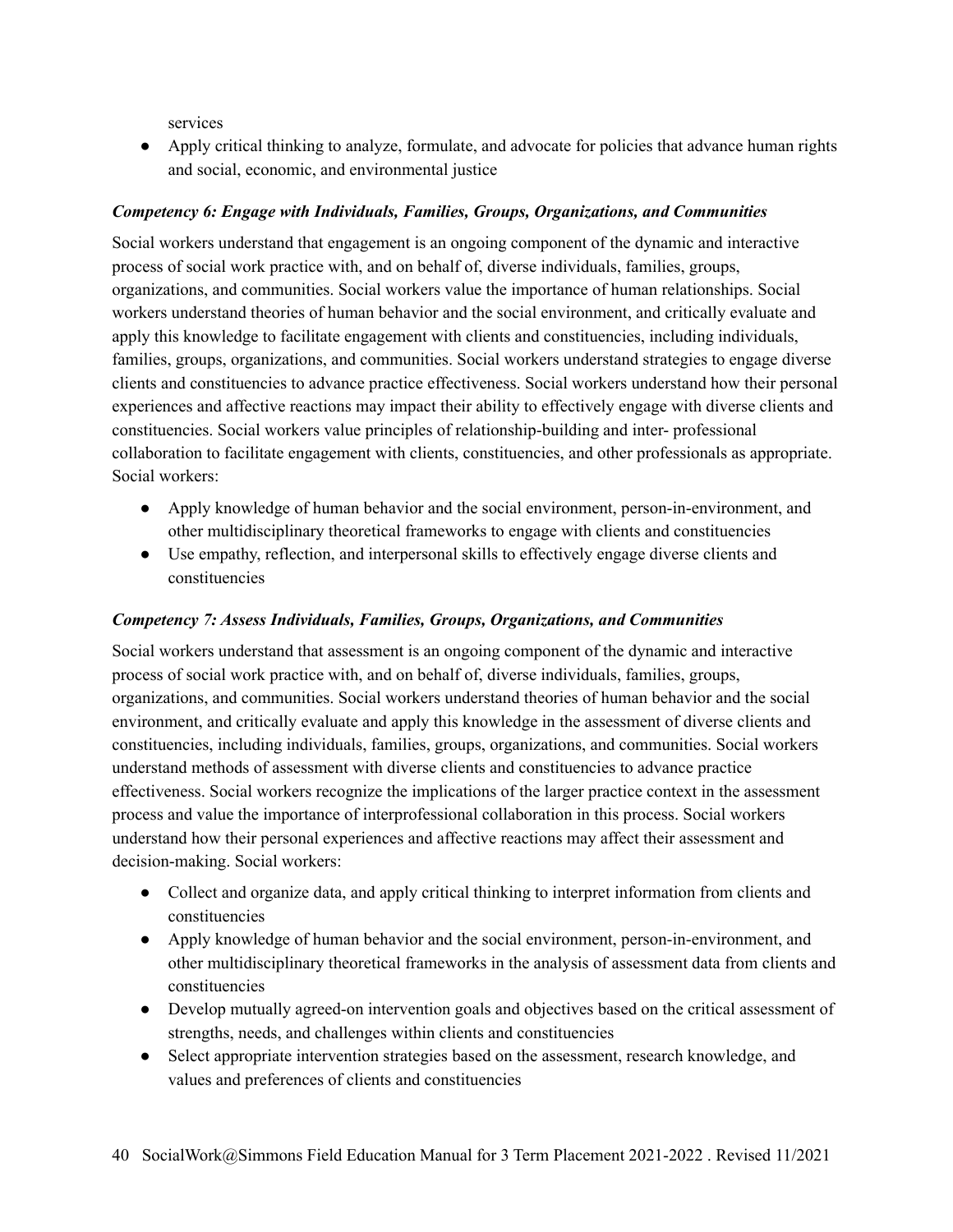### <span id="page-40-0"></span> *Competency 8: Intervene with Individuals, Families, Groups, Organizations, and Communities*

 Social workers understand that intervention is an ongoing component of the dynamic and interactive process of social work practice with, and on behalf of, diverse individuals, families, groups, organizations, and communities. Social workers are knowledgeable about evidence-informed interventions to achieve the goals of clients and constituencies, including individuals, families, groups, organizations, and communities. Social workers understand theories of human behavior and the social environment, and critically evaluate and apply this knowledge to effectively intervene with clients and constituencies. Social workers understand methods of identifying, analyzing and implementing evidence-informed interventions to achieve client and constituency goals. Social workers value the importance of interprofessional teamwork and communication in interventions, recognizing that beneficial outcomes may require interdisciplinary, interprofessional, and inter-organizational collaboration. Social workers:

- ● Critically choose and implement interventions to achieve practice goals and enhance capacities of clients and constituencies
- ● Apply knowledge of human behavior and the social environment, person-in-environment, and other multidisciplinary theoretical frameworks in interventions with clients and constituencies
- Use inter-professional collaboration as appropriate to achieve beneficial practice outcomes
- Negotiate, mediate, and advocate with and on behalf of diverse clients and constituencies
- Facilitate effective transitions and endings that advance mutually agreed-on goals

# <span id="page-40-1"></span> *Competency 9: Evaluate Practice with Individuals, Families, Groups, Organizations, and Communities*

 Social workers understand that evaluation is an ongoing component of the dynamic and interactive process of social work practice with, and on behalf of, diverse individuals, families, groups, organizations and communities. Social workers recognize the importance of evaluating processes and outcomes to advance practice, policy, and service delivery effectiveness. Social workers understand theories of human behavior and the social environment, and critically evaluate and apply this knowledge in evaluating outcomes. Social workers understand qualitative and quantitative methods for evaluating outcomes and practice effectiveness. Social workers:

- Select and use appropriate methods for evaluation of outcomes
- ● Apply knowledge of human behavior and the social environment, person-in-environment, and other multidisciplinary theoretical frameworks in the evaluation of outcomes
- Critically analyze, monitor, and evaluate intervention and program processes and outcomes
- ● Apply evaluation findings to improve practice effectiveness at the micro, mezzo, and macro levels

# <span id="page-40-2"></span> **SPECIALIZED TERM COMPETENCIES AND OBSERVABLE BEHAVIORS**

# <span id="page-40-3"></span> *Competency 1: Demonstrate Ethical and Professional Behavior*

 Clinical social workers consistently demonstrate the key values of the social work profession; they have knowledge of, and critically apply to practice, the laws, policies, and regulations that are pertinent to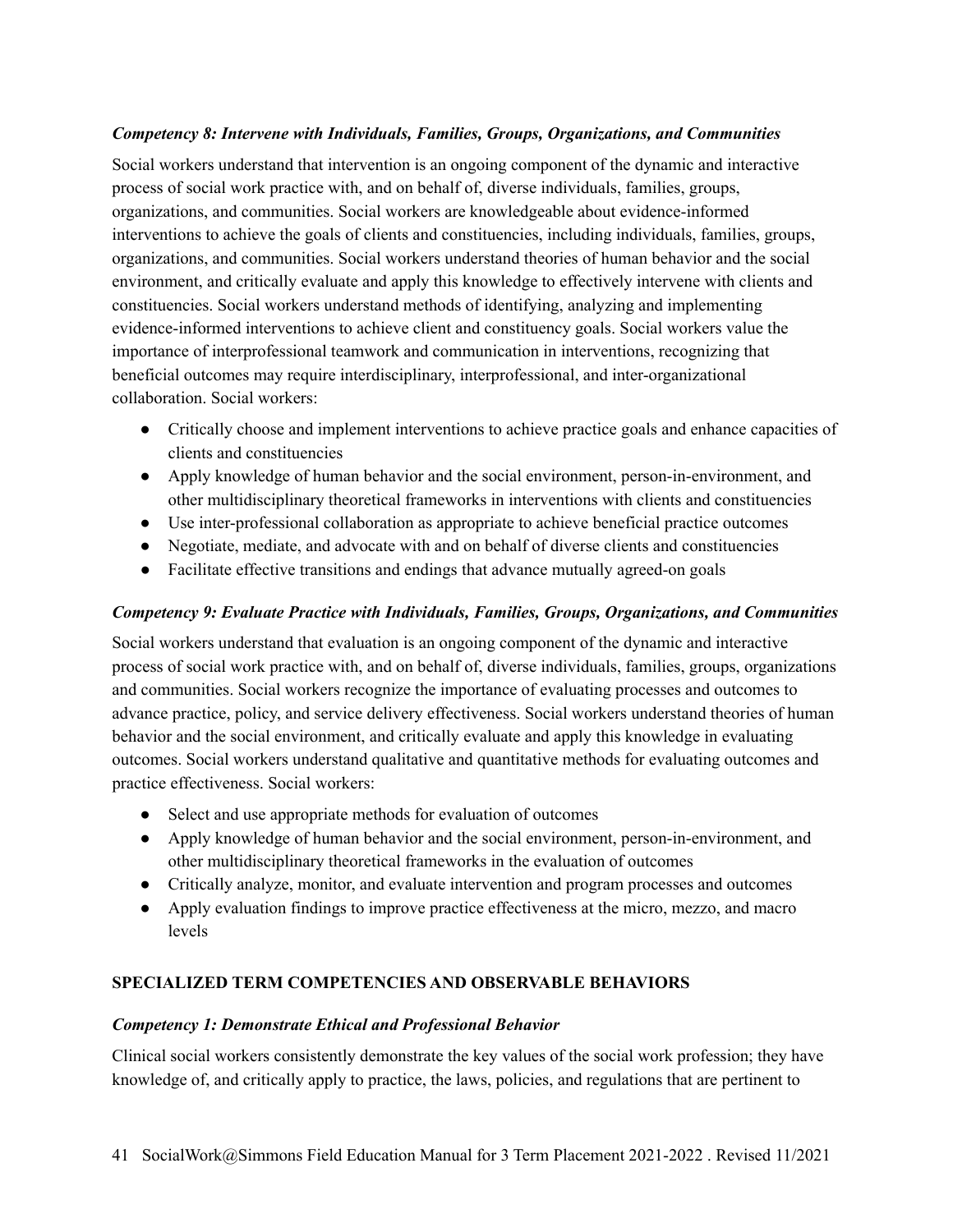clinical practice. Clinical social workers recognize ethical dilemmas and apply ethical decision-making frameworks to reach reasoned and principled decisions. They manage their emotional reactions, communication, behavior, and boundaries in all professional interactions. Clinical social workers understand the importance of interprofessional practice and are able to establish effective collaboration with others. They apply ethical and legal frameworks to evaluate the effective use of social media and emerging technology in clinical practice. Social workers:

- ● Seek and utilize feedback in supervision to identify and deepen areas of growth and guide professional development in clinical practice (including the use of technology)
- ● Anticipate, identify, and attend to ethical tensions and apply a framework rooted in the NASW Code of Ethics to guide decisions in clinical practice
- Understand and manage one's own emotional responses in the best interest of the client system
- ● Consistently demonstrate integrity and professional behavior in: appearance, communication (oral and written), and reliability in accordance with standards identified by the SSW, field agency, and professional codes
- ● Use values and frameworks of the profession to effectively engage in interprofessional partnerships and collaborations

# <span id="page-41-0"></span> *Competency 2: Engage Diversity and Difference in Practice*

 Clinical social workers apply knowledge of the dimensions of diversity, difference, discrimination, marginalization, social and economic exclusion, and oppression to the engagement, assessment, intervention and evaluation phases of clinical practice. Clinical social workers understand the link between social factors and well-being and how pervasive inequities associated with gender, sexual orientation, disability, race, ethnicity, immigration status, poverty, exposure to violence, inadequate housing, and transportation impact overall well-being and access to effective services. Clinical social workers utilize intersectional analysis across multiple practice settings, paying particular attention to racism and its historical context in this country. They initiate and engage in professional interactions with cultural humility, and address oppression at the individual, community, and policy levels. Clinical social workers use and apply research knowledge of diverse populations to enhance client well-being and to work effectively with diverse populations. Social workers:

- ● Consistently identify the impact of inequities, diversity, difference, and oppression upon life Experiences and the provision of services
- ● Apply the skills associated with cultural humility, and the knowledge of social inequality to engagement, assessment, intervention, and evaluation at all levels of clinical practice
- ● Use process recordings and supervision to examine and enhance self-awareness of one's own attitudes and beliefs regarding stereotyping, bias and power-imbalances in practice client systems
- ● Commit to raising their social consciousness in the interest of challenging the structures of racism and other forms of oppression

# <span id="page-41-1"></span> *Competency 3: Advance Human Rights and Social, Economic and Environmental Justice*

 Using knowledge and frameworks of the dynamics of institutional racism, oppression, and discrimination, and their intersections, clinical social workers develop and design strategies to promote human rights, and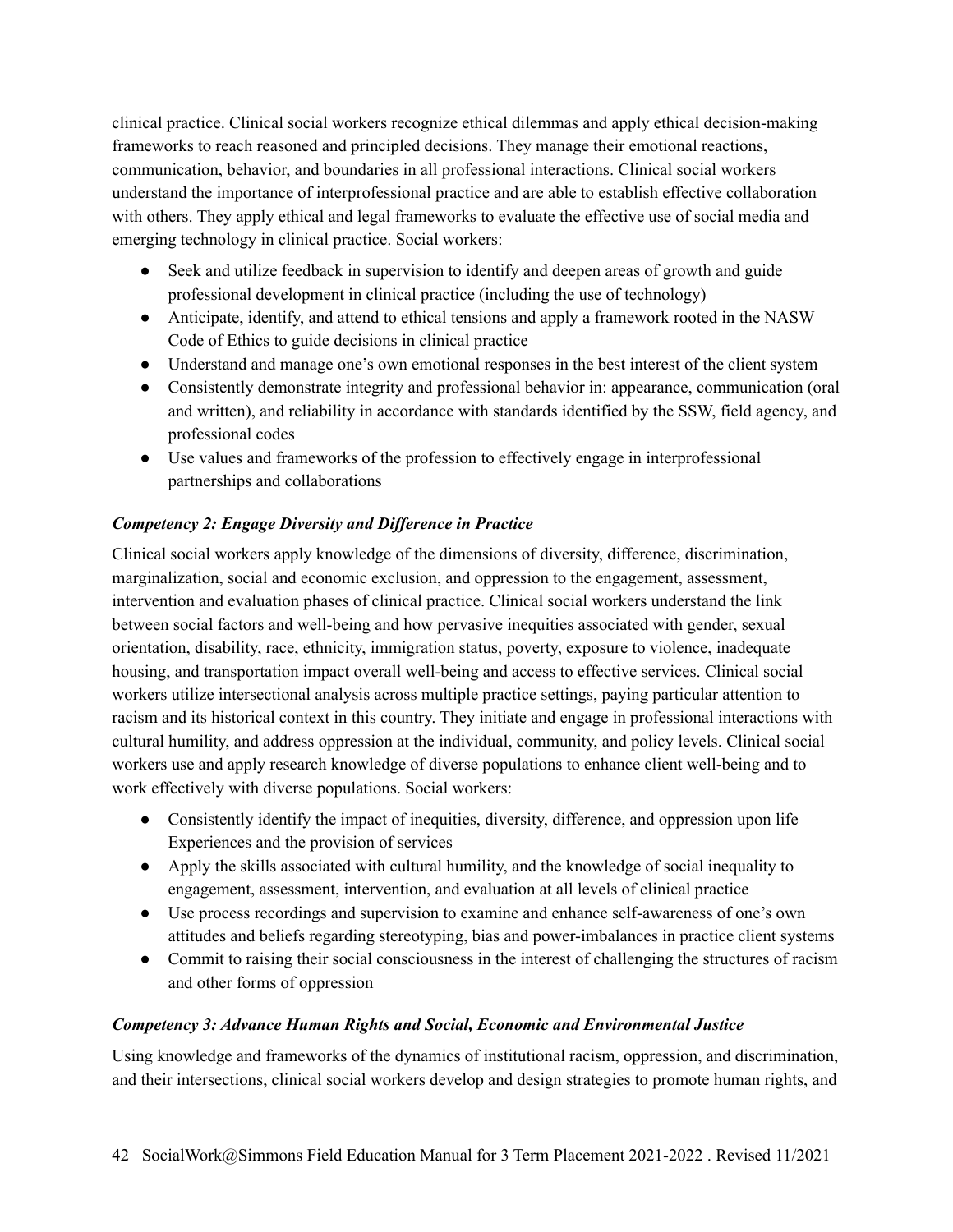social, economic, and environmental justice. Clinical social workers understand the critical use of theories and evidence in designing and developing social action strategies. Utilizing the National Association of Social Workers Code of Ethics and the United Nations Universal Declaration of Human Rights, students analyze how these dynamics manifest on the local, state, national, and global level and violate basic human rights of fairness, equity, equality, and social justice. Clinical social workers take action to advance human rights and social, economic, and environmental justice individually, collaboratively, and in coalitions. They develop their capacities to move into political arenas in a way that develops their own self-empowerment as change agents and allies of client systems. Of significant importance is the development of capacities to help others to empower themselves. Their practice is bolstered by mastery of advocacy and social action strategies that can then be incorporated into practice behaviors and skills, and applied at the micro, mezzo, and/or macro level of practice to effect change. Social workers:

- Identify and analyze social justice issues impacting the provision of client services
- ● Participate in agency or community level policy practice or social action strategies to promote human rights and social, economic, and environmental justice policies and services
- ● Consistently identify and practice targeted advocacy strategies and serve to improve client outcomes at applicable levels

# <span id="page-42-0"></span> *Competency 4: Engage in Practice-informed Research and Research-informed Practice*

 Clinical social workers integrate research into practice and consider how to evaluate issues drawn from their current practice. They critically review the empirical evidence for clinical interventions. They acquire skills to perform evidence-informed interventions. Clinical social workers assess ethical implications of practicing and implementing evidence-informed practices. They critically assess, identify, and work to address gaps in evidence-informed practice, policy and service delivery to improve client outcomes, the service delivery process, and program outcomes. Social workers:

- Locate, identify, and select evidence-informed practices
- ● Demonstrate evidence-informed practice in one's own direct clinical practice and system of service delivery
- ● Critically consider practice and organizational context to identify priority for process, outcome evaluation and/or needs assessment in supervision and discussion with field agency staff
- ● Formulate an evaluation plan designed to improve client outcomes, and/or programmatic efforts, with attention to potential areas for social action

#### <span id="page-42-1"></span> *Competency 5: Engage in Policy Practice*

 Clinical social workers develop specialized knowledge about social welfare and economic policies at the agency, organizational, community, local, state, national, or international levels that have impacts on the clients they serve, and on the larger society or global community in terms of availability of resources, service delivery, legal protections, and income supports. They understand the steps of policy practice necessary to improve the delivery of and access to social welfare services and benefits for individuals and families. They analyze the effects of policies on marginalized and oppressed groups within a social, economic, and environmental justice context. They understand and utilize research to inform and evaluate social policy. They articulate outcomes they would like to achieve that would be congruent with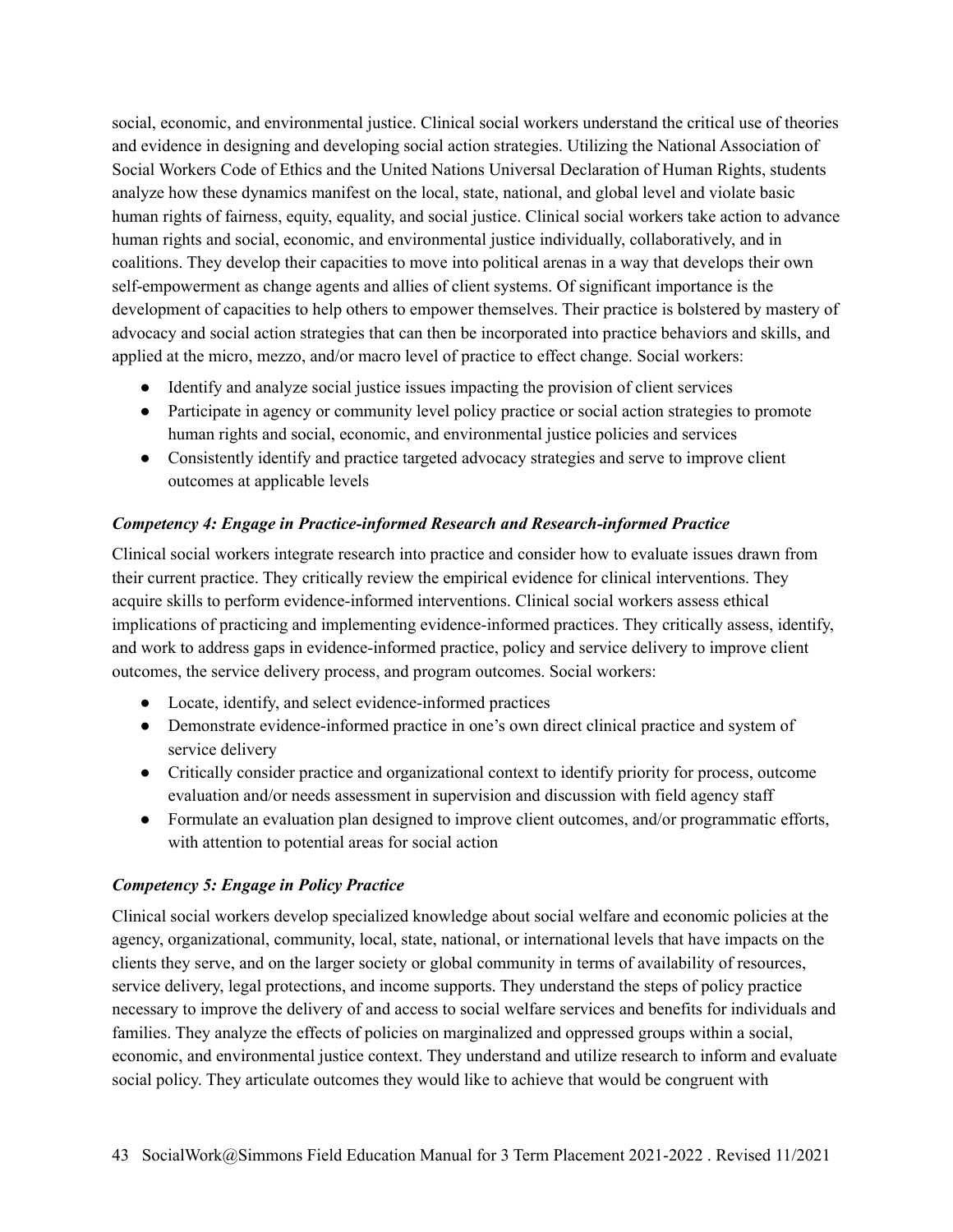developing and implementing new policies, blocking harmful policies, modifying existing policies, to do so, they must draw from specific strategies for policy change, such as advocating, educating, testifying, mobilizing, monitoring, collaborating, and becoming active in coalitions. These activities can have an impact on the client, agency, organization, community, larger society, and/or the global community. Social workers:

- ● Evaluate social welfare or economic policies that are relevant to clinical social work practice and assess the impact on individuals or families
- Analyze advocacy needs within a clinical setting and propose a plan for implementation.
- ● Articulate a deeper understanding of how social welfare policies can either improve or negatively impact client well-being
- Develop a plan to apply skills in policy practice with aim of achieving policy change

# <span id="page-43-0"></span> *Competency 6: Engage with Individuals, Families, Groups, Organizations and Communities*

 Clinical social workers have the ability to demonstrate genuineness, empathy, and respect in order to form trustworthy and collaborative alliances with client systems, as the helping relationship evolves over time. Furthermore, clinical social workers use these skills to engage with client systems that have been disenfranchised and marginalized as a result of racism, sexism, heterosexism, ableism, classism, homophobia, poverty, and other forms of structural and institutional oppression. Clinical social workers develop an awareness of professional use of self and an ability to critically self-reflect in order to form more client-centered relationships. They demonstrate an appreciation for the unique roles, cultures, and interpersonal dynamics of individuals, families and groups and use this awareness to inform the creation of client-centered relationships. They use psychodynamic, behavioral, social constructionist, and trans-theoretical theories to inform the engagement process over the course of the helping relationship with diverse client systems. This approach is commensurate the core values of the profession. Social workers:

- Consistently demonstrate active listening, attending, and reflecting skills
- Consistently demonstrate the patience that is required to build trust
- Create a collaborative working alliance before moving into problem solving
- Identify and utilize one's own social identity to enhance the engagement process
- Seek supervision and mentorship to enhance effective use of self in practice
- ● Use the six core values (social justice, importance of human relationships, dignity and worth of the person, integrity, competence and service) of the social work profession to guide decision-making regarding approaches to engagement

# <span id="page-43-1"></span> *Competency 7: Assess Individuals, Families, Groups, Organizations and Communities*

 Clinical social workers use genuineness, empathy, and respect throughout the assessment process. They demonstrate attention to matters of safety and the immediate well-being of client systems. They use an ecologically informed approach to consider the impact of disenfranchisement and marginalization on client systems and their current functioning. They demonstrate an awareness of the ways in which personal bias and social identities may influence the assessment process. They demonstrate a commitment to social work ethics and values when examining the nature of problems. Clinical social workers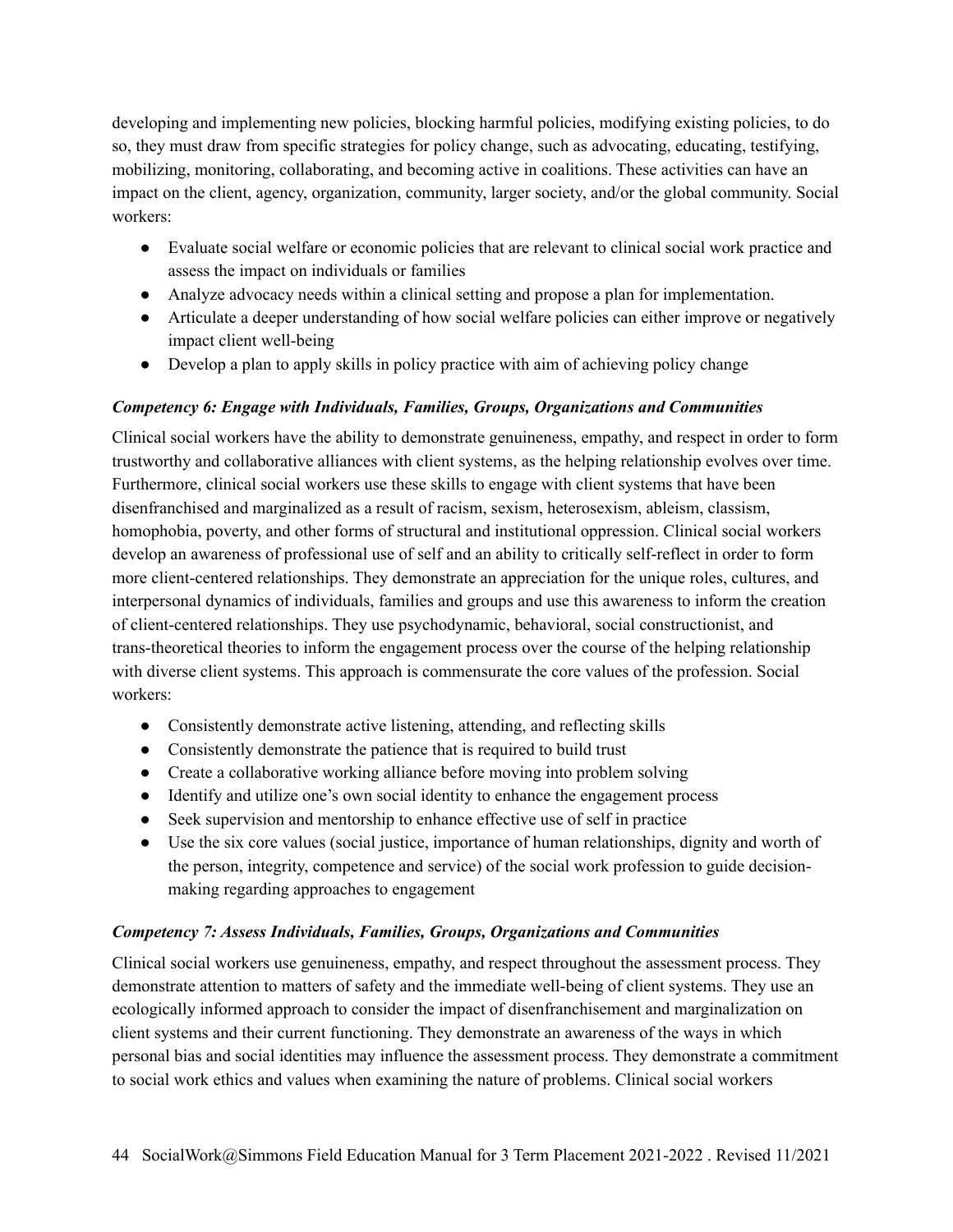demonstrate an enhanced ability to use psychodynamic, behavioral, social constructionist and reciprocal interactionist theories to inform the assessment process over the course of the helping relationship with diverse client systems. This approach is commensurate with the core values of the profession. Social workers:

- Demonstrate the effective use of a mental status exam in the appropriate context
- Demonstrate the use of evidence-based assessment tools to assess for safety and well-being
- ● Demonstrate confidence in the ability to explore all domains of client systems' life and functioning
- ● Demonstrate the capacity to develop an evidence-informed hypothesis of client functioning based on social work paradigms
- ● Consistently practice the skills of empathy, attending, and affective exploration to elicit a client-centered picture of the strengths and challenges with which the client system interacts
- ● Demonstrate an ability to identify the ways in which their own biases and social identities impact the assessment process
- ● Assess client systems from a client-centered perspective, which honors life experiences, personal beliefs, current functioning, strengths and challenges, and barriers related to oppression and marginalization
- Demonstrate knowledge of distinct practice approaches in formulations
- ● Write a clear and concise assessment that reflects multi-dimensional understanding of the client/client system

# <span id="page-44-0"></span> *Competency 8: Intervene with Individuals, Families, Groups, Organizations and Communities*

 Clinical social workers use empathy, genuineness, and respect throughout the intervention process. They have the ability to attend to matters of safety and immediate well-being among client systems throughout the intervention process. They use an ecologically informed approach that considers the impact of disenfranchisement and marginalization on client systems and their current functioning when co-creating interventions with client systems. They demonstrate an awareness of the impact of personal bias and social identities and the ways they influence the intervention process. They demonstrate a commitment to social work ethics and values by considering the ever-changing nature of assessment of client risks and protective factors throughout the intervention process. They demonstrate an enhanced ability to use distinct, client-centered interventions from various practice approaches that are consistent with the values of the profession. They understand the theoretical perspectives, empirical foundations, and treatment strategies associated with intervention methods they employ and can describe the strengths and limitations of those methods. Social workers:

- ● Demonstrate the effective use of a mental status exam in the appropriate context throughout the intervention process
- Demonstrate the skills necessary to effectively manage and attend to crises
- ● Use evidence-informed practices for interventions that are consistent with client systems' needs, strengths, and challenges
- ● Use information established during the engagement phase, and learned in the assessment phase, to inform interventions
- Determine ongoing treatment needs, access resources, and facilitate referrals as needed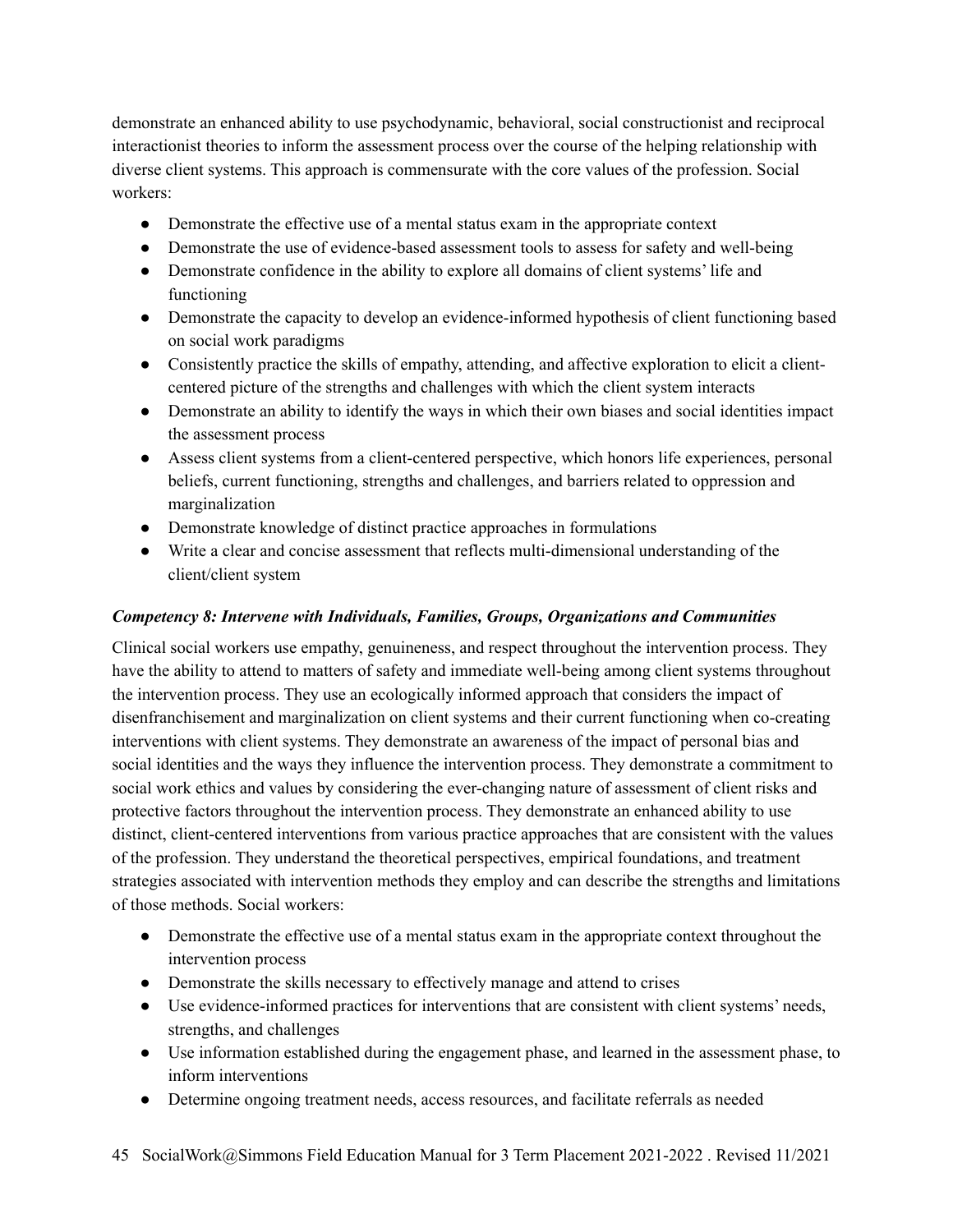- Remain attentive to eco-systemic factors that influence the treatment planning process
- ● Consistently re-evaluate engagement, assessment, and treatment planning over the course of treatment
- ● Engage client systems in a process that honors their thoughts, values, and beliefs with regard to developing mutually agreed upon approaches to treatment
- ● Collaboratively create treatment plans with client systems that accurately reflect needs, challenges, strengths and ecosystem factors
- Demonstrate awareness of the ways in which use of self, biases, and one's own social identities create a lens through which client systems are interpreted
- ● Demonstrate an understanding of the ways in which oppression, structural and systemic challenges pose barriers to treatment planning
- Use supervision to explore challenges in the intervention and treatment planning process

# <span id="page-45-0"></span> *Competency 9: Evaluate Practice with Individuals, Families, Groups, Organization and Communities*

 Clinical social workers understand that evaluation practice is an essential and ongoing component of all social work practice with, and on behalf of diverse individuals, groups, families, and organizations. Clinical social workers recognize the importance of critically evaluating evidence-informed clinical practice and programs while considering research evidence, practice wisdom and client values and preferences. Clinical social workers apply qualitative and quantitative methods of evaluation to understand clinical needs, clients' experience of service, outcomes and practice effectiveness. Clinical social workers critically analyze the effectiveness and limitations of outcome measures, including standardized assessments and client feedback. Social workers:

- Create client-driven service plans that include evidence-informed, measurable outcomes
- Use the evaluation process to enhance practice in the agency setting
- Use evaluation findings to modify client interventions or improve program level effectiveness

# <span id="page-45-1"></span> **ADDITIONAL COMPONENTS OF THE FIELD CURRICULUM**

 At SW@Simmons the field education courses and clinical practice classes are designed to be completed concurrently so that students have the opportunity to draw from their direct practice experience in the practice course and integrate practice course material in direct practice. Students complete one term of field education in the Simulated Field Experience followed by a three-term agency-based placement. In addition to the nine competencies, the following tools in Field Education assist students in successfully completing their field learning, tailor their learning goals to the agency mission (while linking them directly to the core competencies), and help them to integrate theoretical perspectives across the curriculum to direct practice.

#### <span id="page-45-2"></span>*Field Syllabus*

 The field curriculum is best outlined in the syllabus that corresponds to the appropriate field course.This section will provide an overview of the various learning experiences and requirements for field education. The clinical work and accompanying assignments are designed to help students integrate their classroom learning in their direct work with clients, organizations, and communities.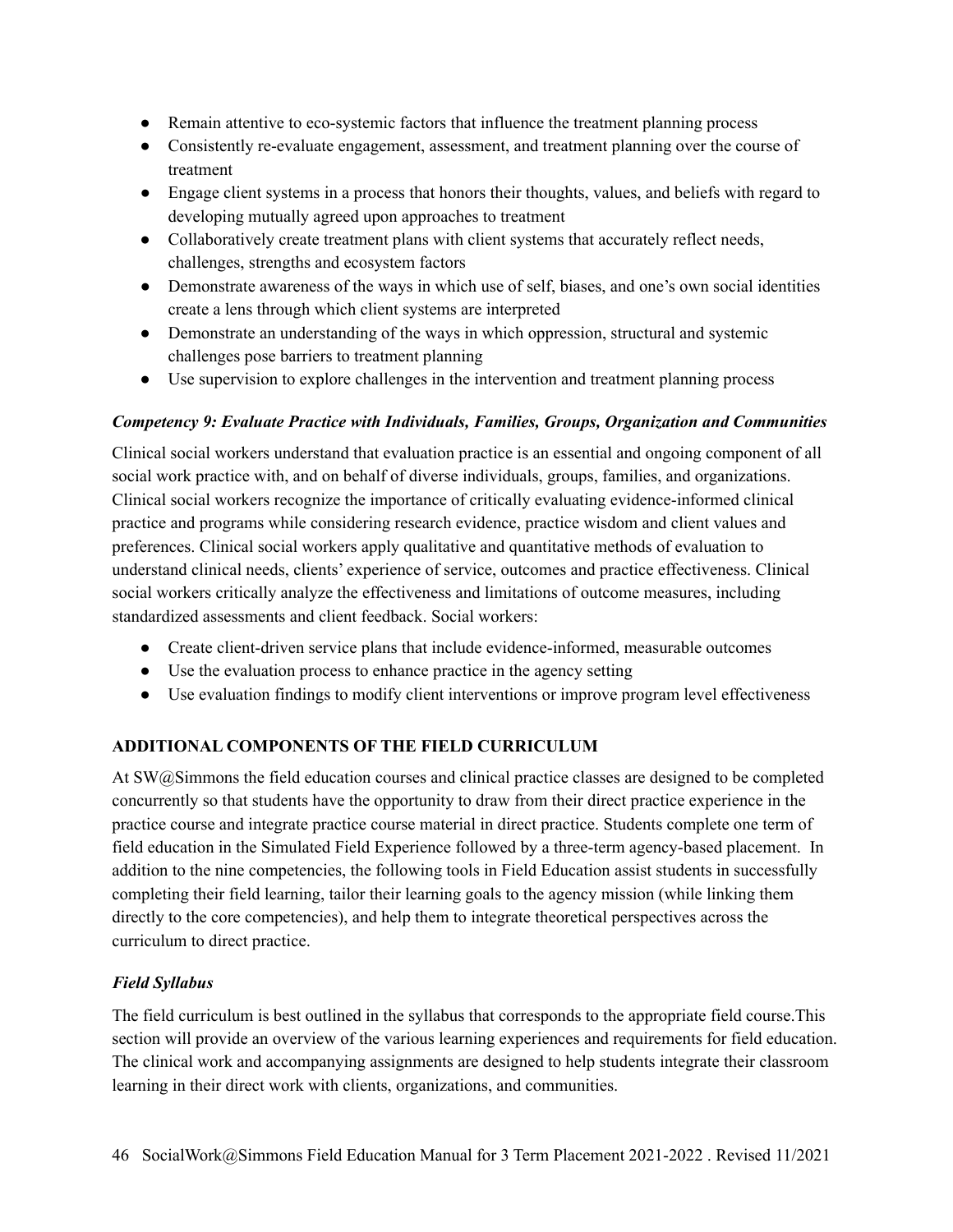#### <span id="page-46-0"></span> *The Simulated Field Experience*

 The Simulated Field Experience (SFX) is a 14-week, 3 credit course that constitutes the first term of the generalist field experience. After successful completion of the course, students enter the three-term agency-based placement, which comprises the final term of the field experience and both terms of the specialized field experience. The SFX involves weekly asynchronous content and live sessions in addition to select assignments all designed to prepare students for the agency-based field placement. This course creates a learning lab where students apply generalist knowledge and skills, in the context of social work values, to both practice scenarios and simulated interactions with standardized client-actors. Additionally, the course provides an opportunity for students to build social work competencies and to prepare for practice-based learning, grounded in exploration of affective and cognitive processes, including self-reflection and self-regulation, critical thinking, and cultural humility. Students will practice use of field education learning methods, including the field education learning plan and competency-based evaluation, process recording, and other reflective practice methods. In addition, students will be introduced to the purpose and practice of supervision, as well as field education expectations.

The SFX includes the following elements:

- ● Asynchronous content (an average of 1.5 hours per week)
	- Social Work Core Competencies
	- Evidence-based Clinical Modalities
- ● Live session (two 2-hour sessions each week)
	- ○ Application of Generalist Social Work Model (engagement, assessment, planning, implementation and intervention, evaluation, termination, and follow up)
	- ○ Simulated practice with trained actors, including live instructor coaching and peer feedback
	- Supplemental practice opportunities through role plays and experiential learning
- Written assignments
	- Simulated Field Experience Learning Plan and Self Evaluation
	- Process Recording and Reflection Assignments
	- Sample Clinical Documentation Assignments

 Simulation training is an evidence-based teaching and learning pedagogy and is an essential method for applying knowledge to practice. It provides the highest level of experiential learning while retaining the safety of working with actors rather than actual clients. Importantly, simulation offers a unique opportunity for observed practice and learning in a supportive environment where students will benefit from instructor guidance, peer support, and reflective practice for application to future practice. Scholarly research indicates that students who engage in simulation practice increase their knowledge, skills, and confidence as practitioners.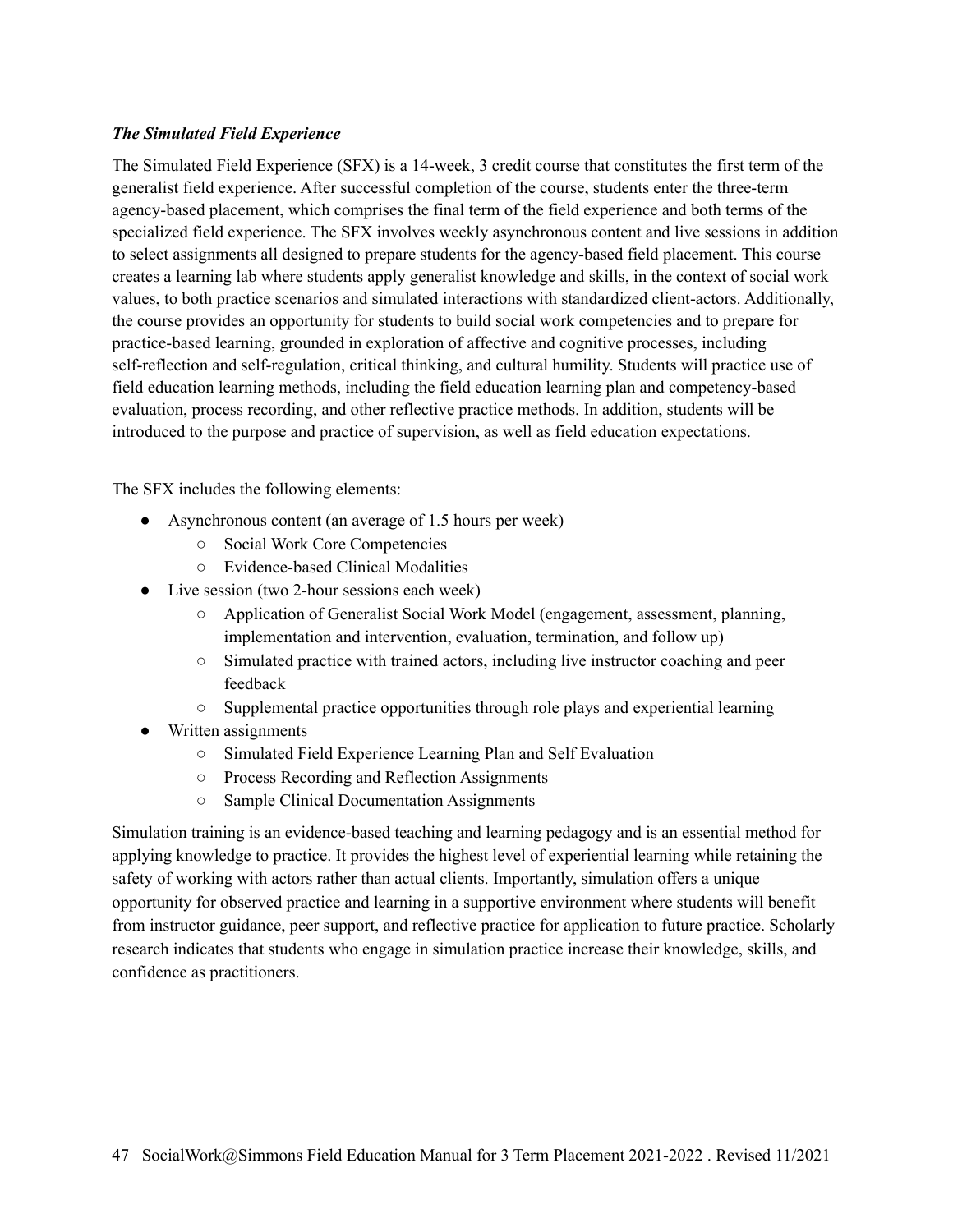#### <span id="page-47-0"></span>*The Agency-Based Placement*

#### <span id="page-47-1"></span> **The Learning Plan and Evaluation**

 At the beginning of the internship, the student and field instructor identify goals and objectives and formulate a mutually agreed upon Learning Plan based on the nine CSWE competencies. Students will complete a learning plan related to generalist level practice for their first term in placement. They will collaboration with their Field Instructors, students will identify 2 or 3 specific activities for each competency, readily available at their particular site, that will allow them to gain mastery in each of the competency areas and help them to see the connection between micro practice and larger systems (families, communities, and organizations)**.** Students should be encouraged to draw from their Simulated Field Experience evaluation as they formulate ongoing learning needs. They may choose to share this evaluation with their Field Instructor. The Learning Plan is a portion of a written document that becomes the basis of the students' evaluation. complete a second learning plan that covers specialized level practice at the beginning of term two. In

 The School expects that the student field-based learning activities will be as varied as the agency's service requirements permit. However, a key criterion for the selection of clients and other assignments will be their educational value.The process for developing an educational plan should include a mutual assessment of the student's present level of knowledge and skill. The student's past experience, interests, learning needs, and special talents should be taken into consideration. The plan will reflect the learning opportunities the agency can offer, along with the School's expectations for field curriculum. The Learning Plan is available in The Placement Portal.

 The student and field instructor should complete the Learning Plan by week six of placement. Once signatures are submitted in The Placement Portal, the assigned liaison will review it and contact the field instructor and/or student with changes as needed.

#### <span id="page-47-2"></span> **Process Recordings and Field Assignments**

 In addition to agency documentation requirements, the School requires process recordings and other reflective learning assignments as a major learning and teaching tool in a student's field instruction. For each of the semesters that students are in their field placements, the Field liaison will request one process recording early in the semester (due dates in syllabus) to assure that students and field instructors have established a learning exchange that focuses on the process recording, and two more process recordings prior to the field visit to assess progress. The student will also be asked to reflect in writing on other areas of required learning as outlined in the appropriate syllabus (social identity and diversity; social policy, and social justice; research-informed practice; and larger systems learning and organizational context).

 Process recordings enable the field instructor and liaison to more effectively perform their teaching roles and to evaluate the student's learning needs and progress. They help the student to rethink the interview in preparation for supervision, integrate theory and knowledge, develop interview skills, and increase the student's capacity for self-reflection. Attention should be paid to content, process, and technique, as well as the development of self-awareness. Field liaisons review some of the student's process recordings prior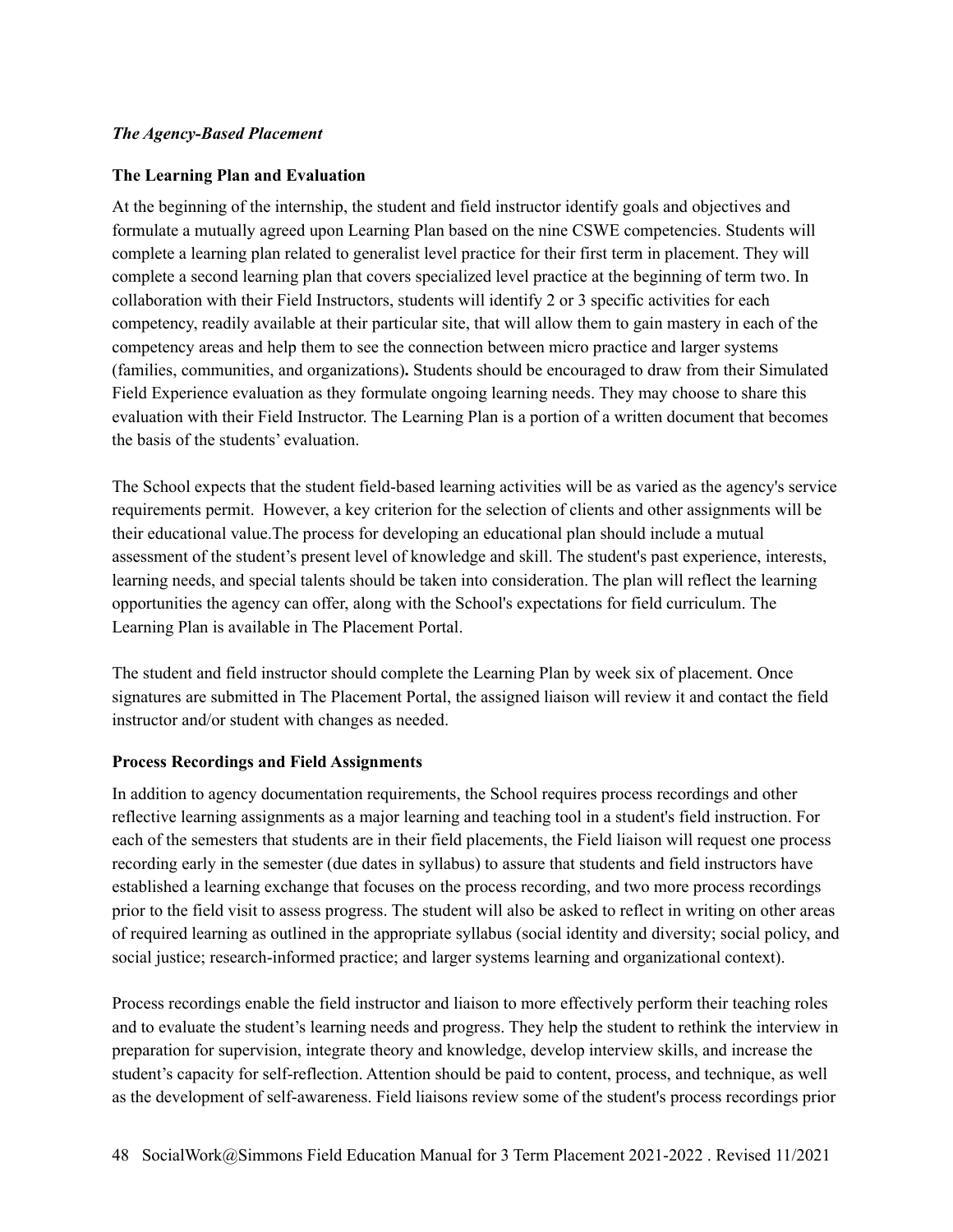to each field visit. This facilitates an in-depth discussion of student progress and overall performance by the field instructor, student, and liaison.

 Care should be taken to disguise identifying information on any assignment or documentation that is seen by liaisons or used in class assignments in accordance with HIPAA regulation:

 *All social workers are required to adhere to HIPAA (Health Insurance Portability and Accountability Act of 1996, Public Law 104-191) regulations regarding the privacy of client information outside of the agency setting. Unless you have the client's written permission, confidentiality must be strictly maintained when discussing or writing about clients in the classroom, in assignments and in process recordings.*

 Students will be contacted by their field liaison periodically throughout the placement. This helps the student and liaison to track caseload and supervision requirements, and to identify potential problem areas. Students and field instructors should not wait for the liaison to initiate contact if they have a concern.

# <span id="page-48-0"></span>**Field Instruction**

 Learning through supervision is central to the development of practice knowledge and skills. The School expects one hour per week of individual supervision by a primary MSW field instructor. The field instructor must hold an MSW degree. It is preferable that the field instructor is licensed at the highest level for that state. The MSW must have practiced full-time for at least two years after graduating.

 The field instructor is expected to meet with the student in private, regularly scheduled, minimally interrupted meetings. Process recordings and/or other completed reflection assignments should be reviewed prior to the meeting. Supervision includes teaching content specific to the agency's field of practice, populations, and larger issues of social justice and oppression.

 The field instructor will ensure the student receives an orientation to agency programs, policies, procedures and social work role expectations. Additionally, an orientation to safety policies and procedures will be provided.

# <span id="page-48-1"></span> **Direct Practice Experience and Other Agency Assignments**

#### <span id="page-48-2"></span> **In person contact with clients**

 Respectful of the wide variation in service requirements in the spectrum of Simmons-affiliated placement agencies, the field liaison works with individual agencies to set expectations for the number and types of field assignments.

 In general, the School expects that the students' education will address the broad needs of the agency's population with attention to diversity in race, ethnicity, age, gender, special needs and issues of social justice and oppression. The agency should provide an introduction to the agency system, its place in the larger system of services and the larger social context.

 Two to three clients should be available for assignment to students within two weeks of students' arrival at the agency. Direct practice experiences and other assignments should increase over the three terms that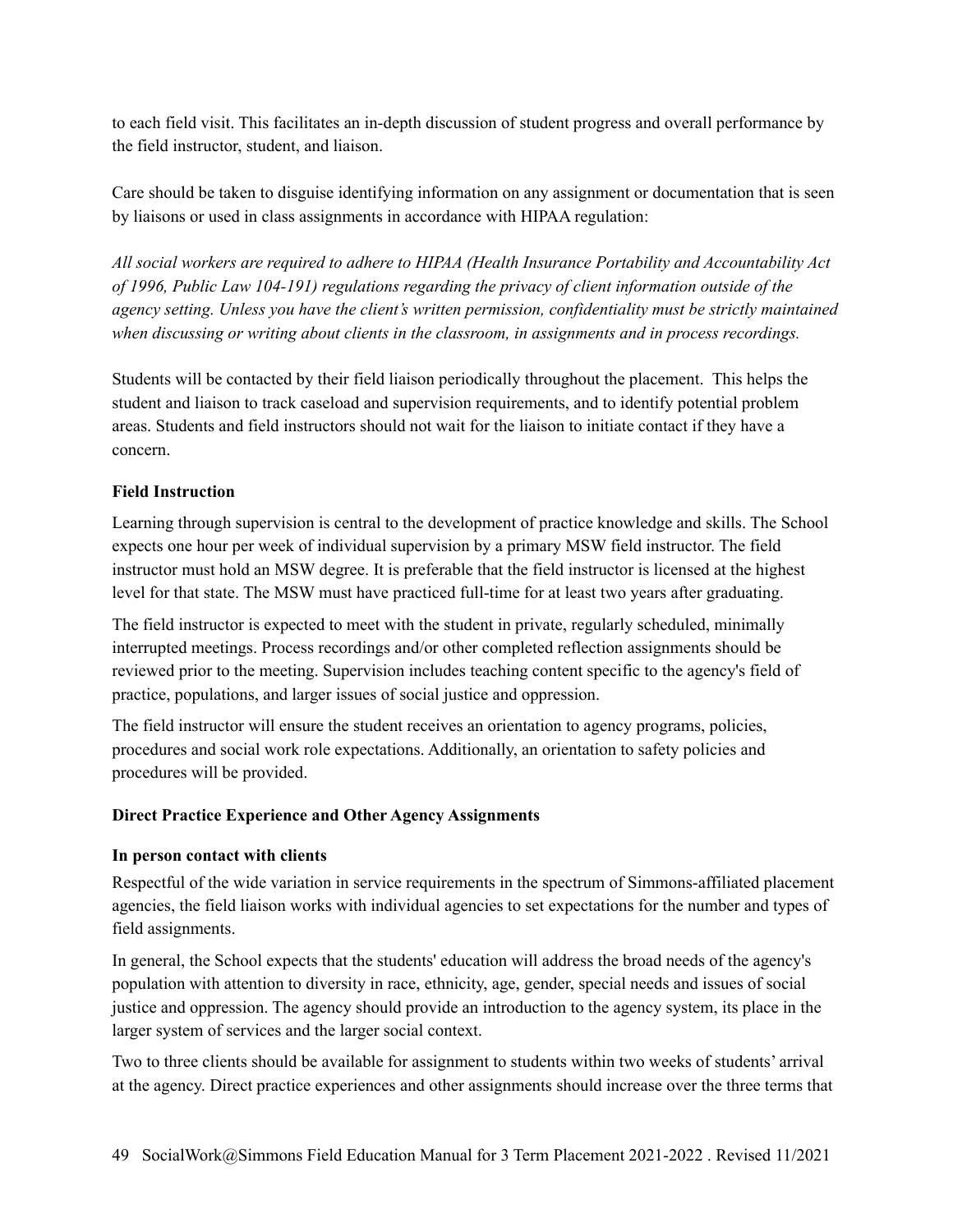the student is in their placement. **The School expects that student field work assignments will develop steadily up to at least 50% of direct contact with individuals, groups or families**. Students with assigned community projects, agency organizational projects, and social action efforts may spend fewer hours in direct client contact. In the specialized placement terms (terms two and three), it is expected that the student will have a core of direct practice that can include individuals, dyads (parent-child, couples), families, and larger systems. Simulations of social work practice within the field setting do not count toward field placement hours.

 The agency should include the student in staff meetings and in-service training. Appropriate space and materials should be provided. Students should be given time during placement hours to do required agency written work and, when possible, some time for process recordings.

#### <span id="page-49-0"></span> **Larger Systems Learning**

 Social work practice with individuals, families and groups is embedded in an organizational and community context, thus students are expected to have practice opportunities with organizations and communities through a wide array of agency-based experiences. Within the field placement agency these practice opportunities should include: accessing agency services and resources, participating on an agency task force or committee, making referrals, identifying gaps in services and collaboration with other workers and other agency units. Students should also have the opportunity to work on behalf of clients across agencies, that is, with other community agencies, institutions and organizations. Depending on a student's field placement this could include collaborative work with a school, court, public defender office, child welfare agency, nursing home, mental health clinic or health clinic.

 As determined by each agency setting, students should be active participants on treatment teams, interprofessional teams, committees and task forces. In addition, students are expected to learn about their field placement agency's organizational structure, policies, documentation requirements and confidentiality practices. Students should also be provided opportunities to learn about the community served by the agency and/or the communities where clients reside.

 Practice learning related to organizations and communities is reinforced in the learning plan, which delineates the student's learning activities regarding larger systems and interagency work and supervisory responsibility for orienting the student to the agency and community context. Practice learning related to organizations and communities is also amplified in the standard weekly process recording format and the special process recording format for larger systems interventions. In addition, all students complete a required assignment on the organizational context of agency practice, due to the field liaison.

# <span id="page-49-1"></span> **Student Evaluation of Practice**

 Students' evaluation of their own practice is a critical component of their learning in field education. Each student is expected, in collaboration with the client, to establish clear goals to be achieved during the course of their work together. Students and field instructors will be encouraged by the faculty of the Field Education Department to establish observable goals, and to devise measures by which progress can be evaluated. Students are encouraged to review progress periodically with their clients. At the end of the client contract, the student should evaluate the effectiveness of their interventions integrating learning from supervision and course materials. Specialized term students take a required course on *Evaluation of*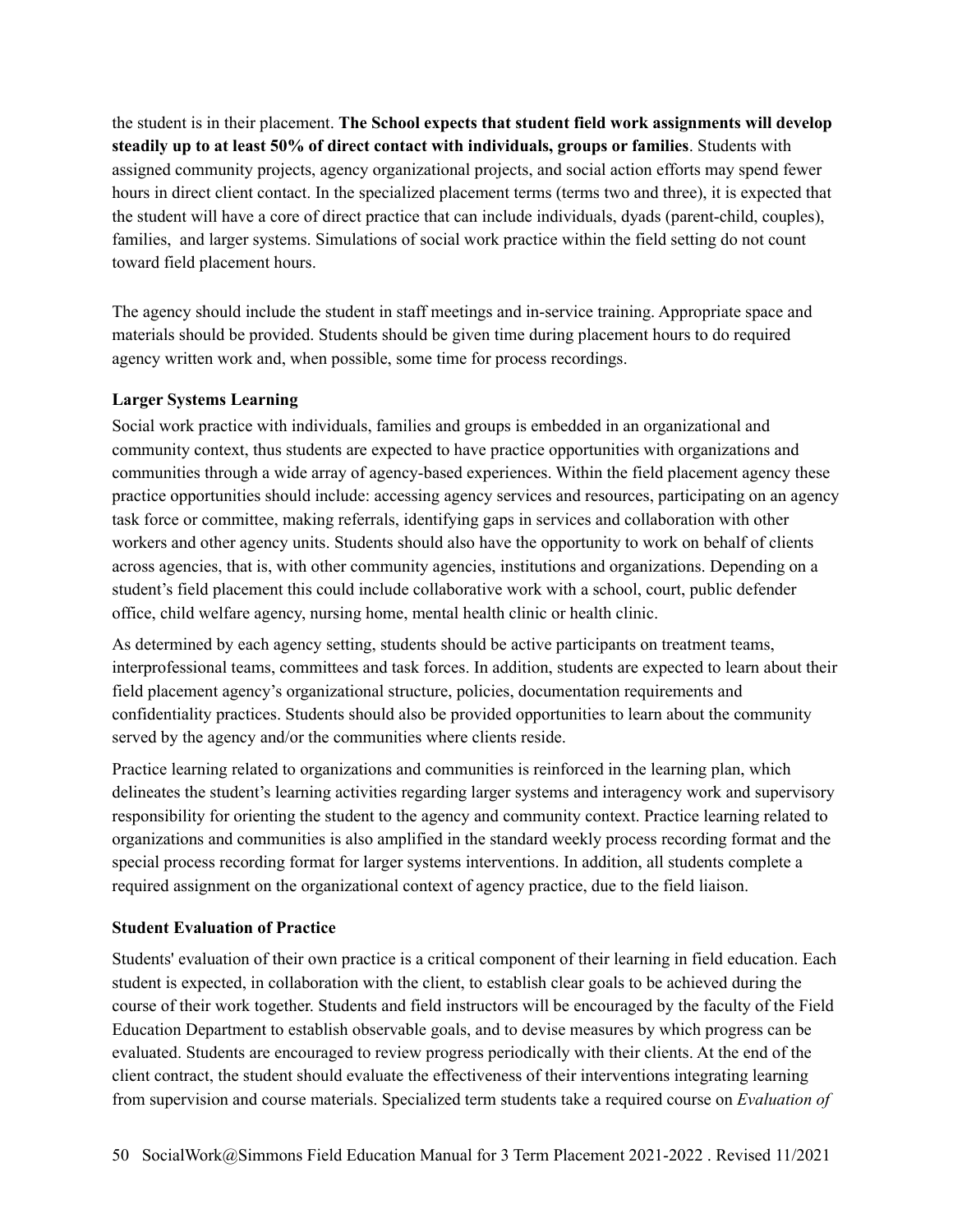*Social Work Practice*. Students are expected to apply concepts from that course to agency programs and outcome measurement policies. At the end of their agency-based placement students are also asked to provide the Field Department with an evaluation of their field learning experience.

# <span id="page-50-0"></span> **EVALUATION OF STUDENT LEARNING: POLICIES, PROCEDURES AND CRITERIA**

 *The School requires one student evaluation per field education term. Evaluations are written, following* the same format. The evaluations will be completed electronically and will be available in The Placement *Portal.*

 Evaluations are a mutual effort of student and field instructor, with the instructor taking responsibility for the final version submitted to the School after the student has read it and points of difference have been addressed. The measure of student performance is based on: the review of student written work, including clinical documentation, and reflection assignments, direct observation in the practice environment (by the field instructor and other members of the team), in team meetings, case presentations, administrative duties, and participation in the larger scope of the organization's mission. The data gathered is rated at the level of observable behaviors. It is important that evaluations be balanced in presenting strengths, areas for growth, and challenges to enable the student, field instructor, and the field liaison to know which areas of learning need special attention. Ideally, the evaluation is an evolving process and nothing should appear in it that has not already been discussed with the student in regular supervisory conferences. The School recommends that prior to the completion of the evaluation, at least one supervisory conference be set aside for discussion of the student's overall performance. Field instructors may request that students write self-appraisals for this purpose.

 The evaluation framework is derived from the CSWE competencies and the associated observable behaviors and dimensions of practice ( knowledge, values, skills, cognitive and affective processes).

#### <span id="page-50-1"></span> **GRADES IN FIELD PLACEMENT**

 Field Education will be graded each term with Pass, Marginal Pass, Fail, or Incomplete. Grades are based on performance in field and written assignments. Performance is assessed by the end of term evaluation and includes demonstrated learning in each competency area, consistent attendance, and adherence to the NASW Code of Ethics and the Simmons SSW Standards of Professional Practice.

# <span id="page-50-2"></span>*The Agency-Based Placement*

Agency-based field placements are graded using the following criteria.

 **Pass**: Students who receive passing grades in field are those whose performance is satisfactory to excellent, and demonstrate:

- ● Professional and ethical behavior including consistent attendance, no tardiness, clear and thorough communication with supervisors about clinical work, timely completion of agency documentation, and timely communication when extensions are needed
- Progress toward learning goals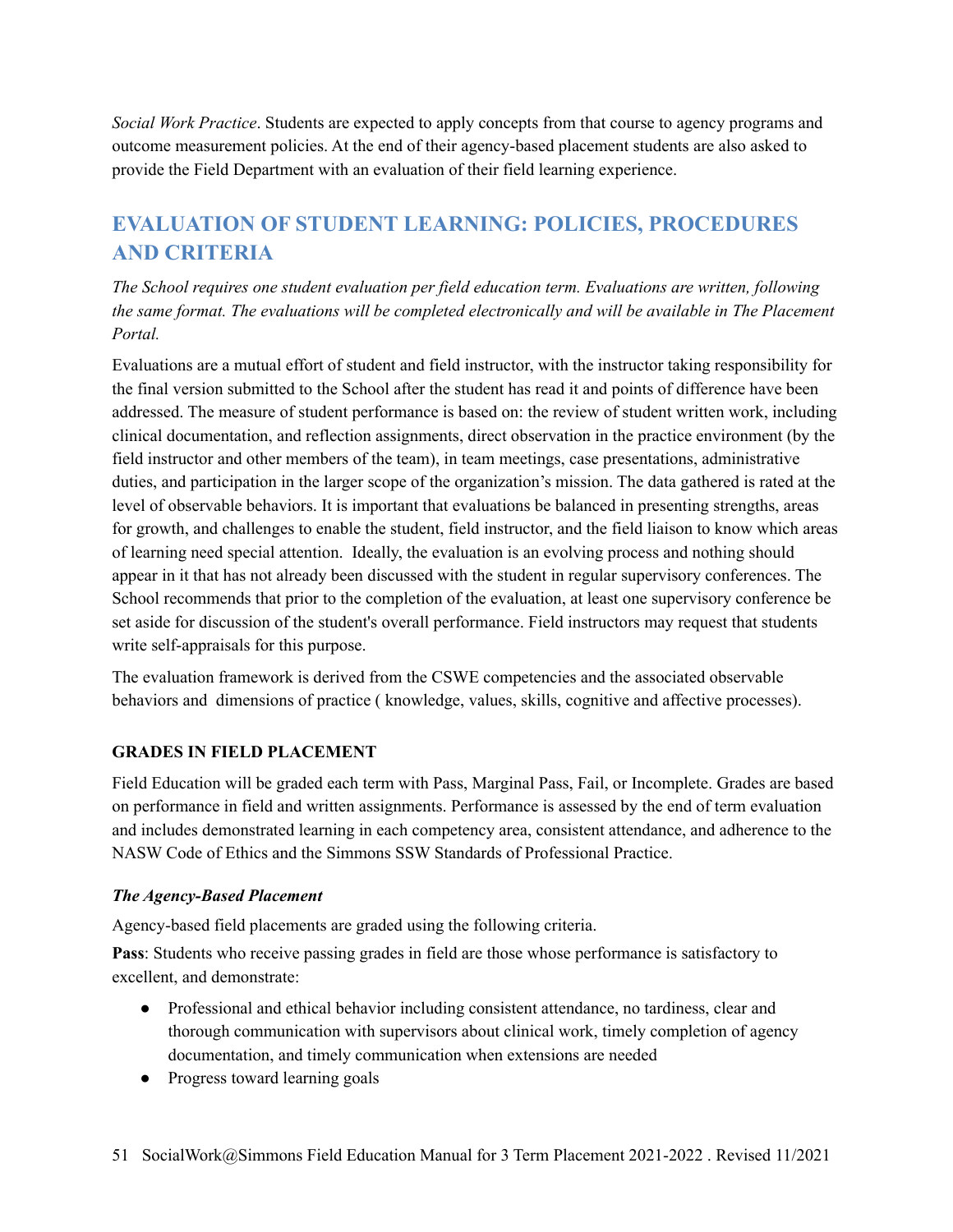- Communication and interpersonal skills that enhance clinical work and/or relationships with other students, faculty, and staff
- ● Consistent ability to make use of supervision, follow supervisory directions, and seek supervisory guidance when necessary
- Adherence to the Standards of Professional Practice.
- Adherence to the NASW Code of Ethics Sufficient field education hours/attendance
- Assignments that consistently meet expectations as outlined in the course syllabus.
- Ability to demonstrate compassion, empathy, integrity, respect for others and cultural humility

 **Marginal Pass or Fail**\*: Examples of behaviors resulting in a Marginal Pass or Fail include:

- ● Unprofessional/unethical behavior including excessive absences, tardiness, not informing appropriate agency personnel of absences, inadequate communication with supervisors about clinical work (including non-completion of process recordings as required), lateness with paperwork, inadequate documentation, etc.
- Insufficient progress toward learning goals
- ● Consistently problematic communication and interpersonal skills that negatively affect clinical work and/or relationships with other students, faculty, and staff
- ● Consistent inability to make use of supervision, including repeated difficulty in following supervisory directions, and failure to seek supervisory guidance when necessary
- Non-adherence to the NASW Code of Ethics
- Non-adherence to the Standards of Professional Practice.
- Insufficient field education hours/attendance
- ● A pattern of incomplete and/or late assignments without prior approval, or assignments of poor quality
- Inability to demonstrate compassion, empathy, integrity, respect for others or cultural humility

 **Incomplete**: Field placements may be extended beyond the standard deadline with Field Director or Program Director approval.

# \*A Marginal Pass or Fail is assigned at the discretion of the Director of Field Education according to the specific nature of circumstances and the capacity of the student to reflect on, and correct the **situation.**

# <span id="page-51-0"></span> *Consequences of Marginal Pass or Fail in Field Placement*

- ● Students who receive a **Marginal Pass** at the end of any term of field will have a Level 2 Review, engage in a corrective planning meeting, and will be placed on academic probation. This **may** result in the student being asked to complete additional time in the field at their own expense.
- ● A student who is asked to complete extended time in a field education course for learning and performance needs may be required to register for an additional term or more at the student's expense. A passing grade will be required to move on in the program.
- Students who receive two marginal passes in field **will be dismissed** from the program.
- **● Students will be given only one opportunity to extend a placement for performance reasons.**
- ● Students should anticipate that a grade of marginal pass in field would impact their graduation date.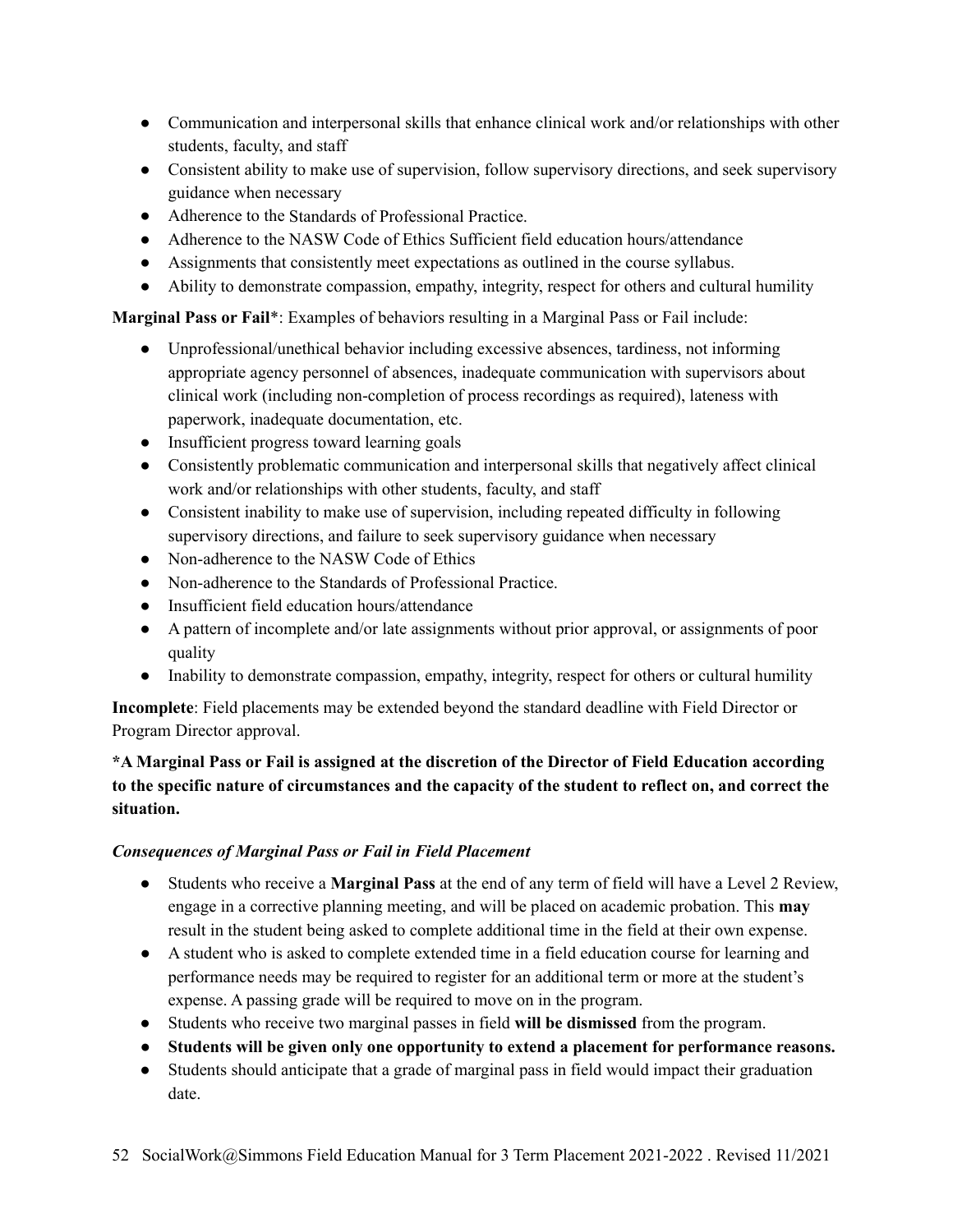● A grade of F in any term, or two MPs in field, will result in dismissal from the program.

 The decision to grant the student an extended or repeated placement is predicated on: 1) the Field Department's confidence in the student's ability to function in the professional role and; 2) a performance evaluation that demonstrates the student's ability to make progress towards the required competencies.

 Continuation in classes after a student receives a marginal pass in the field should be carefully considered and discussed with the field liaison **(continuation in classes is not an implicit guarantee that a student will graduate from the MSW program)**.

# <span id="page-52-0"></span> **WITHDRAWAL FROM THE FIELD PLACEMENT**

 To withdraw from field after the add/drop period students must receive approval from the field liaison and the Director of Field Education. Withdrawal from field may necessitate withdrawal from the accompanying practice class (SW421 or SW424) as it is required that they be taken simultaneously. Students who withdraw during the term will be required to repeat the entire term. Students' transcripts will show a "W" grade (for "withdrawn") if a student withdraws from field after the fourth week, and up to the end of the eighth week. No withdrawals are permitted after week eight; the liaison will then record the grade earned until that point.

# <span id="page-52-1"></span> **PROBLEM RESOLUTION IN THE FIELD PLACEMENT**

 There may be occasions when students have concerns about aspects of their placement (e.g. amount of supervision, agency policies or number of clients). Alternately, agencies at times may identify concerns about a student's functioning or performance in the agency. When problems arise, it is always important for the student and/or field instructor to contact the field liaison as early as possible. The field liaison is available to consult with the student and field instructor, helping to identify the issues and steps towards resolution.

# <span id="page-52-2"></span> **PROBLEMS IN THE FIELD PLACEMENT**

 If there are problems in the agency that affect student learning (e.g. inadequate clinical opportunities, field instructor availability), the field liaison should be notified. The field liaison should conduct a Level 1 Review. The field liaison will discuss the difficulties with involved parties, make an assessment, and collaboratively help to develop a plan. Plans to improve the situation are always the first step and the liaison will remain involved to monitor progress towards change. If these efforts are unsuccessful, a Level 2 Review will be convened.

# <span id="page-52-3"></span> **STUDENT PROBLEMS IN THE FIELD PLACEMENT**

 The School requests that the field instructor notify the field liaison promptly regarding any concerns about the student's performance in the agency. The field liaison should conduct a Level 1 Review. The field liaison will discuss the difficulties with involved parties, make an assessment and collaboratively help to develop a plan. Plans to improve the situation are always the first step and the liaison will remain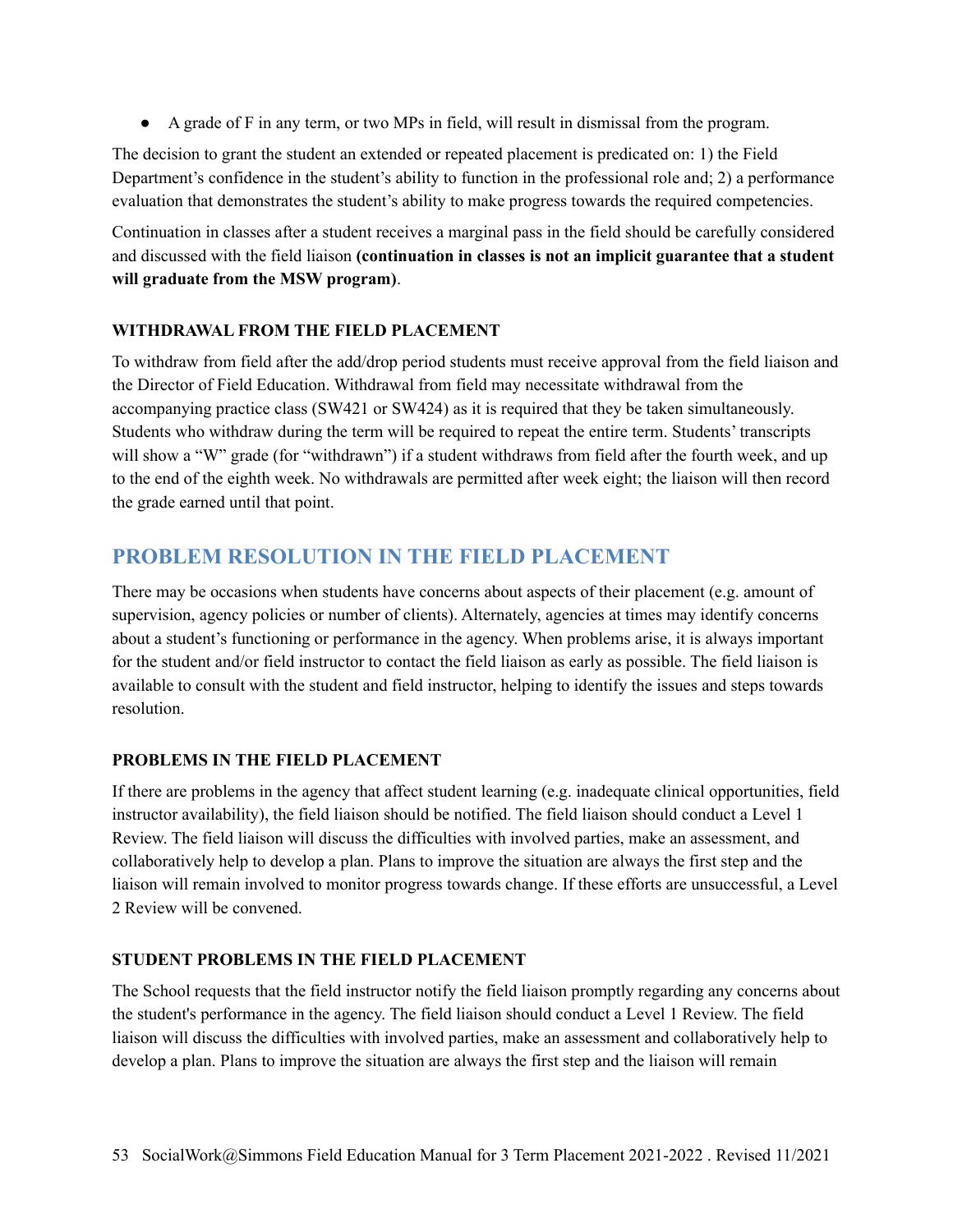involved to monitor progress towards change. If these efforts are unsuccessful, or concerns are such that the agency is contemplating dismissal, a Level 2 Review will be convened immediately.

# <span id="page-53-0"></span> **LEVEL 2 REVIEWS**

 If there are concerns related to student performance in the field or related to a placement agency's ability to meet Simmons requirements that cannot be resolved through a Level 1 Review, a Level 2 Review meeting will be convened. The Level 2 Review is facilitated by a Field Department contact and attended by the student, field instructor, and field liaison. Please note that the Level 2 meeting will be held if the student fails to attend without notice. In such a case The Corrective Action Plan will be developed by those in attendance. The purpose of the meeting is to gain a clear understanding of the concerns in order to develop a corrective action plan. The corrective action plan is approved and made final by the Field Department contact who facilitates the meeting. The following are possible outcomes:

- ● The student may remain in their current placement and the field liaison will monitor the experience to ensure the corrective action plan is being followed.
- ● When an internship site is determined to be unable to meet Simmons program requirements, efforts to replace the student will be initiated immediately.
	- ○ Please note: the ability to secure an alternate placement is impacted by many factors, most importantly the availability of an appropriate site for the student. Therefore, this process may take some time and in some situations may necessitate a leave from field or the program.
	- ○ During the replacement process, students will be permitted to remain in their clinical practice course.
	- ○ Students should expect to complete a minimum of 3 additional weeks in the field to account for the time needed to orient to a new placement setting, develop a new learning plan and engage new clients. This is in addition to time owed to complete the total number of field hours (see Field Work Hours). There may be circumstances that necessitate a student add more time, either to address the student's learning needs or to meet agency needs.

#### <span id="page-53-1"></span> **TERMINATION OF THE FIELD PLACEMENT**

 Students who are terminated from their placement due to a violation of the Standards for Professional Practice Education, field placement agency policy, Simmons policy, or the NASW Code of Ethics will participate in a Level 2 Review meeting with the following possible outcomes:

- **● In the field education course:**
	- The student may be required to immediately withdraw from the field education course
	- The student may receive a marginal pass or failing grade
- **● In the clinical practice course:**
	- number of circumstances to be reviewed by academic and field leadership.  $\circ$  If the student is required to withdraw from the field education course, they may be required to withdraw from the clinical practice course. This will be determined by a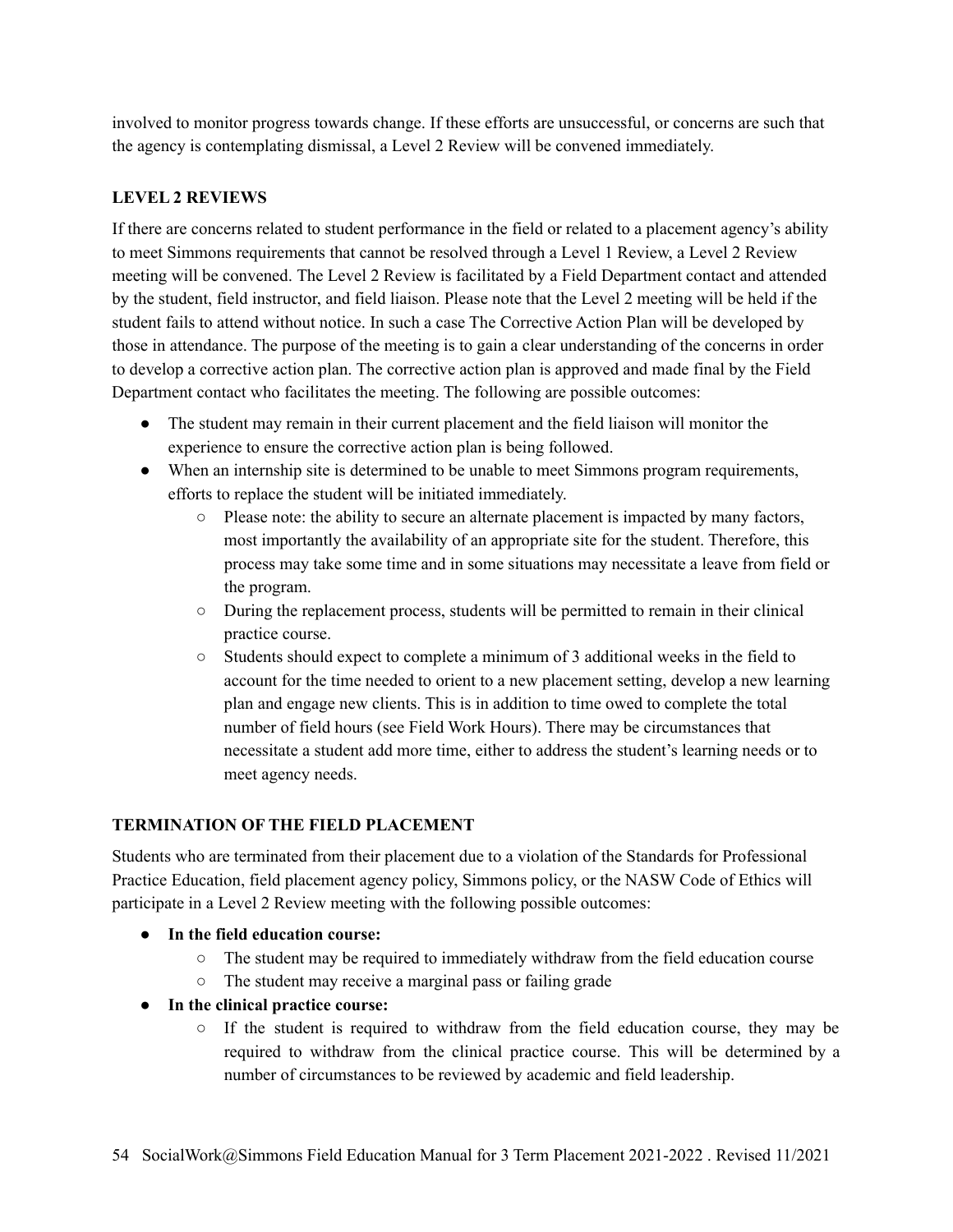#### **Additional actions for students who are terminated from field placement may include:**

- ● The student may be required to complete an additional term of field and obtain a passing grade to continue (see Grades in Field Placement).
- program (see Student Policy Handbook for LOA Policy). • The student may be asked to take a leave of absence from field education or from the MSW
- ● If the nature of the concern necessitates a Level 3 Review, the SSW Program Director or Associate Program Director will be consulted. Please consult the Student Policy Handbook for further information about the review process. The field department will follow recommendations from the Academic Standards Committee or the Honor Board, which may include dismissal from the program.
- ● If the student is required to retake a field education or practice course, this will be at the student's expense.

 In all circumstances that involve a disruption in placement (replacement and termination), students should consult academic advising as such changes may necessitate a change in their plan of study.

Please see the *SW@Simmons Student Policy Handbook* for additional information.

# <span id="page-54-0"></span> **STUDENT GUIDELINES FOR A CHANGE IN FIELD PLACEMENT**

On rare occasions, a student requests a change of placement. Such requests must be made to the field  *liaison who will then consult with the SW@Simmons Field Department. Students cannot leave an agency without first speaking with their field liaison and engaging in a problem resolution process, which would include a meeting with all relevant School and field placement agency representatives to develop a plan.*

The following replacement process must be followed:

- Contact your field liaison.
- ● The liaison will assess the situation and recommend a plan after conferring with their department contact with the goal of resolving the problem.
- The field liaison may arrange to meet with the student's field instructor and the student as a way to further assess the student's situation and attempt to problem solve to allow the student to stay in their current placement.
- ● If placement in a different setting is deemed necessary, it is expected that an appropriate termination process will be planned for all clients and that students will follow a professional process for bringing closure with the agency.
- ● The process of identifying and securing an alternative placement agency for the student may take several weeks. Students are expected to adhere to all placement policies during the replacement process. During this time, students are permitted to remain in their clinical practice classes.
- ● Students should expect to complete a minimum of 3 additional weeks in the field to account for the time needed to orient to a new placement setting, develop a new learning plan and engage new clients. This is in addition to time owed to complete the total number of field hours (see Field Work Hours). There may be circumstances that necessitate a student add more time, either to address the student's learning needs or to meet agency needs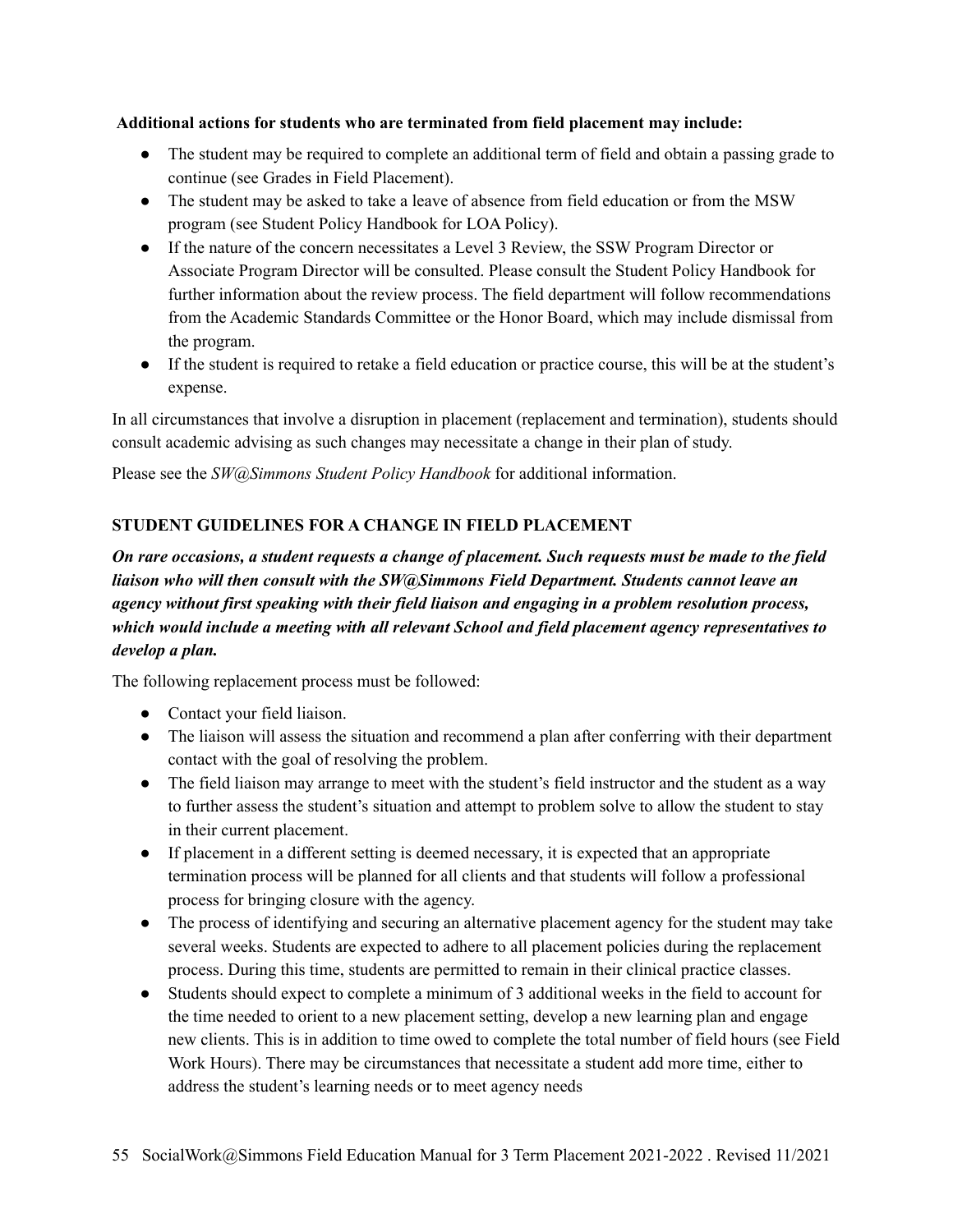*A student who prematurely ends a field placement, without approval of the Field Department, risks receiving a failing grade or being referred to the Academic Standards Committee (see* **SW@S Student Policy Handbook***).*

 *Students should be aware that any placement disruption or replacement could have the effect of delaying their graduation date. Alternate degree conferral dates include January, March, May, July, August, and October.*

# <span id="page-55-0"></span> **LEAVE OF ABSENCE FROM FIELD PLACEMENT**

 Students who are on leave from the program are required to complete an intent to return form at least 14 weeks before the start of the term they plan to return to the program. This form can be obtained from academic advising.

 Please see the *SW@Simmons Student Policy Handbook* for additional information pertaining to leave of absence policies.

# <span id="page-55-1"></span> **FIELD AND ACADEMIC ADVISING**

 SocialWork@Simmons is committed to maintaining a Field Education Department consisting of both full and part-time faculty and staff, as well as field liaisons dedicated to assisting online students. The Director of Field Education in collaboration with Assistant Directors, administers the Field Education Department, which comprises the field placement team and field liaisons.

### <span id="page-55-2"></span> **ROLE OF THE FIELD LIAISON**

 The purpose of field education advising is to help the student integrate and optimize learning experiences in both class and field and to facilitate the mastery of social work practice. The field liaison is responsible for collaborating with Academic Advising and the field instructor in evaluating student progress and learning, and when necessary, serves as a mediator in problem situations.

 The field liaison monitors and evaluates the educational process, supports and mentors students on their practice and professional development, and provides support to agencies in the form of consultation, mediation, advocacy, problem solving and negotiation.

The field liaison's role includes:

- Communicating regularly with students
- Assuring adequate clinical activities and other learning experiences in the placement
- Collaborating with the field instructor in the development of an individualized learning plan
- Acting as a liaison between school and agency
- Consulting around field-related problems
- Determining the student's field grade

#### <span id="page-55-3"></span>**FIELD PLACEMENT TEAM**

The field placement team assigns each student a placement specialist who identifies and secures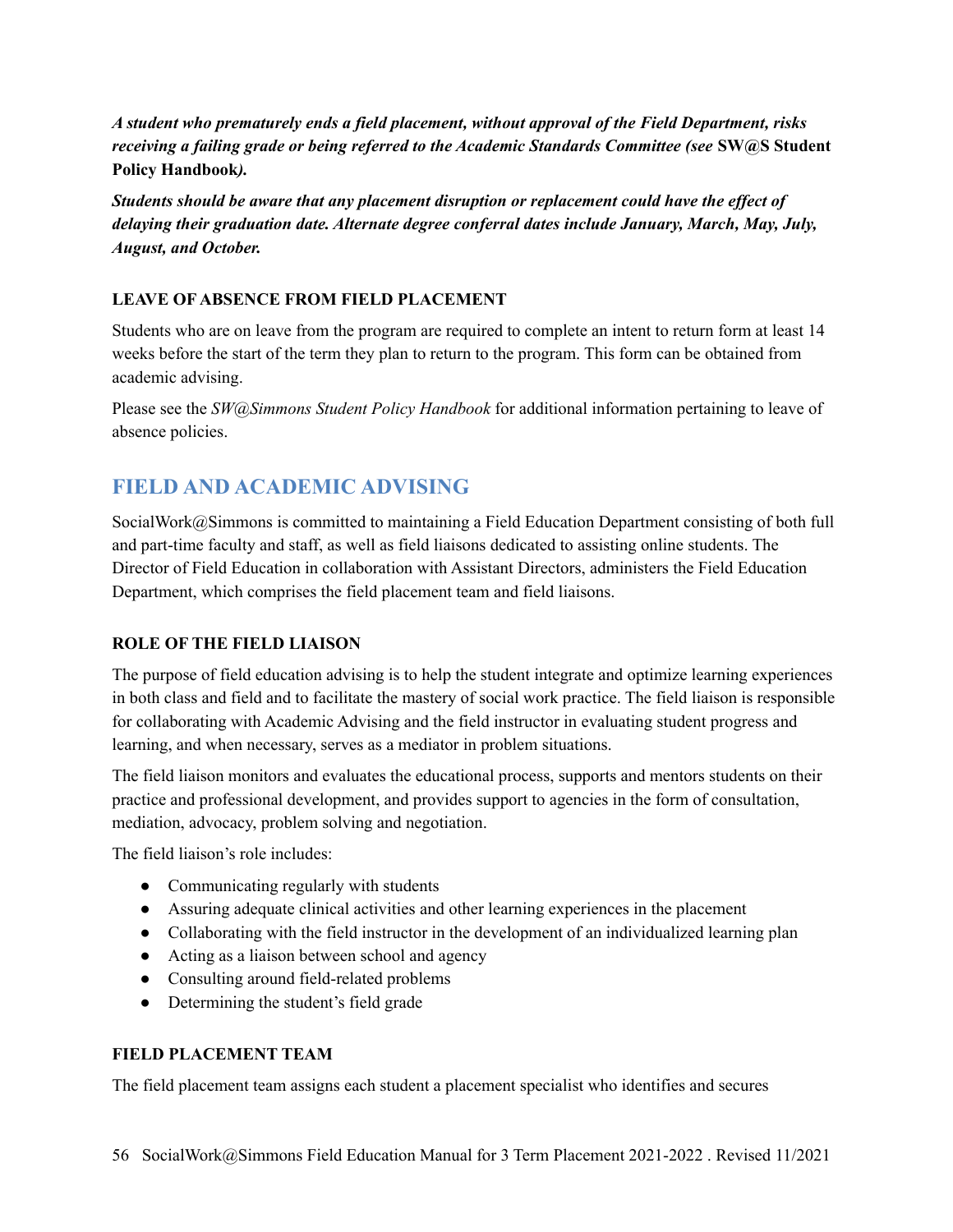internship sites in students' home communities. The placement specialist's role includes:

- Verifying agency documents
- Ensuring agency documents and Affiliation Agreements are complete
- Submitting placements to faculty for review
- Sending placement details and instructions to student and field instructor

#### <span id="page-56-0"></span>**ACADEMIC ADVISORS**

 The academic advisor provides guidance in regards to concerns or conflicts that might arise with course progression, plans of study and leave(s) of absence. In addition, the academic advisor might assist with clarification of learning styles and needs, along with guidance with materials found in any of the student handbooks.

 The academic advisor serves as an advocate during the student's tenure in graduate school and helps connect the student with academic and other support. The academic advisor arranges individual and/or group meetings throughout the year in response to student needs and interests.

 advisor when they need assistance and to respond to outreach from their advisor in a timely fashion. The academic advising relationship is a two-way street. Students are expected to initiate contact with their

- as one can about her/his circumstances will enable the academic advisor to be more helpful. • Students should let their academic advisor know immediately if problems arise. Sharing as much
- Students should respond promptly to emails and phone calls from the academic advisor.
- Students should prepare for and attend all scheduled advising meetings.

# <span id="page-56-1"></span> **STUDENTS WITH DISABILITIES/REQUESTS FOR ACCOMMODATIONS**

 The Office of Accessibility Services (OAS) is a strategy-based student support office, which serves qualified Simmons University undergraduate and graduate students to ensure equal access to Simmons University facilities, educational and co-curricular programs, campus activities, and employment opportunities. Students who wish to receive academic accommodations for this course must first register due to a documented diagnosis or disability with the OAS.

 Following registration, OAS provides eligible students with an Academic Accommodation Authorization document to share with the faculty members of their choosing to confirm their authorized accommodations. Students are not eligible to receive or use accommodations in any course until they have provided their Academic Accommodation Authorization document to the course's instructor. Accommodations are applied on a prospective basis; students are not eligible to apply accommodations on a retroactive basis.

 When the Simmons on-the-ground campus is open, the OAS is physically located on the first floor of Lefavour Hall in the Center for Student Success and is open from 8:30 am to 4:30 pm Monday through Friday. OAS services are fully available for online students via remote access. For more information about the services and accommodations available through the Office of Accessibility Services, please review the OAS website at [simmons.edu/access](http://simmons.edu/access) or write to OAS at [access@simmons.edu](mailto:access@simmons.edu).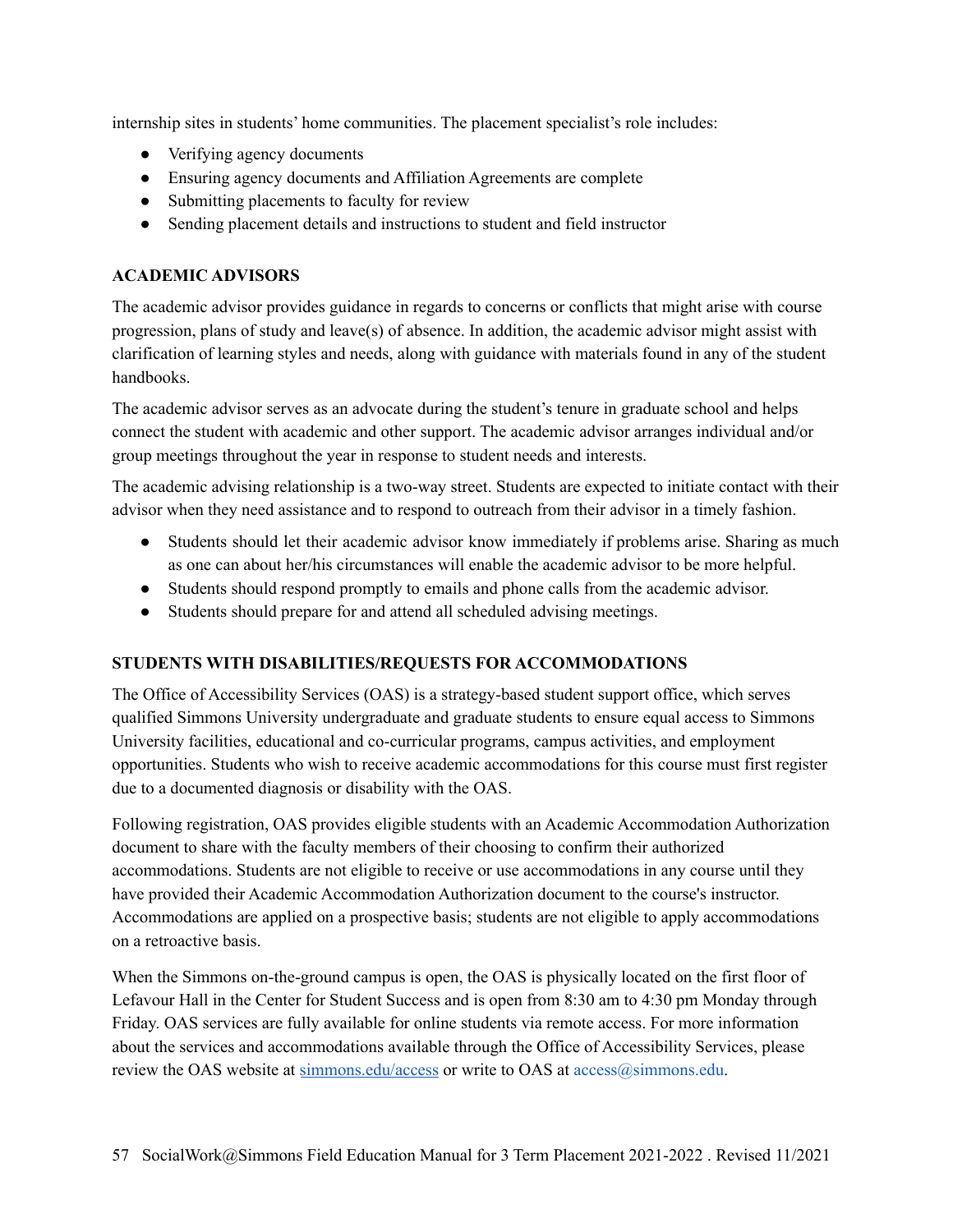# <span id="page-57-0"></span>**NOTICE OF NONDISCRIMINATION**

Chartered in 1899 and opened in 1902, Simmons is first and foremost an academic community whose goals include preparing students and other members of the Simmons community to be well informed, open-minded, and respectful of the values and diversity of others.

Simmons is, therefore, committed to the following principles:

- We support equal educational and employment opportunities for all persons, based on each individual's qualifications and fitness, and we seek to administer our university policies without regard to race, color, sex, sexual orientation, gender identity, marital or parental status, religion, age, national or ethnic origin, socio-economic status, ancestry, disability, veterans' status or genetic predisposition.
- We strive to administer our educational programs and activities, as well as the employment opportunities we provide, in accordance with all relevant state and federal requirements and implementing regulations. This includes, but is not limited to, Titles VI and VII of the Civil Rights Act of 1964, Title IX of the Education Amendments of 1972, the Age Discrimination Act of 1975, Section 504 of the Rehabilitation Act of 1973, and Titles I and III of the Americans with Disabilities Act of 1990 and the ADAAmendments Act of 2008, the Massachusetts Equal Rights Law (M.G.L. 93, Section 102 et seq.), and Equal Pay Act, and Chapter 151B of the General Laws of Massachusetts, as amended.
- We are committed to making our programs and activities accessible to individuals with disabilities, including our online/digital services and offerings. We recognize that in the virtual/online learning environment, technology-dependent teaching and learning processes may create unique and unanticipated access barriers. We encourage individuals to contact us if an obstacle to access is found to exist. (See below for how to do so.)
- We seek to build and maintain a Simmons where the diversity of our community members is met with understanding, respect, and encouragement, and where unlawful discrimination, harassment and retaliation by any member of the administration, faculty, staff, or student body against any other individual will be investigated, evaluated and redressed. The College does not tolerate unlawful discrimination or harassment of its employees or students or retaliation against those who report incidents of unlawful behavior or those who cooperate in the investigation of such complaints.

#### <span id="page-57-1"></span>**Simmons Title IX Sexual Harassment Policy for Students, Faculty, Staff, and Visitors**

Title IX Federal law states that all students have the right to an education free of gender-based discrimination. Title IX requires Simmons to respond to reports of sexual harassment, which under the Title IX regulations includes:

a) quid pro quo harassment of an individual by an employee;

(b) unwelcome conduct determined "by a reasonable person to be *so severe, pervasive, <u>and</u> objectively offensive*" as to deny a person equal access to Simmons' education programs and/or activities (including employment); or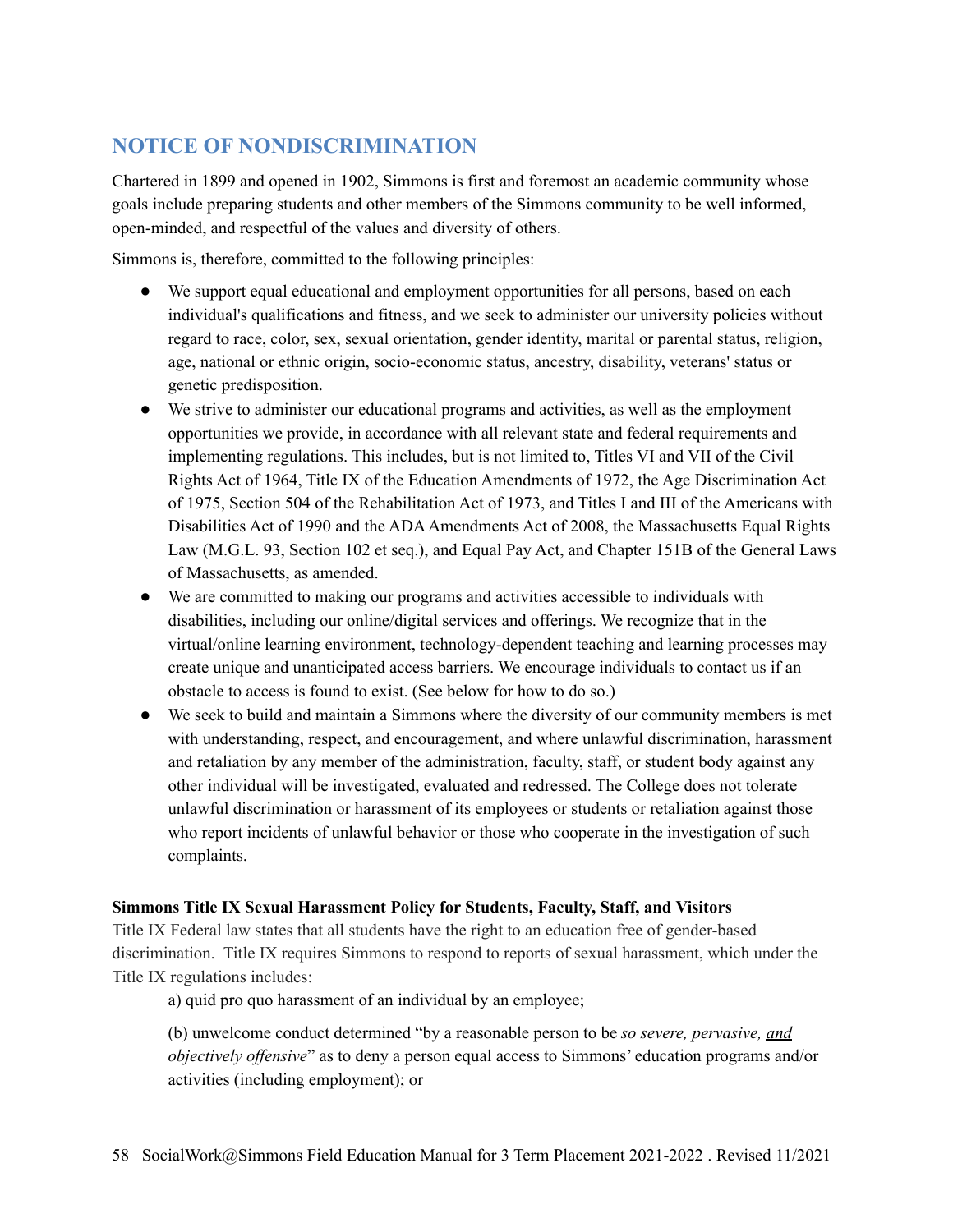#### (c) sexual assault, dating violence, domestic violence, or stalking.

 The Simmons Title IX Policy and a list of resources can be found here: [https://internal.simmons.edu/students/general-information/title-ix/gender-based-misconduct-policy-for-stu](https://internal.simmons.edu/students/general-information/title-ix/gender-based-misconduct-policy-for-students-faculty-staff-and-visitors) [dents-faculty-staff-and-visitors.](https://internal.simmons.edu/students/general-information/title-ix/gender-based-misconduct-policy-for-students-faculty-staff-and-visitors)

 Additionally, the University has a Consensual Relationships Policy prohibiting intimate, romantic or sexual relationships between students, faculty, staff, contract employees of the University, teacher's assistants, and supervisors at internship/field placement sites.

 To make a report under our Title IX policy, please contact the Simmons Title IX Coordinator: Gretchen Groggel Ralston, AVP & Associate General Counsel [gretchen.groggelralston@simmons.edu,](mailto:gretchen.groggelralston@simmons.edu) MCB C 208, 617-521-2768

#### <span id="page-58-0"></span> **Reporting Sexual Misconduct**

 If you believe you have been subjected to gender-based misconduct (sexual harassment, sexual violence, gender discrimination, stalking, exploitation), please contact our Title IX Coordinator, at (617) 521-2768.

#### <span id="page-58-1"></span> **Students Reporting Discrimination or Retaliation**

 If you are a student and you believe you have been subjected to unlawful discrimination or retaliation, please contact the Dean of your College, the Director of your Program or the Dean for Student Life. The Dean for Student Life can be found in C-115 of the Main Campus Building and at 617-521-2117.

#### <span id="page-58-2"></span> **Reporting a web/online accessibility barrier**

Please use this form: <http://www.simmons.edu/report-barrier>

We are committed to making our programs and activities accessible to all individuals.

#### <span id="page-58-3"></span> **For Advice on Whom to Contact about a Concern or Incident**

 If you are unsure of where to bring complaints or concerns about unlawful discrimination, harassment or retaliation, please contact the Office of the General Counsel in E-200 in the Main Campus Building or call 617-521-2276.

# <span id="page-58-4"></span>**GENDER-BASED MISCONDUCT POLICY**

This **[Gender-Based](https://www.simmons.edu/your-simmons/commitment-inclusivity/title-ix/gender-based-misconduct-policy) Misconduct Policy** ("Policy") governs all community members, including undergraduate and graduate students, faculty, staff, those employed by others but working on the Simmons campus, and visitors to Simmons. The Policy defines the behavior that Simmons identifies as prohibited gender-based misconduct, the process for addressing such conduct, and the potential sanctions